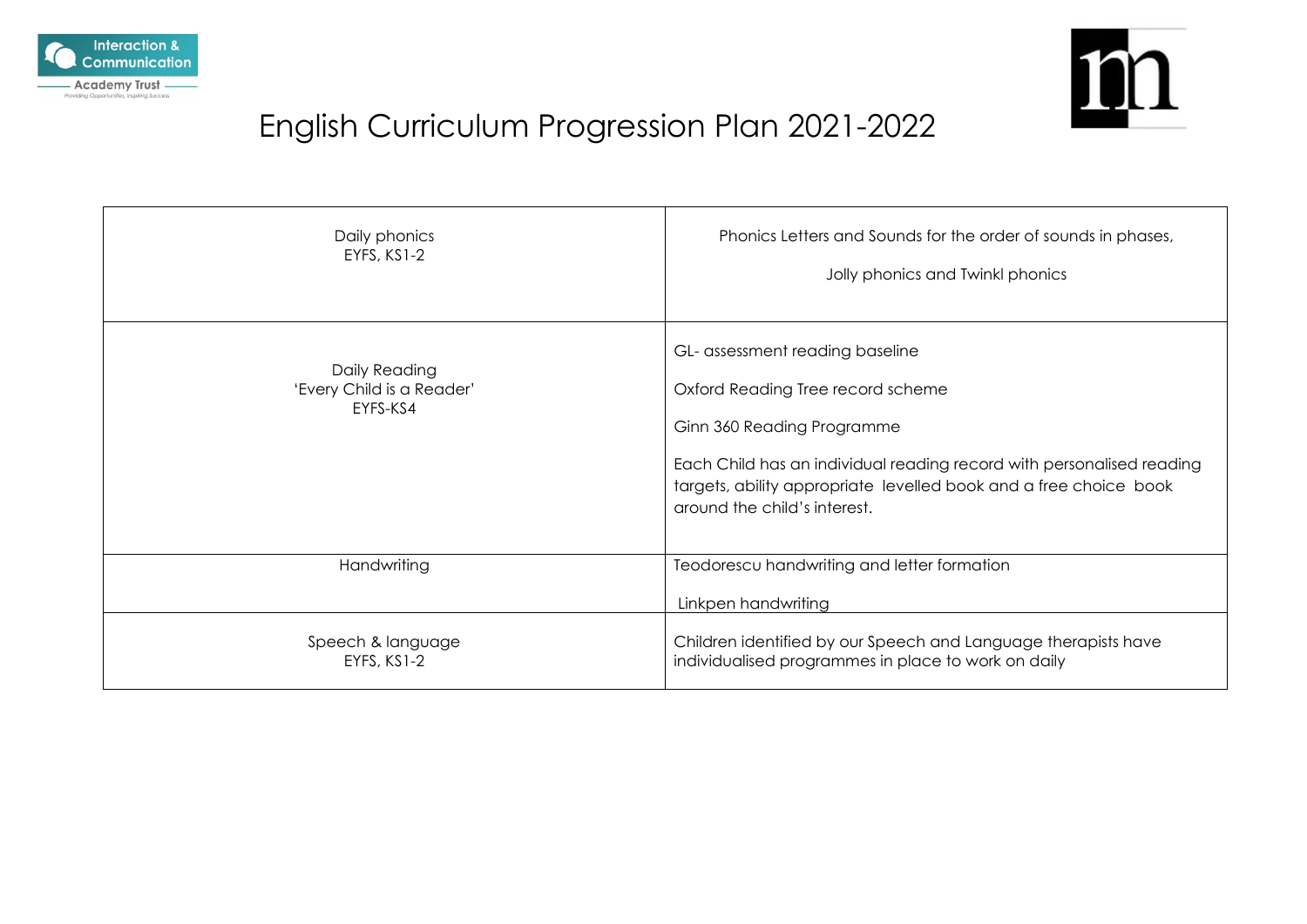# **Early Years Foundation Stage**

|                                                           | Communication<br>& Language | 30-50 Months                                                                                                                                                                                                                                                                                                                                                                                                                                                                                                                                                                                                                                                                                                                                                                                                                                                     | 40-60 Months                                                                                                                                                                                                                                                                                                                                                                                                                                                    | <b>Early Learning Goals</b>                                                                                                                                                                                                                                                                                               |
|-----------------------------------------------------------|-----------------------------|------------------------------------------------------------------------------------------------------------------------------------------------------------------------------------------------------------------------------------------------------------------------------------------------------------------------------------------------------------------------------------------------------------------------------------------------------------------------------------------------------------------------------------------------------------------------------------------------------------------------------------------------------------------------------------------------------------------------------------------------------------------------------------------------------------------------------------------------------------------|-----------------------------------------------------------------------------------------------------------------------------------------------------------------------------------------------------------------------------------------------------------------------------------------------------------------------------------------------------------------------------------------------------------------------------------------------------------------|---------------------------------------------------------------------------------------------------------------------------------------------------------------------------------------------------------------------------------------------------------------------------------------------------------------------------|
|                                                           | Listening and<br>Attention  | . Listens to others one to one or in small groups, when<br>conversation interests them. . Listens to stories with<br>increasing attention and recall. . Joins in with repeated<br>refrains and anticipates key events and phrases in rhymes<br>and stories. . Focusing attention - still listen or do, but can<br>shift own attention. • Is able to follow directions (if not<br>intently focused on own choice of activity).                                                                                                                                                                                                                                                                                                                                                                                                                                    | .Maintains attention, concentrates and sits<br>quietly during appropriate activity. . Two-<br>channelled attention - can listen and do for<br>short span.                                                                                                                                                                                                                                                                                                       | Children listen attentively in a range of<br>situations. They listen to stories, accurately<br>anticipating key events and respond to what<br>they hear with relevant comments, questions<br>or actions. They give their attention to what<br>others say and respond appropriately, while<br>engaged in another activity. |
|                                                           | Understanding               | ·Understands use of objects (e.g. "What do we use to cut<br>things?') •Shows understanding of prepositions such as<br>'under', 'on top', 'behind' by carrying out an action or<br>selecting correct picture. . Responds to simple instructions.<br>e.g. to get or put away an object. . Beginning to understand<br>'why' and 'how' questions.                                                                                                                                                                                                                                                                                                                                                                                                                                                                                                                    | .Responds to instructions involving a two-part<br>sequence. Understands humour, e.g.<br>nonsense rhymes, jokes. .Able to follow a<br>story without pictures or props. . Listens and<br>responds to ideas expressed by others in<br>conversation or discussion.                                                                                                                                                                                                  | Children express themselves effectively.<br>showing awareness of listeners' needs. They<br>use past, present and future forms accurately<br>when talking about events that have<br>happened or are to happen in the future.<br>They develop their own narratives and<br>explanations by connecting ideas or events.       |
|                                                           | Speaking                    | .Beginning to use more complex sentences to link<br>thoughts (e.g. using and, because). •Can retell a simple<br>past event in correct order (e.g. went down slide, hurt<br>finger). Uses talk to connect ideas, explain what is<br>happening and anticipate what might happen next, recall<br>and relive past experiences. . Questions why things<br>happen and gives explanations. Asks e.g. who, what,<br>when, how. . Uses a range of tenses (e.g. play, playing, will<br>play, played). •Uses intonation, rhythm and phrasing to<br>make the meaning clear to others. . Uses vocabulary<br>focused on objects and people that are of particular<br>importance to them. . Builds up vocabulary that reflects the<br>breadth of their experiences. . Uses talk in pretending that<br>objects stand for something else in play, e.g. 'This box is<br>my castle. | Extends vocabulary, especially by grouping<br>and naming, exploring the meaning and<br>sounds of new words. . Uses language to<br>imagine and recreate roles and experiences in<br>play situations. • Links statements and sticks to<br>a main theme or intention. . Uses talk to<br>organise, sequence and clarify thinking, ideas,<br>feelings and events. • Introduces a storyline or<br>narrative into their play                                           | Children read and understand simple<br>sentences. They use phonic knowledge to<br>decode regular words and read them aloud<br>accurately. They also read some common<br>irregular words. They demonstrate<br>understanding when talking with others about<br>what they have read.                                         |
| <b>Phonics</b><br><b>Autumn Term:</b><br>Phases 1 and 2   | Literacy                    |                                                                                                                                                                                                                                                                                                                                                                                                                                                                                                                                                                                                                                                                                                                                                                                                                                                                  |                                                                                                                                                                                                                                                                                                                                                                                                                                                                 |                                                                                                                                                                                                                                                                                                                           |
| <b>Spring Term:</b><br>Phase 3<br>Summer Term:<br>Phase 4 | Reading                     | Enjoys rhyming and rhythmic activities. · Shows awareness<br>of rhyme and alliteration. •Recognises rhythm in spoken<br>words. • Listens to and joins in with stories and poems,<br>one-to-one and also in small groups. . Joins in with<br>repeated refrains and anticipates key events and phrases<br>in rhymes and stories. . Beginning to be aware of the way<br>stories are structured. · Suggests how the story might end.<br>. Listens to stories with increasing attention and recall.<br>. Describes main story settings, events and principal<br>characters. • Shows interest in illustrations and print in                                                                                                                                                                                                                                            | Continues a rhyming string. • Hears and says<br>the initial sound in words. • Can segment the<br>sounds in simple words and blend them<br>together and knows which letters represent<br>some of them. . Links sounds to letters.<br>naming and sounding the letters of the<br>alphabet. • Begins to read words and simple<br>sentences. . Uses vocabulary and forms of<br>speech that are increasingly influenced by<br>their experiences of books. • Enjoys an | Children read and understand simple<br>sentences. They use phonic knowledge to<br>decode regular words and read them aloud<br>accurately. They also read some common<br>irregular words. They demonstrate<br>understanding when talking with others about<br>what they have read.                                         |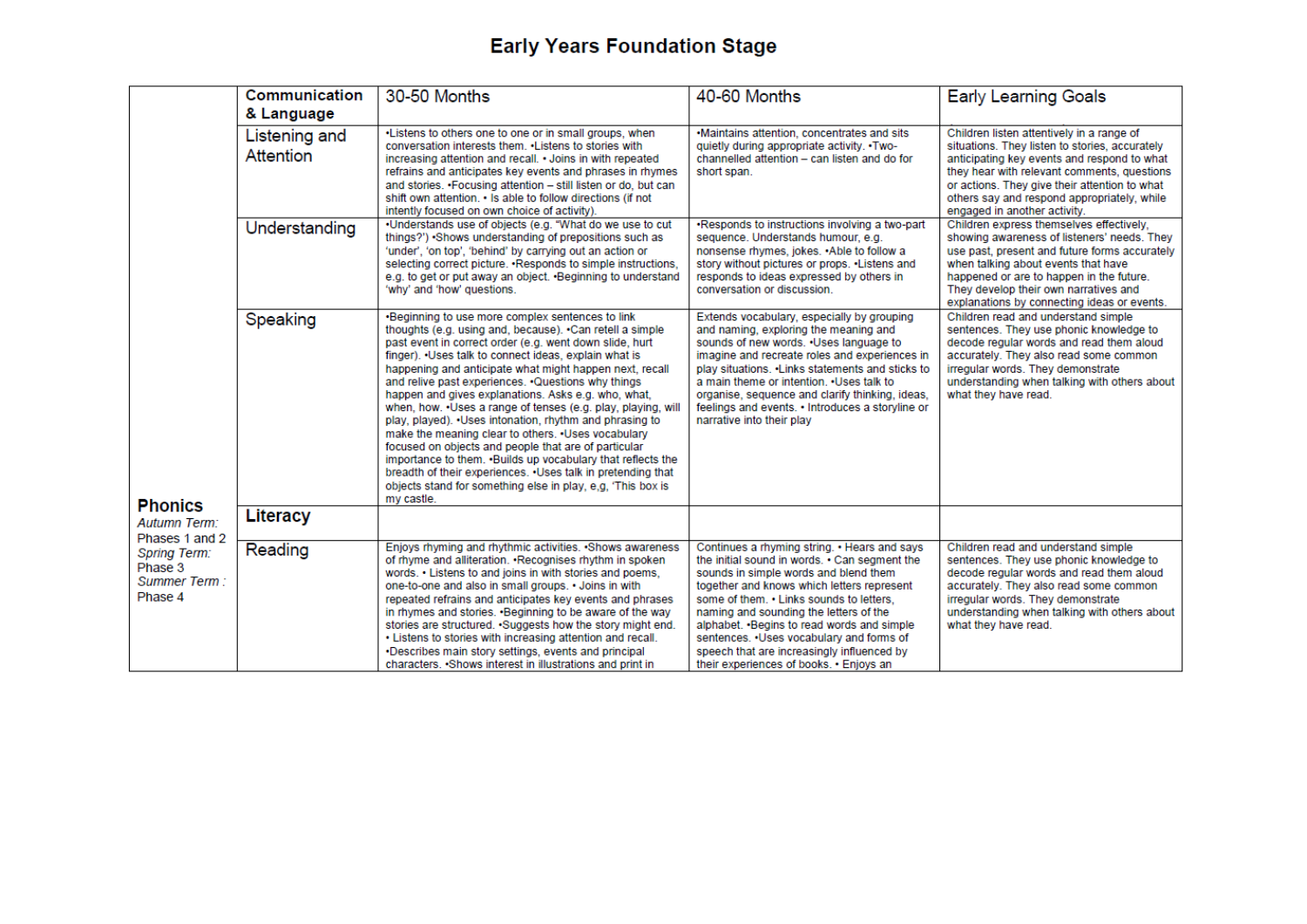|                        | books and print in the environment. • Recognises familiar<br>words and signs such as own name and advertising logos.<br>. Looks at books independently. . Handles books carefully.<br>. Knows information can be relayed in the form of print. •<br>Holds books the correct way up and turns pages. •Knows<br>that print carries meaning and, in English, is read from left<br>to right and top to bottom. | increasing range of books. . Knows that<br>information can be retrieved from books and<br>computers.                                                                                                                                                                                                                                                                                                                                                                                                                                                                                                                      |                                                                                                                                                                                                                                                                                                          |
|------------------------|------------------------------------------------------------------------------------------------------------------------------------------------------------------------------------------------------------------------------------------------------------------------------------------------------------------------------------------------------------------------------------------------------------|---------------------------------------------------------------------------------------------------------------------------------------------------------------------------------------------------------------------------------------------------------------------------------------------------------------------------------------------------------------------------------------------------------------------------------------------------------------------------------------------------------------------------------------------------------------------------------------------------------------------------|----------------------------------------------------------------------------------------------------------------------------------------------------------------------------------------------------------------------------------------------------------------------------------------------------------|
| <b>EYFS</b><br>Writing | •Sometimes gives meaning to marks as they draw and<br>paint. Ascribes meanings to marks that they see in<br>different places.                                                                                                                                                                                                                                                                              | •Gives meaning to marks they make as they<br>draw, write and paint. •Begins to break the<br>flow of speech into words. .Continues a<br>rhyming string. . Hears and says the initial<br>sound in words. .Can segment the sounds in<br>simple words and blend them together. . Links<br>sounds to letters, naming and sounding the<br>letters of the alphabet. . Uses some clearly<br>identifiable letters to communicate meaning.<br>representing some sounds correctly and in<br>sequence. • Writes own name and other things<br>such as labels, captions. • Attempts to write<br>short sentences in meaningful contexts. | Children use their phonic knowledge to write<br>words in ways which match their spoken<br>sounds. They also write some irregular<br>common words. They write simple sentences<br>which can be read by themselves and others.<br>Some words are spelt correctly and others<br>are phonetically plausible. |
|                        |                                                                                                                                                                                                                                                                                                                                                                                                            |                                                                                                                                                                                                                                                                                                                                                                                                                                                                                                                                                                                                                           |                                                                                                                                                                                                                                                                                                          |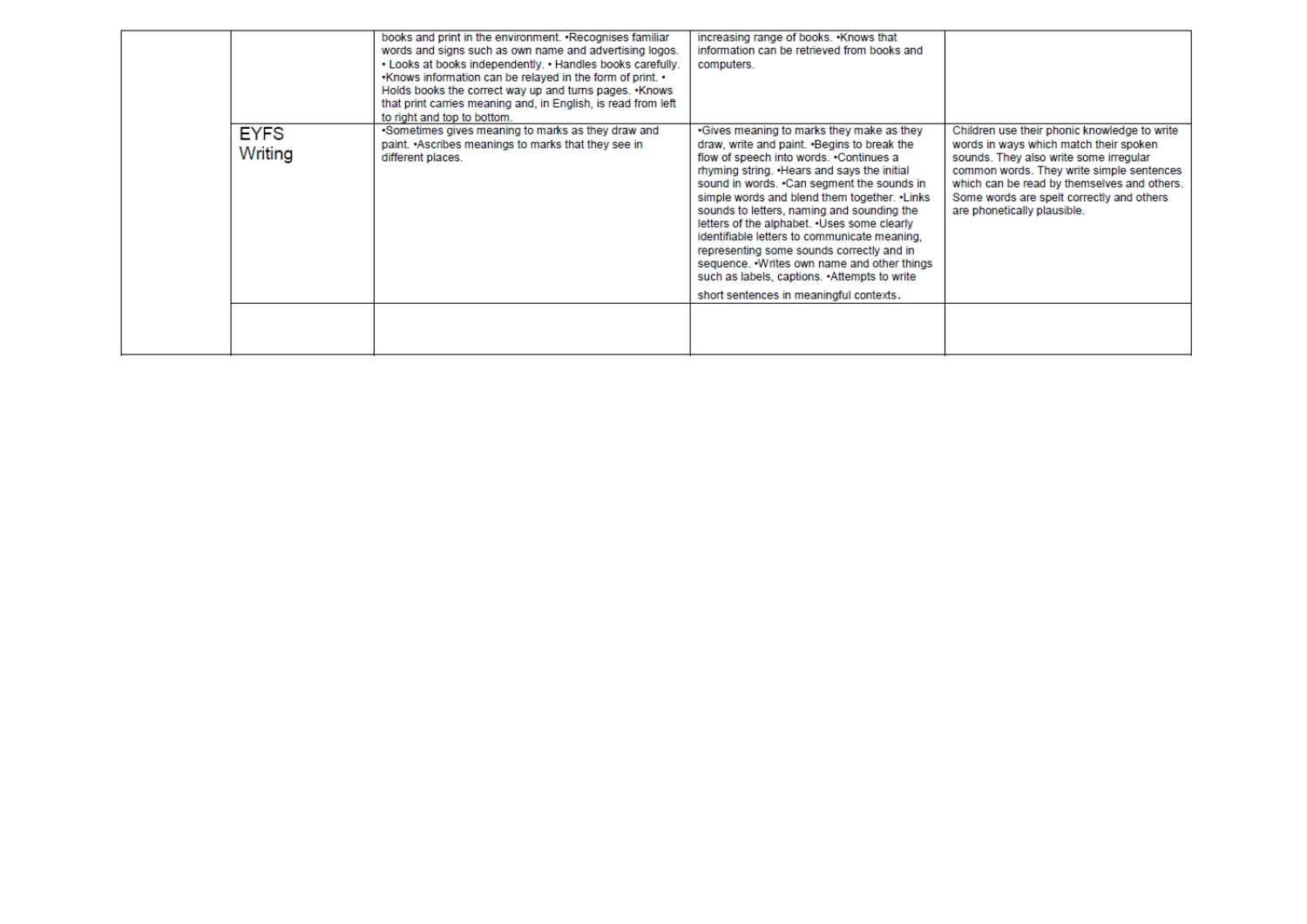| Reading Core Texts: Gruffalo                                                            |                                                                                            | Individual Education<br>Targets                                                                                                                           |
|-----------------------------------------------------------------------------------------|--------------------------------------------------------------------------------------------|-----------------------------------------------------------------------------------------------------------------------------------------------------------|
| Phonics Letters and Sounds for the order of<br>sounds in phases,                        |                                                                                            | Functional English:<br>Social communication targets<br>Role play<br>Symbols<br>Communication                                                              |
| Jolly phonics and Twinkl phonics                                                        |                                                                                            | Topic words<br>Speech and language<br>intervention                                                                                                        |
|                                                                                         |                                                                                            |                                                                                                                                                           |
| Linkpen handwriting                                                                     |                                                                                            |                                                                                                                                                           |
|                                                                                         |                                                                                            |                                                                                                                                                           |
| Reading Core texts: Bear Hunt                                                           |                                                                                            | <b>Individual Education</b><br>Targets                                                                                                                    |
| Phonics Letters and Sounds for the order of<br>sounds in phases,                        |                                                                                            | <b>Functional English:</b><br>Social communication targets<br>Role play<br>Symbols                                                                        |
| Jolly phonics and Twinkl phonics                                                        |                                                                                            | Communication<br>Topic words<br>Speech and language                                                                                                       |
| Linkpen handwriting                                                                     |                                                                                            | intervention                                                                                                                                              |
| Reading core text: Farmer duck                                                          |                                                                                            | Individual Education<br>Targets                                                                                                                           |
| Phonics Letters and Sounds for the order of<br>sounds in phases,<br>Linkpen handwriting |                                                                                            | <b>Functional English:</b><br>Social communication targets<br>Role play<br>Symbols<br>Communication<br>Topic words<br>Speech and language<br>intervention |
|                                                                                         | teodorescu handwriting and letter formation<br>teodorescu handwriting and letter formation |                                                                                                                                                           |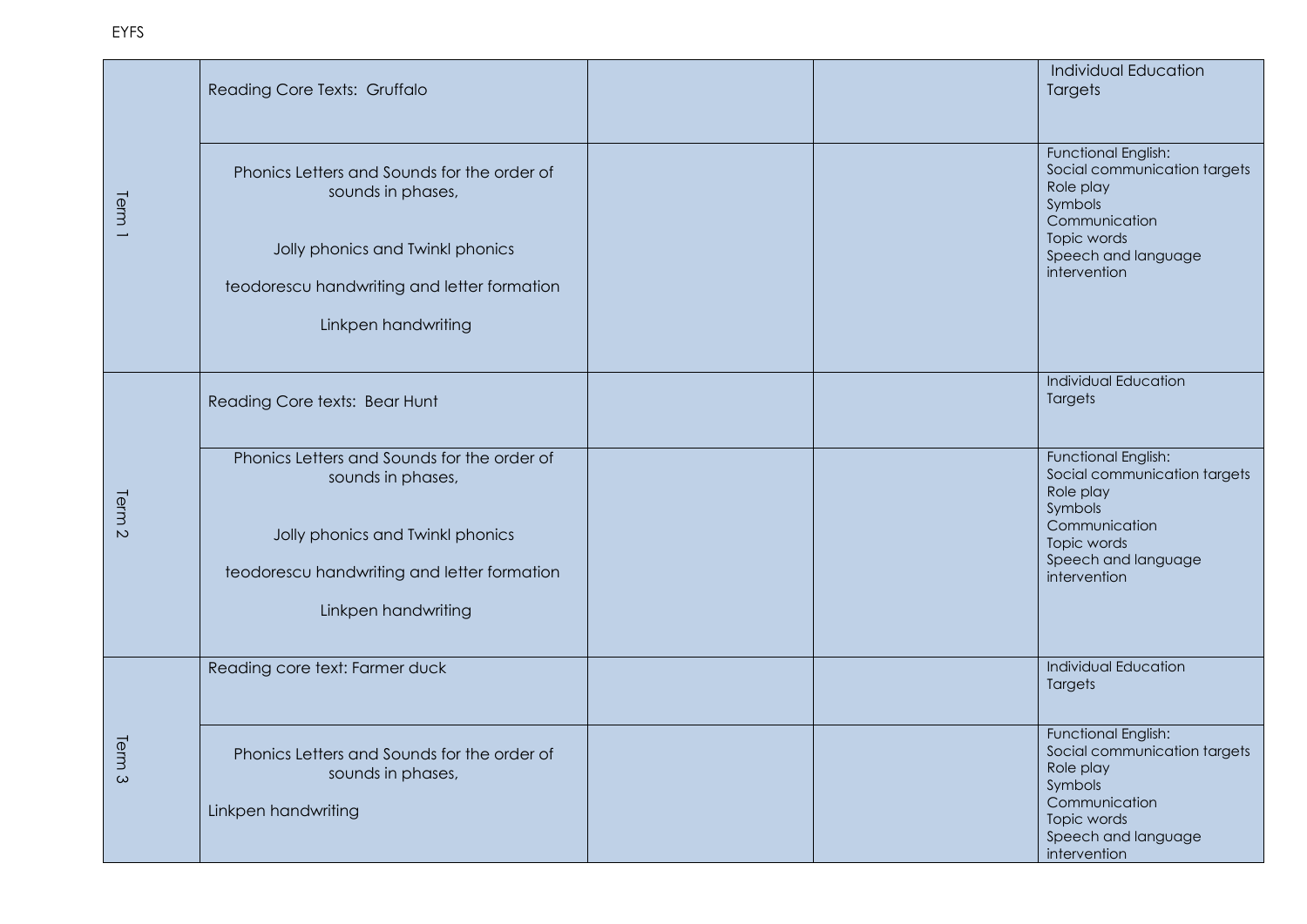Year One

| Speaking and Listening                                                                                                                                                                                                                                                                                                                                                                                                                                                                                                                                                      |                                                                                                                                                                                                                                                                                                                                                                                     |  |
|-----------------------------------------------------------------------------------------------------------------------------------------------------------------------------------------------------------------------------------------------------------------------------------------------------------------------------------------------------------------------------------------------------------------------------------------------------------------------------------------------------------------------------------------------------------------------------|-------------------------------------------------------------------------------------------------------------------------------------------------------------------------------------------------------------------------------------------------------------------------------------------------------------------------------------------------------------------------------------|--|
| listen and respond appropriately to adults and their peers<br>ask relevant questions to extend their understanding and build<br>vocabulary and knowledge<br>maintain attention and participate actively in collaborative<br>conversations, staying on topic and initiating and responding to<br>comments<br>use spoken language to develop understanding through speculating,<br>hypothesising, imagining and exploring ideas<br>speak audibly and fluently with an increasing command of Standard<br>English<br>gain, maintain and monitor the interest of the listener(s) | Children move from experiencing and participating in informal talk to<br>formal talk during their time at Milton School<br>Children in Year 1 should be involved in:<br>'playground talk'<br>Paired and group talk<br>Speaking to teacher and other adults<br>Listening and responding to others<br>Oral rehearsal for writing<br>Learning to talk clearly in front of large groups |  |
| Key Vocabulary for Year 1:                                                                                                                                                                                                                                                                                                                                                                                                                                                                                                                                                  |                                                                                                                                                                                                                                                                                                                                                                                     |  |
| Writing :letter, capital letter, word, singular, plural, sentence, punctuation, full stop, question mark, exclamation mark, consonant, vowel, spaces,<br>alphabet<br>Reading: blurb, order, question, skim and scan, glossary, contents, index, split digraph, tense, explain, significance, predictable, retell, recognise                                                                                                                                                                                                                                                 |                                                                                                                                                                                                                                                                                                                                                                                     |  |

Reading: blurb, order, question, skim and scan, glossary, contents, index, split digraph, tense, explain, significance, predictable, retell, recognise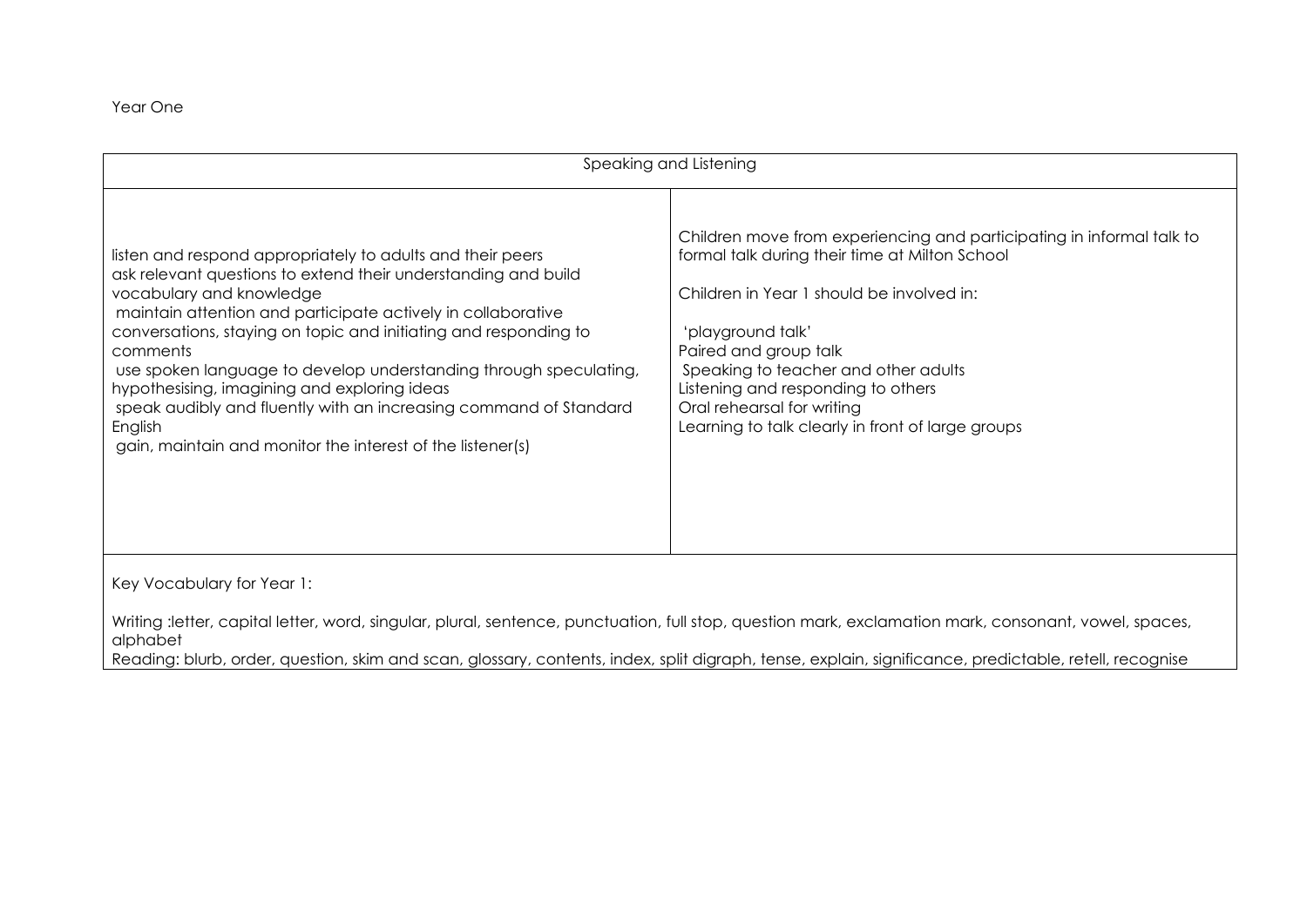| Reading                                                                                                                                                                                                                                                                                                                                                                                                                                                                                                                                                                                                                                                                                                                                                                                                                                                                                                                                                                                                                                                              |                                                                                                                                                                                                                                                                                                                                                                                                                                                                                                                                                                                                                                                                                                                                                                                                                                                                                                                                                                                                                                                                                                                                                                                                                                                                                                                                                                                                                            |  |
|----------------------------------------------------------------------------------------------------------------------------------------------------------------------------------------------------------------------------------------------------------------------------------------------------------------------------------------------------------------------------------------------------------------------------------------------------------------------------------------------------------------------------------------------------------------------------------------------------------------------------------------------------------------------------------------------------------------------------------------------------------------------------------------------------------------------------------------------------------------------------------------------------------------------------------------------------------------------------------------------------------------------------------------------------------------------|----------------------------------------------------------------------------------------------------------------------------------------------------------------------------------------------------------------------------------------------------------------------------------------------------------------------------------------------------------------------------------------------------------------------------------------------------------------------------------------------------------------------------------------------------------------------------------------------------------------------------------------------------------------------------------------------------------------------------------------------------------------------------------------------------------------------------------------------------------------------------------------------------------------------------------------------------------------------------------------------------------------------------------------------------------------------------------------------------------------------------------------------------------------------------------------------------------------------------------------------------------------------------------------------------------------------------------------------------------------------------------------------------------------------------|--|
| Word Reading                                                                                                                                                                                                                                                                                                                                                                                                                                                                                                                                                                                                                                                                                                                                                                                                                                                                                                                                                                                                                                                         | Comprehension                                                                                                                                                                                                                                                                                                                                                                                                                                                                                                                                                                                                                                                                                                                                                                                                                                                                                                                                                                                                                                                                                                                                                                                                                                                                                                                                                                                                              |  |
| • apply phonic knowledge and skills as the route to decode words<br>• respond speedily with the correct sound to graphemes (letters or<br>groups of letters) for all 40+ phonemes, including, where applicable,<br>alternative sounds for graphemes<br>• read accurately by blending sounds in unfamiliar words containing<br>GPCs that have been taught<br>• read common exception words, noting unusual correspondences<br>between spelling and sound and where these occur in the word<br>• read words containing taught GPCs and -s, -es, -ing, -ed, -er and -<br>est endings<br>• read other words of more than one syllable that contain taught<br><b>GPCs</b><br>• read words with contractions, e.g. I'm, I'll, we'll, and under-stand<br>that the apostrophe represents the omitted letter(s)<br>• read aloud accurately books that are consistent with their<br>developing phonic knowledge and that do not require them to use<br>other strategies to work out words<br>• re-read these books to build up their fluency and confidence in word<br>reading | develop pleasure in reading, motivation to read, vocabulary and<br>understanding by:<br>• listening to and discussing a wide range of poems, stories and non-<br>fiction at a level beyond that at which they can read independently<br>• being encouraged to link what they read or hear read to their own<br>experiences<br>• becoming very familiar with key stories, fairy stories and traditional<br>tales, retelling them and considering their particular characteristics<br>• recognising and joining in with predictable phrases<br>• learning to appreciate rhymes and poems, and to recite some by<br>heart<br>• discussing word meanings, linking new meanings to those already<br>known<br>• understand both the books they can already read accurately and<br>fluently and those they listen to by:<br>• drawing on what they already know or on background information<br>and vocabulary provided by the teacher<br>• checking that the text makes sense to them as they read and<br>correcting inaccurate reading • discussing the significance of the title<br>and events<br>• making inferences on the basis of what is being said and done<br>• predicting what might happen on the basis of what has been read<br>so far<br>• participate in discussion about what is read to them, taking turns and<br>listening to what others say<br>• explain clearly their understanding of what is read to them. |  |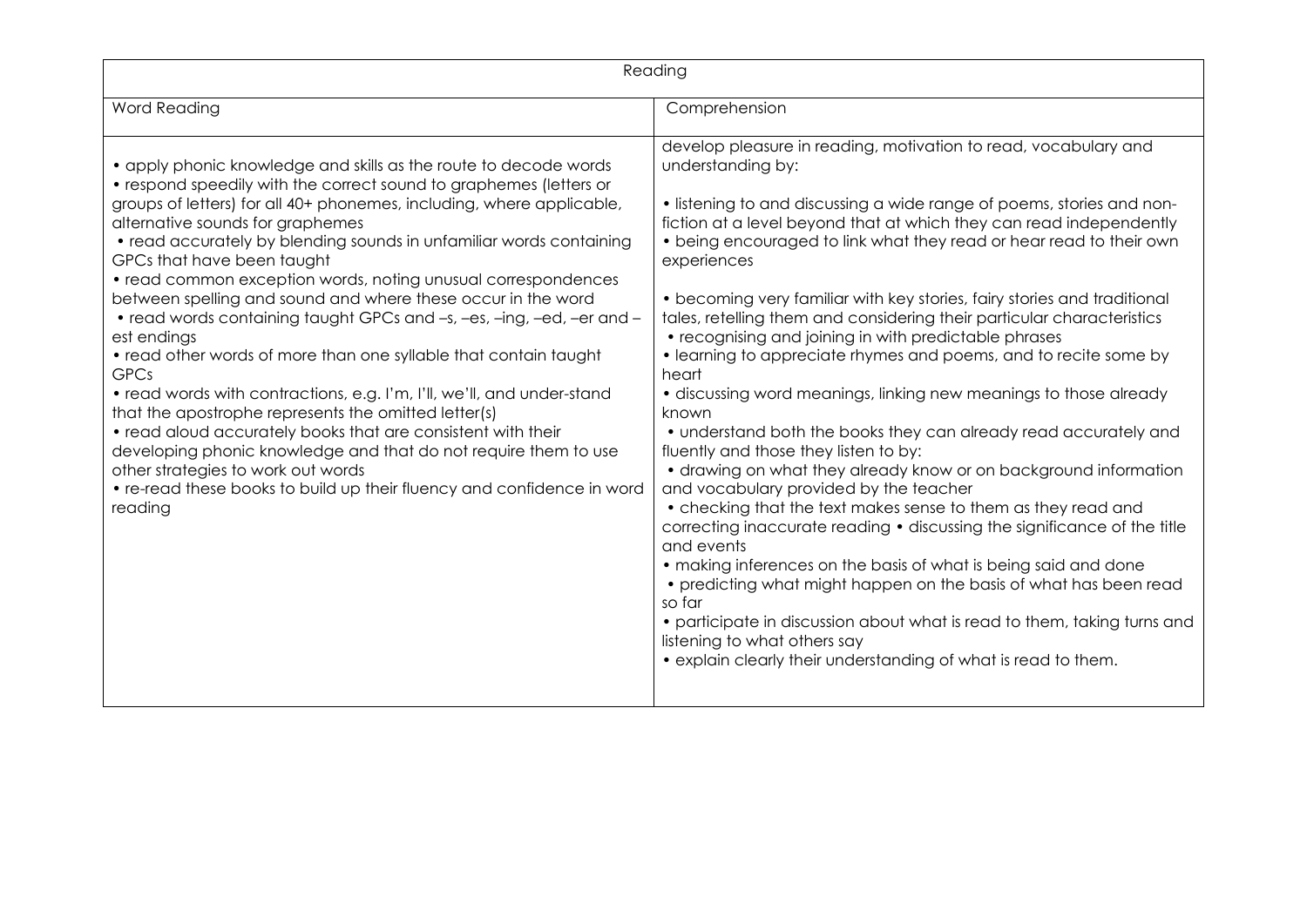| Writing                                                                                                                                                                                                                                                                                                                                                                                                                                                                                                                                                                                                                                                                                                                                                                   |                                                                                                                                                                                                                                                                                                                                                                                                                                                                                                                                                                                                                                                                                                                                                                                                                                                                                                                                                                                                                                                            |
|---------------------------------------------------------------------------------------------------------------------------------------------------------------------------------------------------------------------------------------------------------------------------------------------------------------------------------------------------------------------------------------------------------------------------------------------------------------------------------------------------------------------------------------------------------------------------------------------------------------------------------------------------------------------------------------------------------------------------------------------------------------------------|------------------------------------------------------------------------------------------------------------------------------------------------------------------------------------------------------------------------------------------------------------------------------------------------------------------------------------------------------------------------------------------------------------------------------------------------------------------------------------------------------------------------------------------------------------------------------------------------------------------------------------------------------------------------------------------------------------------------------------------------------------------------------------------------------------------------------------------------------------------------------------------------------------------------------------------------------------------------------------------------------------------------------------------------------------|
| Transcription                                                                                                                                                                                                                                                                                                                                                                                                                                                                                                                                                                                                                                                                                                                                                             | Composition                                                                                                                                                                                                                                                                                                                                                                                                                                                                                                                                                                                                                                                                                                                                                                                                                                                                                                                                                                                                                                                |
| words containing each of the 40+ phonemes already taught<br>common exception words<br>the days of the week<br>name the letters of the alphabet:<br>naming the letters of the alphabet in order<br>letter names to distinguish between alternative spellings of the<br>same sound<br>add prefixes and suffixes:<br>using the spelling rule for adding -s or -es as the plural marker for<br>nouns and the third person singular marker for verbs<br>using the prefix un-<br>using -ing, -ed, -er and -est where no change is needed in the<br>spelling of rootwords (e.g. helping, helped, helper, eating, quicker,<br>quickest)<br>apply simple spelling rules and guidelines, as listed in Appendix 1<br>write from memory simple sentences dictated by the teacher that | develop positive attitudes towards and stamina for writing by:<br>writing narratives about personal experiences and those of others (real<br>and fictional)<br>writing about real events<br>writing poetry<br>writing for different purposes<br>consider what they are going to write before beginning by:<br>planning or saying out loud what they are going to write about<br>writing down ideas and/or key words, including new vocabulary<br>encapsulating what they want to say, sentence by sentence<br>make simple additions, revisions and corrections to their own writing<br>by:<br>evaluating their writing with the teacher and other pupils<br>re-reading to check that their writing makes sense and that verbs to<br>indicate time are used correctly and consistently, including verbs in<br>the continuous form<br>proof-reading to check for errors in spelling, grammar and punctuation<br>(e.g. ends of sentences punctuated correctly)<br>read aloud what they have written with appropriate intonation to<br>make the meaning clear. |
| include words taught so far.<br>Spellings should be corrected as seen in the teacher handbook.                                                                                                                                                                                                                                                                                                                                                                                                                                                                                                                                                                                                                                                                            |                                                                                                                                                                                                                                                                                                                                                                                                                                                                                                                                                                                                                                                                                                                                                                                                                                                                                                                                                                                                                                                            |
| Children should be given weekly spellings to learn based on their<br>phase or stage.                                                                                                                                                                                                                                                                                                                                                                                                                                                                                                                                                                                                                                                                                      |                                                                                                                                                                                                                                                                                                                                                                                                                                                                                                                                                                                                                                                                                                                                                                                                                                                                                                                                                                                                                                                            |
| Vocabulary, Grammar and Punctuation                                                                                                                                                                                                                                                                                                                                                                                                                                                                                                                                                                                                                                                                                                                                       | Handwriting                                                                                                                                                                                                                                                                                                                                                                                                                                                                                                                                                                                                                                                                                                                                                                                                                                                                                                                                                                                                                                                |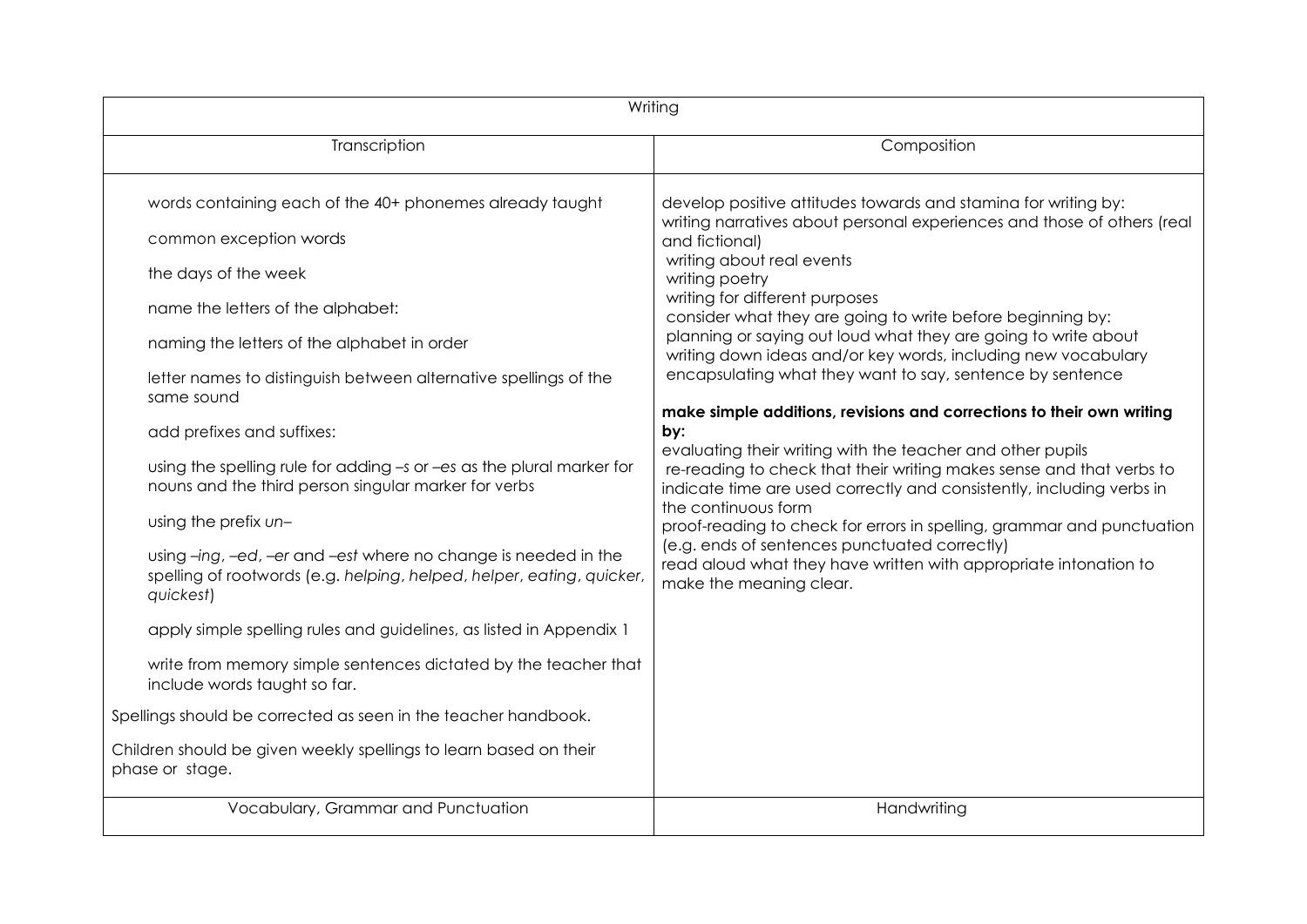| develop their understanding of the concepts set out in Appendix 2 by:<br>learning how to use both familiar and new punctuation correctly (see<br>Appendix 2), including full stops, capital letters, exclamation marks,<br>question marks, commas for lists and apostrophes for contracted forms<br>and the possessive (singular)<br>sentences with different forms: statement, question, exclamation,<br>command<br>expanded noun phrases to describe and specify, e.g. the blue<br>butterfly<br>the present and past tenses correctly and consistently including the<br>progressive form<br>subordination (using when, if, that, or because) and co-ordination<br>(using or, and, or but)<br>learning the grammar for year 2 in Appendix 2<br>using some features of written Standard English<br>use and understand the grammatical terminology in Appendix 2 in<br>discussing their writing.<br>Sentence demarcation<br>Commas in lists | Pupils should be taught to:<br>Write in cursive script unless they have fine motor control difficulties.<br>write capital letters and digits of the correct size, orientation and<br>relationship to one another and to lower case letters<br>use spacing between words that reflects the size of the letters.<br>Use horizontal and diagonal joins<br>Understand which letters are joined. |
|--------------------------------------------------------------------------------------------------------------------------------------------------------------------------------------------------------------------------------------------------------------------------------------------------------------------------------------------------------------------------------------------------------------------------------------------------------------------------------------------------------------------------------------------------------------------------------------------------------------------------------------------------------------------------------------------------------------------------------------------------------------------------------------------------------------------------------------------------------------------------------------------------------------------------------------------|---------------------------------------------------------------------------------------------------------------------------------------------------------------------------------------------------------------------------------------------------------------------------------------------------------------------------------------------------------------------------------------------|
|--------------------------------------------------------------------------------------------------------------------------------------------------------------------------------------------------------------------------------------------------------------------------------------------------------------------------------------------------------------------------------------------------------------------------------------------------------------------------------------------------------------------------------------------------------------------------------------------------------------------------------------------------------------------------------------------------------------------------------------------------------------------------------------------------------------------------------------------------------------------------------------------------------------------------------------------|---------------------------------------------------------------------------------------------------------------------------------------------------------------------------------------------------------------------------------------------------------------------------------------------------------------------------------------------------------------------------------------------|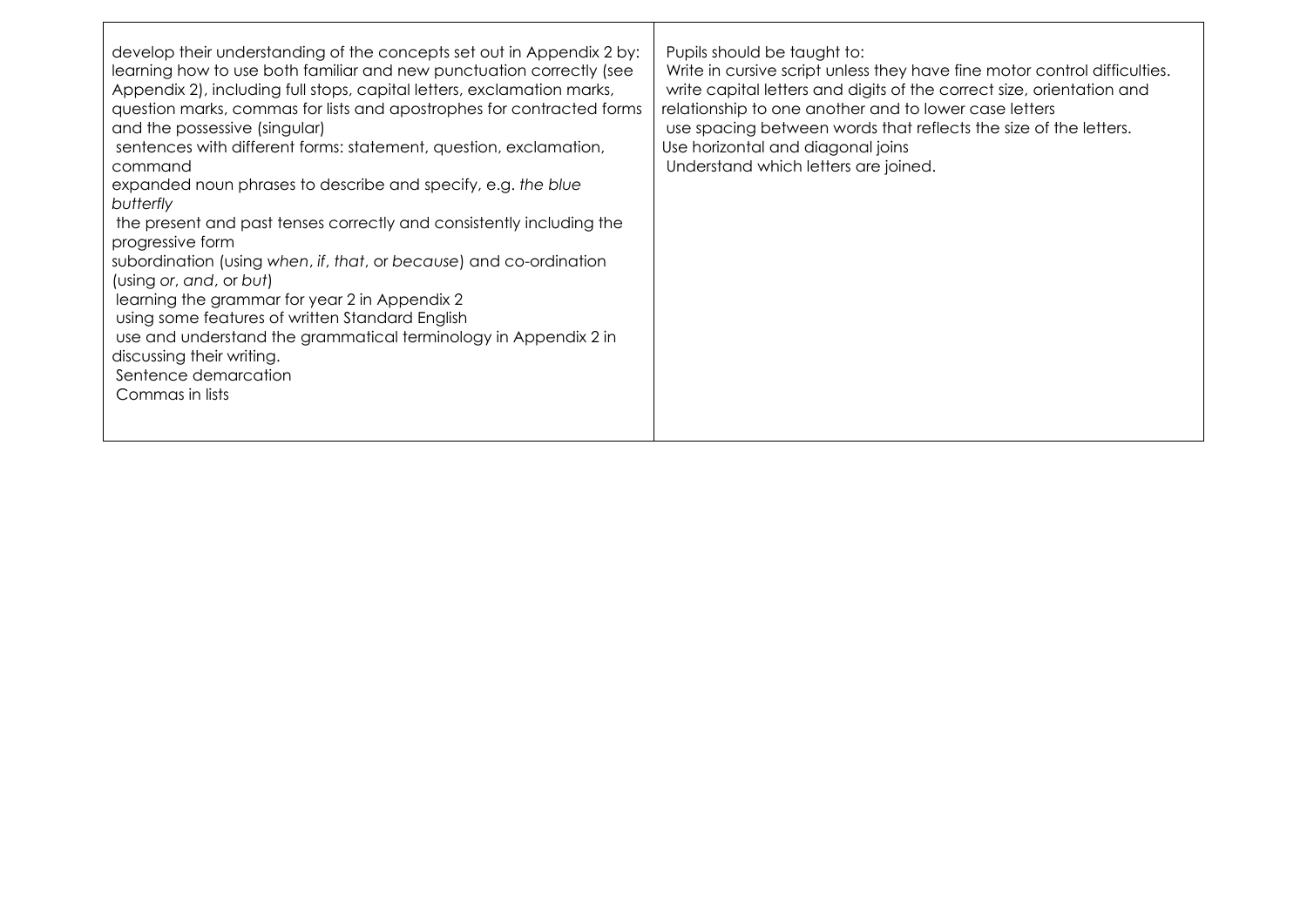| ear 1 |                                                                  |                     |
|-------|------------------------------------------------------------------|---------------------|
|       | Reading core text: Don't forget the bacon                        | <b>Fic1</b><br>witl |
|       | Phonics Letters and Sounds for the order of<br>sounds in phases, | an<br>pre<br>ba.    |

| Term <sup>1</sup> | Phonics Letters and Sounds for the order of<br>sounds in phases,<br>Jolly phonics and Twinkl phonics<br>teodorescu handwriting and letter formation<br>Linkpen handwriting                                   | Fiction and poetry: stories<br>with familiar settings; stories<br>and rhymes with<br>predictable and repetitive<br>patterns.<br>Write poems using the<br>senses<br>Use pattern and rhyme                                                                  | Non-Fiction: signs, labels,<br>captions, lists, instructions.                                       | <b>Functional English:</b><br>Symbols to communicate<br>Roleplay<br>Small world<br>Social targets<br>Library visit<br>Speech and language<br>intervention                    |
|-------------------|--------------------------------------------------------------------------------------------------------------------------------------------------------------------------------------------------------------|-----------------------------------------------------------------------------------------------------------------------------------------------------------------------------------------------------------------------------------------------------------|-----------------------------------------------------------------------------------------------------|------------------------------------------------------------------------------------------------------------------------------------------------------------------------------|
| Term <sub>2</sub> | Reading core text: Fairy tales<br>Phonics Letters and Sounds for the order of<br>sounds in phases,<br>Jolly phonics and Twinkl phonics<br>teodorescu handwriting and letter formation<br>Linkpen handwriting | Fiction and poetry:<br>traditional stories and<br>rhymes; fairy stories; stories<br>and poems with familiar,<br>predictable and<br>patterned language from<br>a range of cultures,<br>including playground<br>chants, action verses and<br>rhymes; plays. | Non-Fiction: information<br>books, including non-<br>chronological reports,<br>simple dictionaries. | <b>Individual Education</b><br>Targets<br><b>Functional English:</b><br>Social targets<br>Language of play<br>Roleplay<br>Small world<br>Speech and language<br>intervention |
| Term <sub>3</sub> | Reading core text:<br>Elmer collection<br>Phonics Letters and Sounds for the order of<br>sounds in phases,                                                                                                   | <b>Fiction and poetry: stories</b><br>about fantasy worlds,<br>poems with patterned and<br>predictable structures; a<br>variety of poems on similar<br>themes.                                                                                            | Non-Fiction: information<br>texts including recounts of<br>observations, visits, events.            | <b>Individual Education</b><br><b>Targets</b><br><b>Functional English:</b><br>Social targets<br>Roleplay<br>Small world<br>Speech and language                              |

Individual Education **Targets**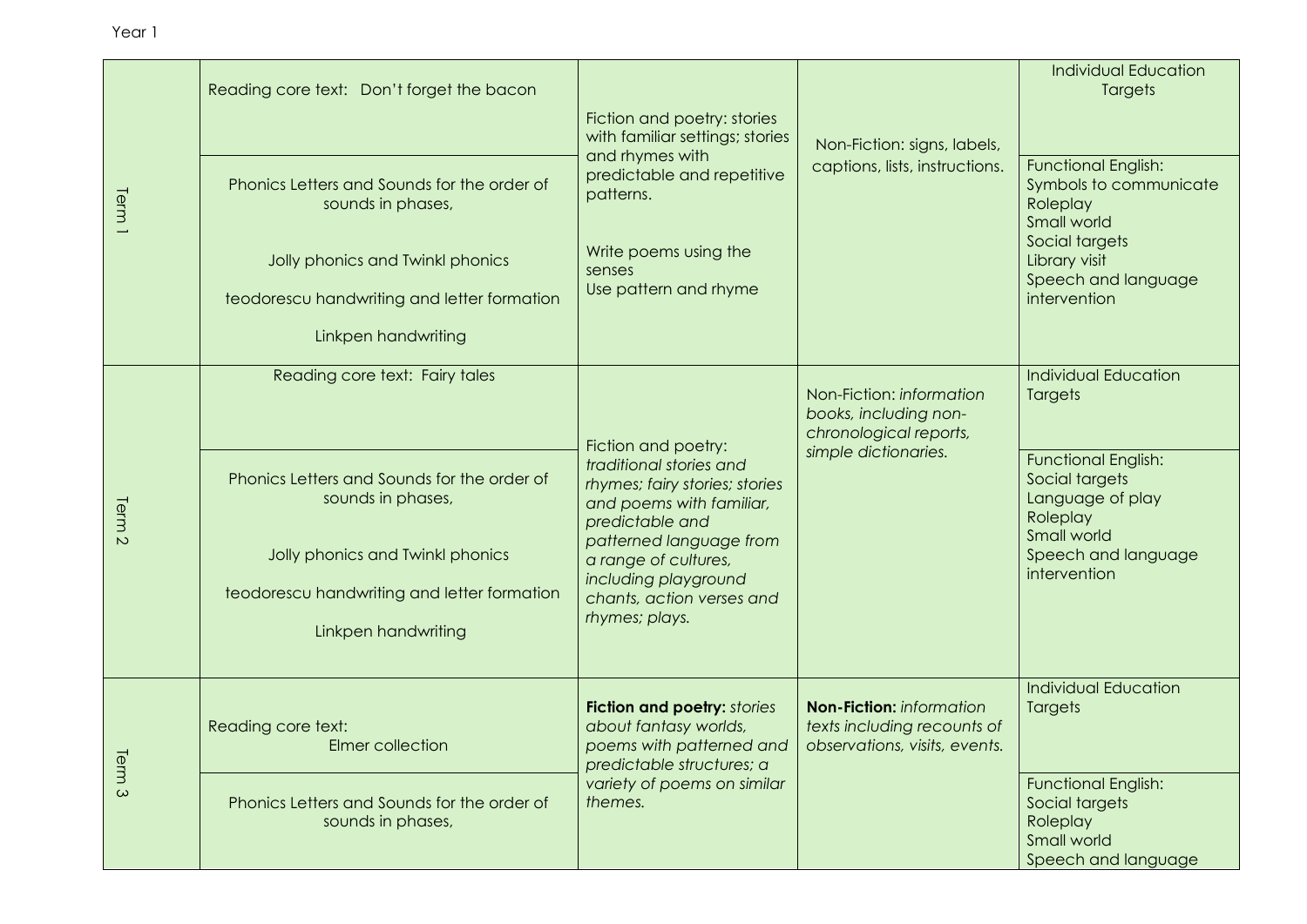| Jolly phonics and Twinkl phonics            |  | intervention |
|---------------------------------------------|--|--------------|
| teodorescu handwriting and letter formation |  |              |
| Linkpen handwriting                         |  |              |
|                                             |  |              |

| Speaking and listening                                                                                                                                                                                                                                                                                                                                                                                                                                                                                                                                                                                                                                                                                           |                                                                                                                                                                                                                                                                                                                                                                                                                   |  |
|------------------------------------------------------------------------------------------------------------------------------------------------------------------------------------------------------------------------------------------------------------------------------------------------------------------------------------------------------------------------------------------------------------------------------------------------------------------------------------------------------------------------------------------------------------------------------------------------------------------------------------------------------------------------------------------------------------------|-------------------------------------------------------------------------------------------------------------------------------------------------------------------------------------------------------------------------------------------------------------------------------------------------------------------------------------------------------------------------------------------------------------------|--|
| listen and respond appropriately to adults and their peers<br>ask relevant questions to extend their understanding and build<br>vocabulary and knowledge<br>articulate and justify answers,<br>give well-structured descriptions and explanations<br>maintain attention and participate actively in collaborative<br>conversations, staying on topic and initiating and responding to<br>comments<br>use spoken language to develop understanding through speculating,<br>hypothesising, imagining and exploring ideas<br>speak audibly and fluently with an increasing command of Standard<br>English<br>participate in discussions, performances<br>gain, maintain and monitor the interest of the listener(s) | Children move from experiencing and participating in informal talk to<br>formal talk during their time at Milton School<br>Children in Year 2 should be involved in:<br>'playground talk'<br>Paired and group talk<br>Speaking to teacher and other adults<br>Listening and responding to others<br>Oral rehearsal for writing<br>Learning to talk clearly in front of large groups<br>Giving feedback to others. |  |

Key Vocabulary for Year 2:

Writing: noun, noun phrase, statement, question, exclamation command, compound, adjective, verb, suffix, adverb, tense (past. Present), apostrophe, comma, horizontal, diagonal, homophone, vowel, consonant

Reading: sequence, clarify, visualise, infer, predict, summarise / summary, self question, question the author, glossary, index, contents, suffix, prefix, decode, recurring literacy language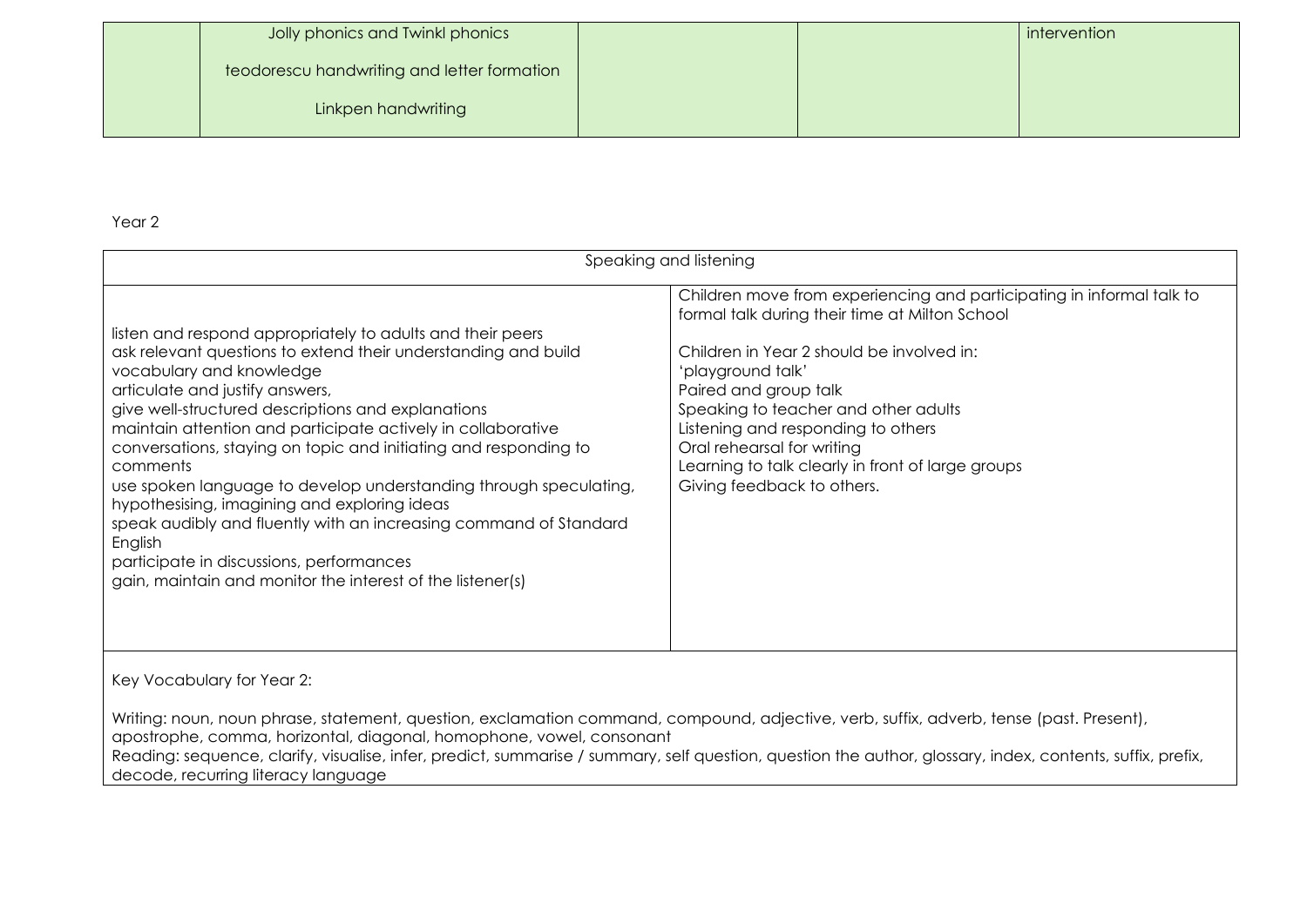| Reading                                                                                                                                                                                                                                                                                                                                                                                                                                                                                                                                                                                                                                                                                                                                                                                                                                                                                                                                                                       |                                                                                                                                                                                                                                                                                                                                                                                                                                                                                                                                                                                                                                                                                                                                                                                                                                                                                                                                                                                                                                                                                                                                                                                                                                                                                                 |  |
|-------------------------------------------------------------------------------------------------------------------------------------------------------------------------------------------------------------------------------------------------------------------------------------------------------------------------------------------------------------------------------------------------------------------------------------------------------------------------------------------------------------------------------------------------------------------------------------------------------------------------------------------------------------------------------------------------------------------------------------------------------------------------------------------------------------------------------------------------------------------------------------------------------------------------------------------------------------------------------|-------------------------------------------------------------------------------------------------------------------------------------------------------------------------------------------------------------------------------------------------------------------------------------------------------------------------------------------------------------------------------------------------------------------------------------------------------------------------------------------------------------------------------------------------------------------------------------------------------------------------------------------------------------------------------------------------------------------------------------------------------------------------------------------------------------------------------------------------------------------------------------------------------------------------------------------------------------------------------------------------------------------------------------------------------------------------------------------------------------------------------------------------------------------------------------------------------------------------------------------------------------------------------------------------|--|
| <b>Word Reading</b>                                                                                                                                                                                                                                                                                                                                                                                                                                                                                                                                                                                                                                                                                                                                                                                                                                                                                                                                                           | Comprehension                                                                                                                                                                                                                                                                                                                                                                                                                                                                                                                                                                                                                                                                                                                                                                                                                                                                                                                                                                                                                                                                                                                                                                                                                                                                                   |  |
| continue to apply phonic knowledge and skills as the route to decode<br>words until automatic decoding has become embedded and reading<br>is fluent<br>read accurately by blending the sounds in words that contain the<br>graphemes taught so far, especially recognising alternative sounds for<br>graphemes<br>read accurately words of two or more syllables that contain the same<br>GPCs as above<br>read words containing common suffixes<br>read further common exception words, noting unusual<br>correspondence between spelling and sound and where these occur<br>in the word<br>read most words quickly and accurately when they have been<br>frequently encountered without overt sounding and blending<br>read aloud books closely matched to their improving phonic<br>knowledge, sounding out unfamiliar words accurately, automatically<br>and without undue hesitation<br>re-read these books to build up their fluency and confidence in word<br>reading. | develop pleasure in reading, motivation to read, vocabulary and<br>understanding by:<br>listening to, discussing and expressing views about a wide range of<br>poetry (including contemporary and classic), stories and non-fiction at<br>a level beyond that at which they can read independently<br>discussing the sequence of events in books and how items of<br>information are related<br>becoming increasingly familiar with and retelling a wider range of<br>stories, fairy stories and traditional tales<br>being introduced to non-fiction books that are structured in different<br>ways<br>recognising simple recurring literary language in stories and poetry<br>discussing their favourite words and phrases<br>discussing and clarifying the meanings of words, linking new meanings<br>to known vocabulary<br>continuing to build up a repertoire of poems learnt by heart,<br>appreciating these and reciting some, with appropriate intonation to<br>make the meaning clear<br>understand both the books that they can already read accurately<br>and fluently and those that they listen to by:<br>drawing on what they already know or on background information<br>and vocabulary provided by the teacher<br>checking that the text makes sense to them as they read and |  |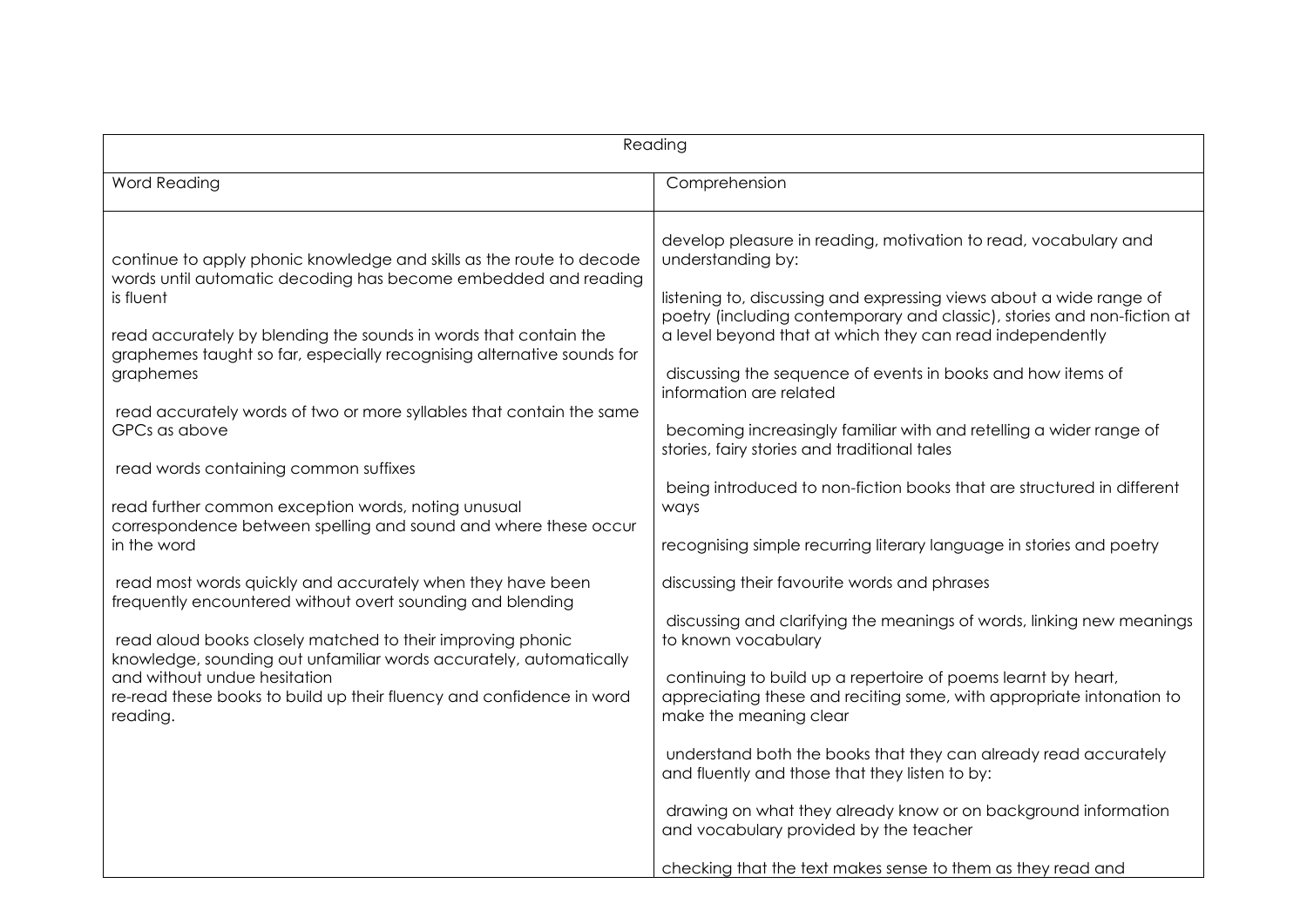| correcting inaccurate reading                                                                                                                                                       |
|-------------------------------------------------------------------------------------------------------------------------------------------------------------------------------------|
| making inferences on the basis of what is being said and done                                                                                                                       |
| answering and asking questions                                                                                                                                                      |
| predicting what might happen on the basis of what has been read so<br>far                                                                                                           |
| participate in discussion about books, poems and other works that are<br>read to them and those that they can read for themselves, taking turns<br>and listening to what others say |
| explain and discuss their understanding of books, poems and other<br>material, both those that they listen to and those that they read for<br>themselves                            |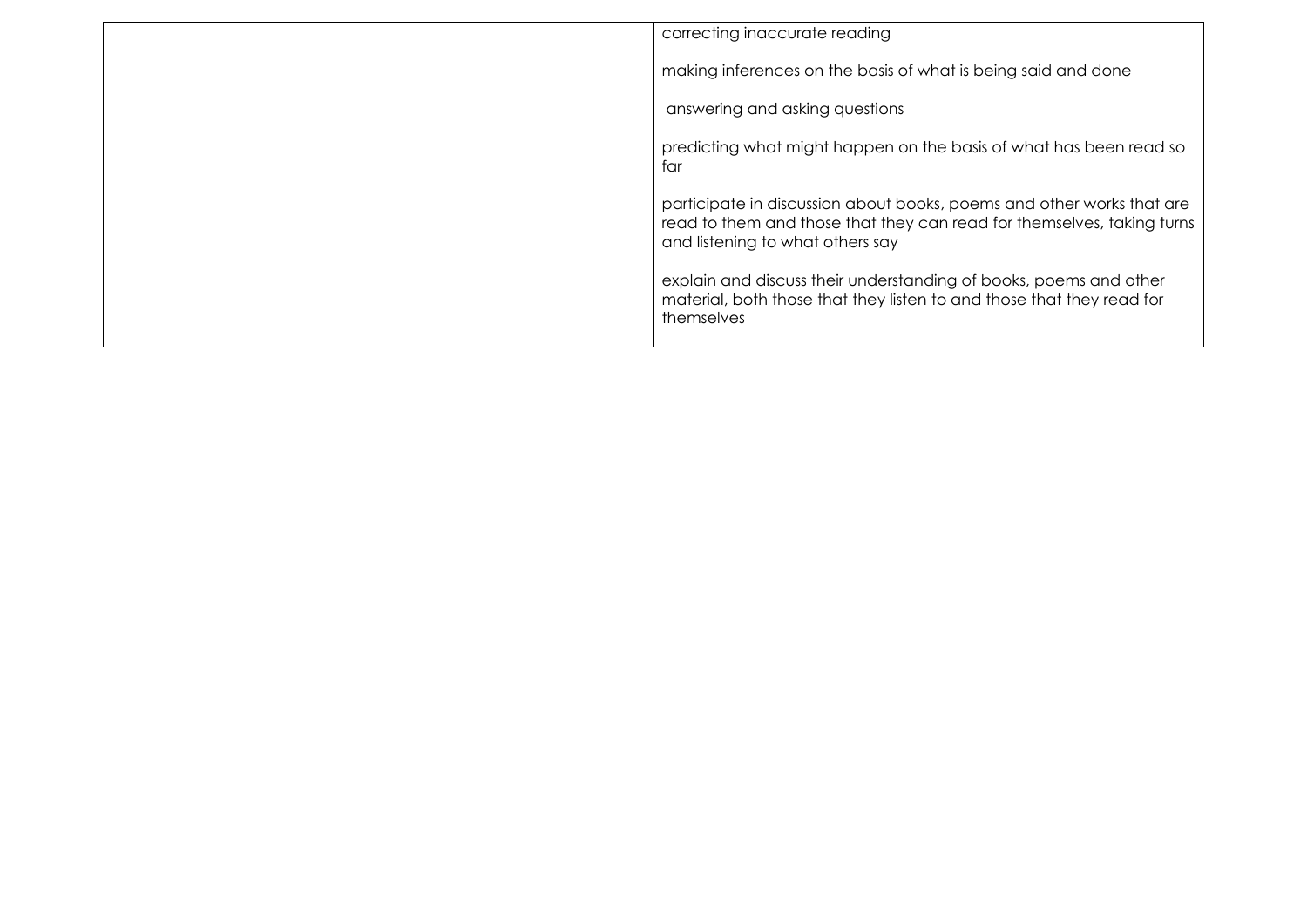| Writing                                                                                                         |                                                                                                                                                                      |  |
|-----------------------------------------------------------------------------------------------------------------|----------------------------------------------------------------------------------------------------------------------------------------------------------------------|--|
| Transcription                                                                                                   | Composition                                                                                                                                                          |  |
| Pupils should<br>be taught to:                                                                                  | develop positive attitudes towards and stamina for writing by:                                                                                                       |  |
| spell by:                                                                                                       | writing narratives about personal experiences and those of<br>others (real and fictional)                                                                            |  |
| segmenting spoken words into phonemes and representing these<br>by graphemes, spelling many correctly           | writing about real events                                                                                                                                            |  |
| learning new ways of spelling phonemes for which one or more                                                    | writing poetry                                                                                                                                                       |  |
| spellings arealready known, and learn some words with each<br>spelling, including a few common homophones       | writing for different purposes                                                                                                                                       |  |
| learning to spell common exception words                                                                        | consider what they are going to write before beginning by:                                                                                                           |  |
| learning to spell more words with contracted forms                                                              | planning or saying out loud what they are going to write about                                                                                                       |  |
| learning the possessive apostrophe                                                                              | writing down ideas and/or key words, including new vocabulary<br>encapsulating what they want to say, sentence by sentence                                           |  |
| distinguishing between homophones and near-homophones                                                           | make simple additions, revisions and corrections to their own writing                                                                                                |  |
| add suffixes to spell longer words, e.g. -ment, -ness, -ful, -less, -ly                                         | by:                                                                                                                                                                  |  |
| apply spelling rules and guidelines, as listed in Appendix 1                                                    | evaluating their writing with the teacher and other pupils                                                                                                           |  |
| write from memory simple sentences dictated by the teacher that<br>include words and punctuation taught so far. | re-reading to check that their writing makes sense and that<br>verbs to indicate time are used correctly and consistently,<br>including verbs in the continuous form |  |
|                                                                                                                 | proof-reading to check for errors in spelling, grammar and<br>punctuation (e.g. ends of sentences punctuated correctly)                                              |  |
|                                                                                                                 | read aloud what they have written with appropriate intonation to<br>make the meaning clear.                                                                          |  |
| Vocabulary, Grammar and Punctuation                                                                             | Handwriting                                                                                                                                                          |  |
| learning how to use both familiar and new punctuation correctly                                                 | Pupils should be taught to:                                                                                                                                          |  |
| including full stops, capital letters, exclamation marks, question                                              | Write in cursive script unless they have fine motor control                                                                                                          |  |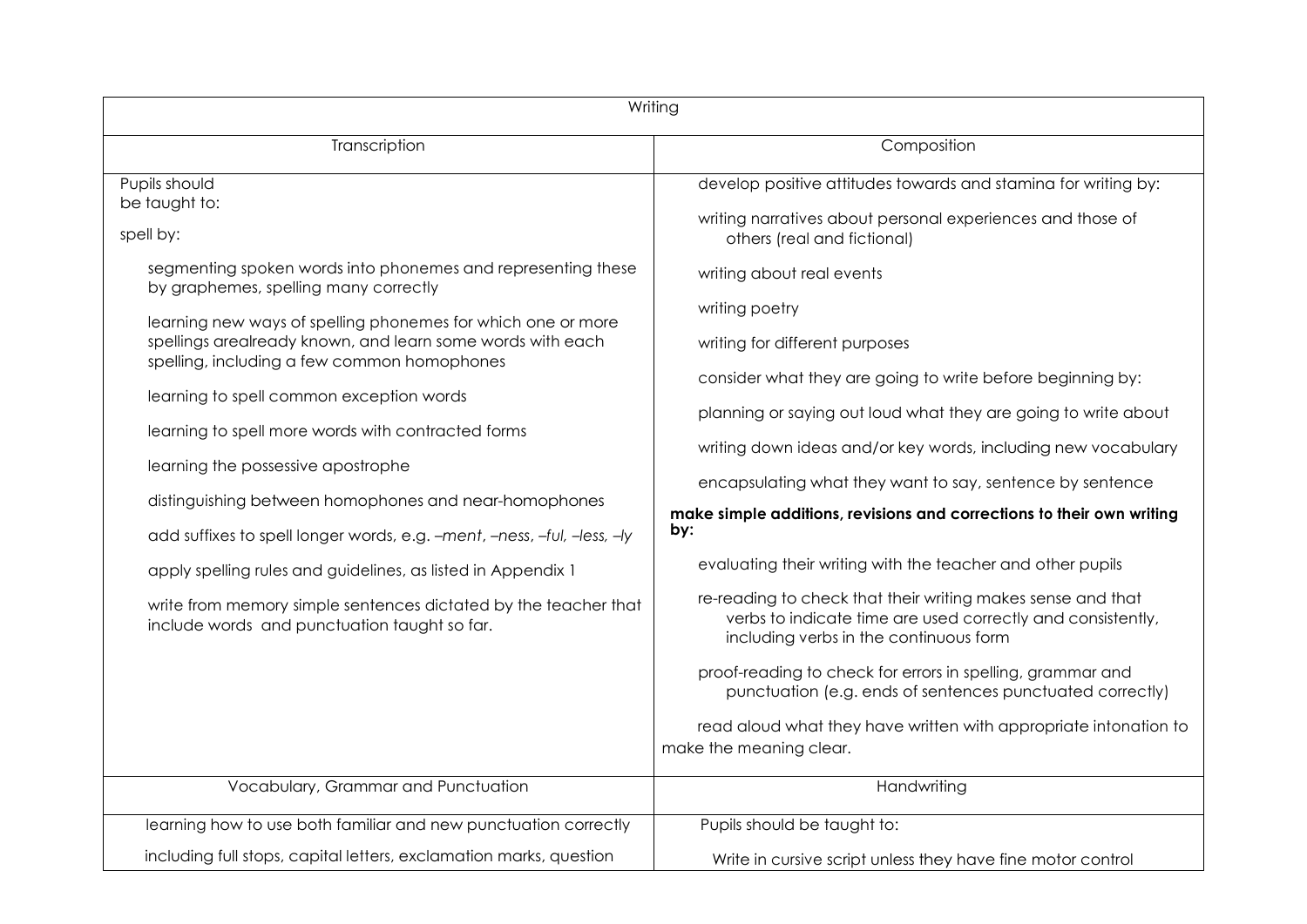|                                                                                                                                                                                                                                                                                                                                                                                                                                                         | difficulties.                                                                                                                                                                                                                                                                   |
|---------------------------------------------------------------------------------------------------------------------------------------------------------------------------------------------------------------------------------------------------------------------------------------------------------------------------------------------------------------------------------------------------------------------------------------------------------|---------------------------------------------------------------------------------------------------------------------------------------------------------------------------------------------------------------------------------------------------------------------------------|
| marks, commas for<br>sentences with different forms: statement, question, exclamation,<br>command<br>expanded noun phrases to describe and specify, e.g. the blue<br>butterfly<br>the present and past tenses correctly and consistently including<br>the progressive lists and apostrophes for contracted forms and<br>the possessive (singular) form<br>subordination (using when, if, that, or because) and co-ordination<br>(using or, and, or but) | write capital letters and digits of the correct size, orientation<br>and relationship to one another and to lower case letters<br>use spacing between words that reflects the size of the letters.<br>Use horizontal and diagonal joins<br>Understand which letters are joined. |
| learning the grammar for year 2 in Appendix 2                                                                                                                                                                                                                                                                                                                                                                                                           |                                                                                                                                                                                                                                                                                 |
| using some features of written Standard English                                                                                                                                                                                                                                                                                                                                                                                                         |                                                                                                                                                                                                                                                                                 |
| use and understand the grammatical terminology in discussing<br>their writing.                                                                                                                                                                                                                                                                                                                                                                          |                                                                                                                                                                                                                                                                                 |
| Sentence demarcation                                                                                                                                                                                                                                                                                                                                                                                                                                    |                                                                                                                                                                                                                                                                                 |
| Commas in lists                                                                                                                                                                                                                                                                                                                                                                                                                                         |                                                                                                                                                                                                                                                                                 |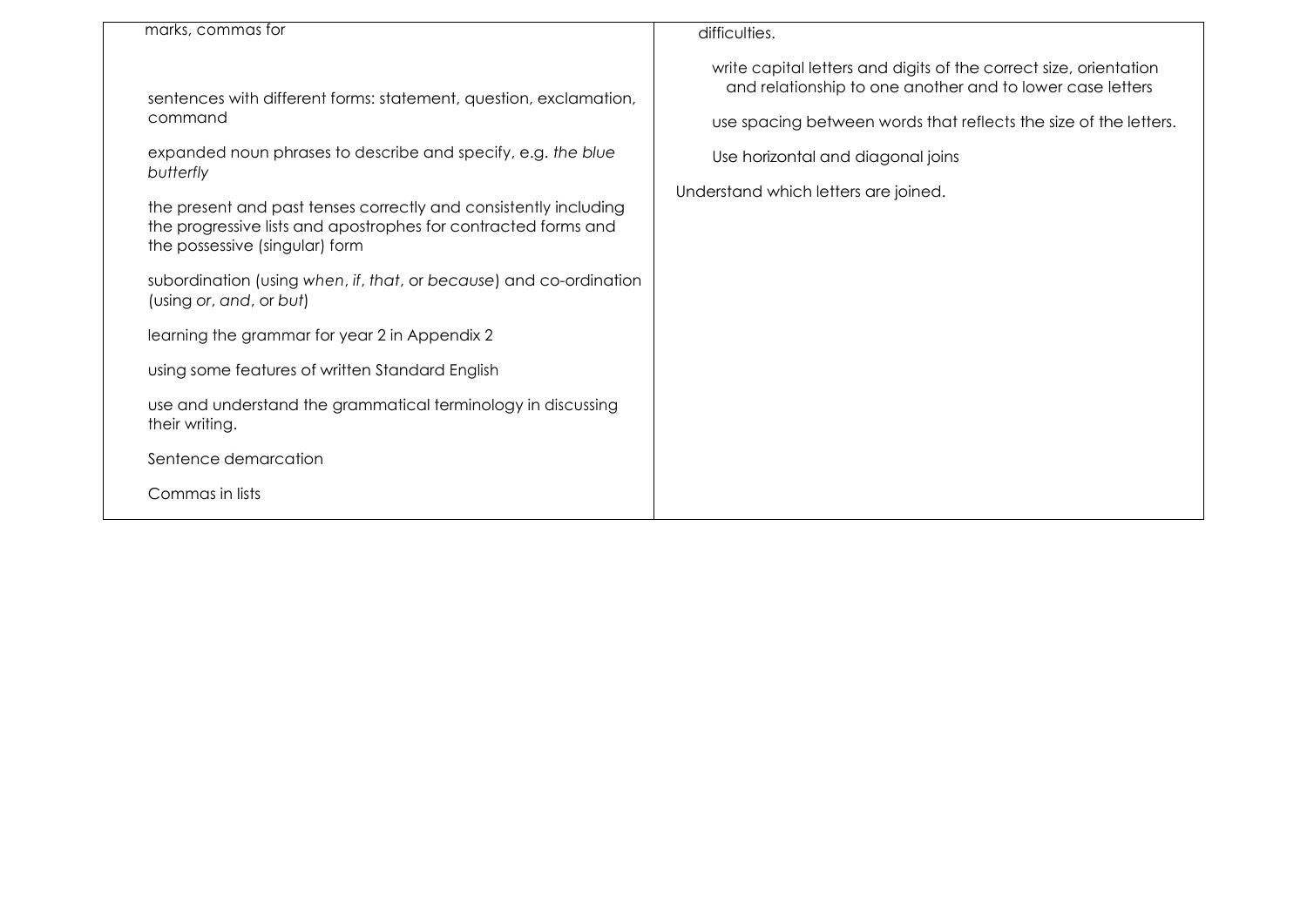| Term <sup>1</sup>      | Reading Core text: Funny bones<br>Phonics Letters and Sounds for the<br>order of sounds in phases,<br>Jolly phonics and Twinkl phonics<br>teodorescu handwriting and letter<br>formation<br>Linkpen handwriting     | Fiction and poetry: stories<br>and poems a variety of<br>poems with familiar<br>settings.<br>Stories with familiar<br>settings<br>Write poems on a theme<br>(performance element<br>related to poetry)    | Non-Fiction: instructions.<br>Recounts-and non-<br>fiction<br>Information texts<br><b>Explanation texts</b><br>Non-chronological<br>Reports<br>(emphasis still placed on<br>recounts but other text<br>types can be attempted<br>in context) | Individual Education<br>Targets<br>Functional English:<br>Social communication<br>targets<br>Speech and language<br>intervention                                           |
|------------------------|---------------------------------------------------------------------------------------------------------------------------------------------------------------------------------------------------------------------|-----------------------------------------------------------------------------------------------------------------------------------------------------------------------------------------------------------|----------------------------------------------------------------------------------------------------------------------------------------------------------------------------------------------------------------------------------------------|----------------------------------------------------------------------------------------------------------------------------------------------------------------------------|
| Term<br>$\overline{C}$ | Reading Core text: Handas Surprise<br>Phonics Letters and Sounds for the<br>order of sounds in phases,<br>Jolly phonics and Twinkl phonics<br>teodorescu handwriting and letter<br>formation<br>Linkpen handwriting | Fiction and poetry:<br>traditional stories: stories<br>and poems from other<br>cultures; stories and<br>poems with predictable<br>and patterned<br>language; poems by<br>significant children's<br>poets. | Non-Fiction: dictionaries,<br>glossaries, indexes and<br>other alphabetically<br>ordered texts<br>explanations.                                                                                                                              | <b>Individual Education</b><br>Targets<br>Functional English:<br>Library visit<br>Social targets<br>Social communication<br>targets<br>Speech and language<br>intervention |
| Term <sub>3</sub>      | Reading core text: Granny Norbag                                                                                                                                                                                    | Fiction and poetry:<br>extended stories; stories                                                                                                                                                          | Non-Fiction: information<br>books including non-                                                                                                                                                                                             | <b>Individual Education</b><br>Targets                                                                                                                                     |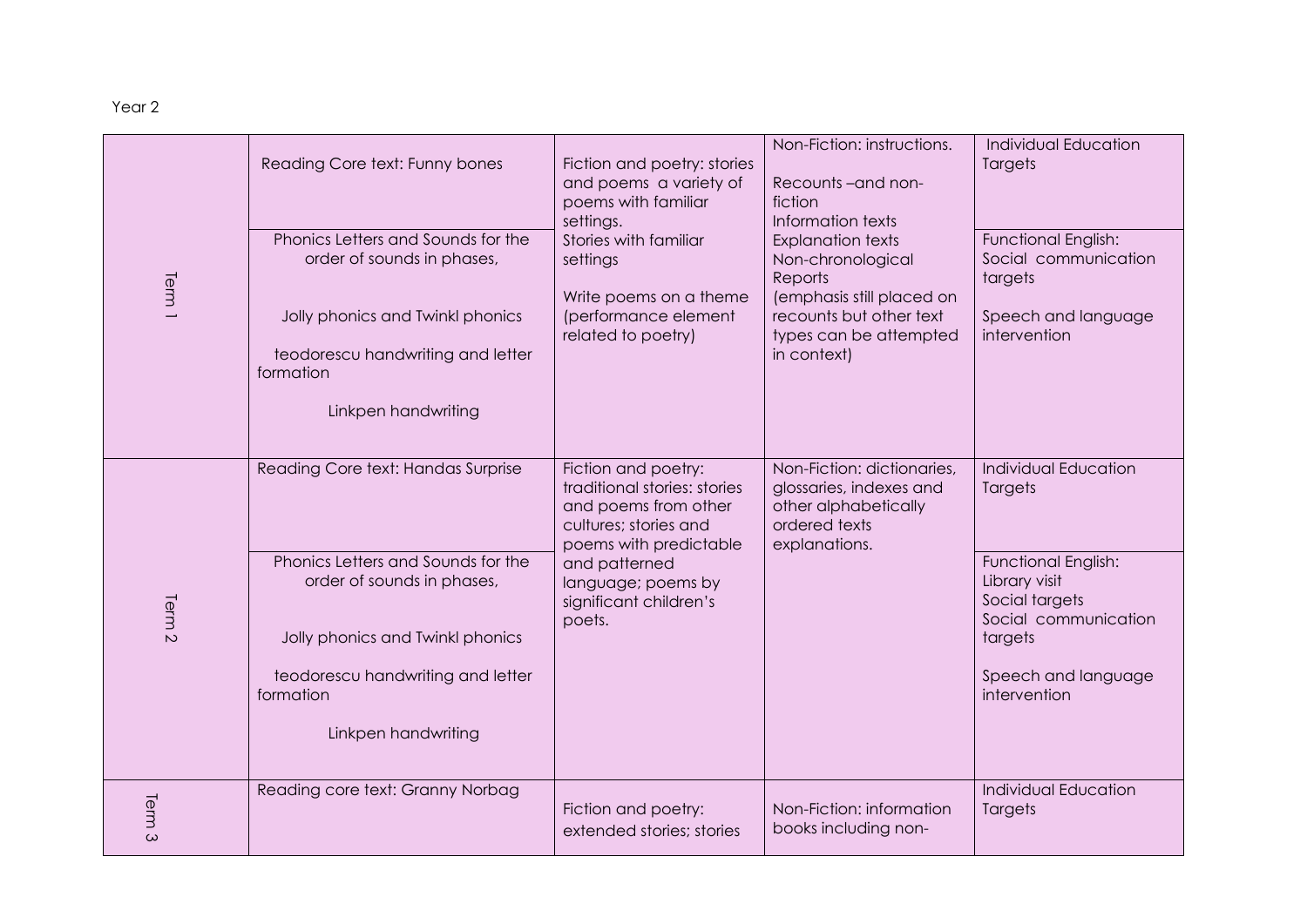| Phonics Letters and Sounds for the<br>order of sounds in phases,      | by significant children's<br>authors; different stories<br>by the same author; texts | chronological reports | <b>Functional English:</b><br>Social communication<br>targets |
|-----------------------------------------------------------------------|--------------------------------------------------------------------------------------|-----------------------|---------------------------------------------------------------|
| Jolly phonics and Twinkl phonics                                      | with language play, e.g.<br>riddles, tongue twisters,<br>humorous verse and          |                       | Speech and language<br>intervention                           |
| teodorescu handwriting and letter<br>formation<br>Linkpen handwriting | stories.                                                                             |                       | Conversation cues                                             |
|                                                                       |                                                                                      |                       |                                                               |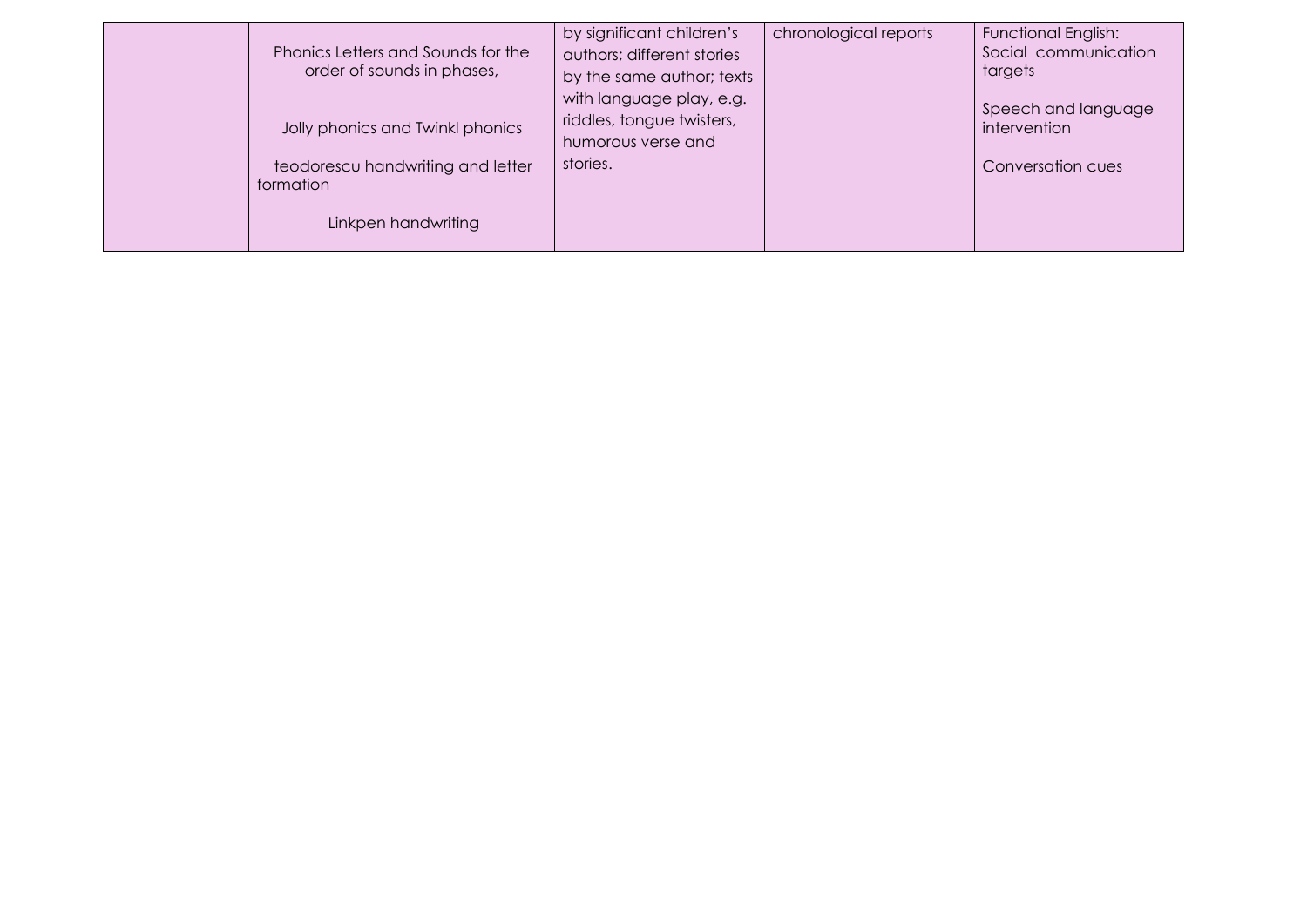| Speaking and Listening                                                                                                                                                                                                                                                                                                                                                                                                                                                                                                                                                                                                                                                                                                                                                                                                                                                                                                                                                           |                                                                                                                                                                                                                                                                                                                                                                                                                                                                                           |  |
|----------------------------------------------------------------------------------------------------------------------------------------------------------------------------------------------------------------------------------------------------------------------------------------------------------------------------------------------------------------------------------------------------------------------------------------------------------------------------------------------------------------------------------------------------------------------------------------------------------------------------------------------------------------------------------------------------------------------------------------------------------------------------------------------------------------------------------------------------------------------------------------------------------------------------------------------------------------------------------|-------------------------------------------------------------------------------------------------------------------------------------------------------------------------------------------------------------------------------------------------------------------------------------------------------------------------------------------------------------------------------------------------------------------------------------------------------------------------------------------|--|
| listen and respond appropriately to adults and their peers<br>ask relevant questions to extend their understanding and build<br>vocabulary and knowledge<br>articulate and justify answers, arguments and opinions<br>give well-structured descriptions and explanations<br>maintain attention and participate actively in collaborative<br>conversations, staying on topic and initiating and responding to<br>comments<br>use spoken language to develop understanding through speculating,<br>hypothesising, imagining and exploring ideas<br>speak audibly and fluently with an increasing command of Standard<br>English<br>participate in discussions, presentations, performances and debates<br>gain, maintain and monitor the interest of the listener(s)<br>consider and evaluate different viewpoints, attending to and building on<br>the contributions of others<br>select and use appropriate registers for effective communication.<br>Key Vocabulary for Year 3: | Children move from experiencing and participating in informal talk to<br>formal talk during their time at Milton School<br>Children in Year 3 should be involved in:<br>'playground talk'<br>Paired and group talk<br>Speaking to teacher and other adults<br>Listening and responding to others<br>Oral rehearsal for writing<br>Learning to talk clearly in front of large groups<br>Giving feedback to others.<br>Formal oral presentations<br>Developing deeper and richer vocabulary |  |
| possessive apostrophe, consonant letter vowel, vowel letter, independent/dependent clause                                                                                                                                                                                                                                                                                                                                                                                                                                                                                                                                                                                                                                                                                                                                                                                                                                                                                        | Writing: adverb, preposition, conjunction, word family, suffix, prefix, clause, subordinating clause, direct speech, inverted commas, fronted adverbial,                                                                                                                                                                                                                                                                                                                                  |  |

Reading: synonym, evaluate, explore, themes , conventions, intonation, tone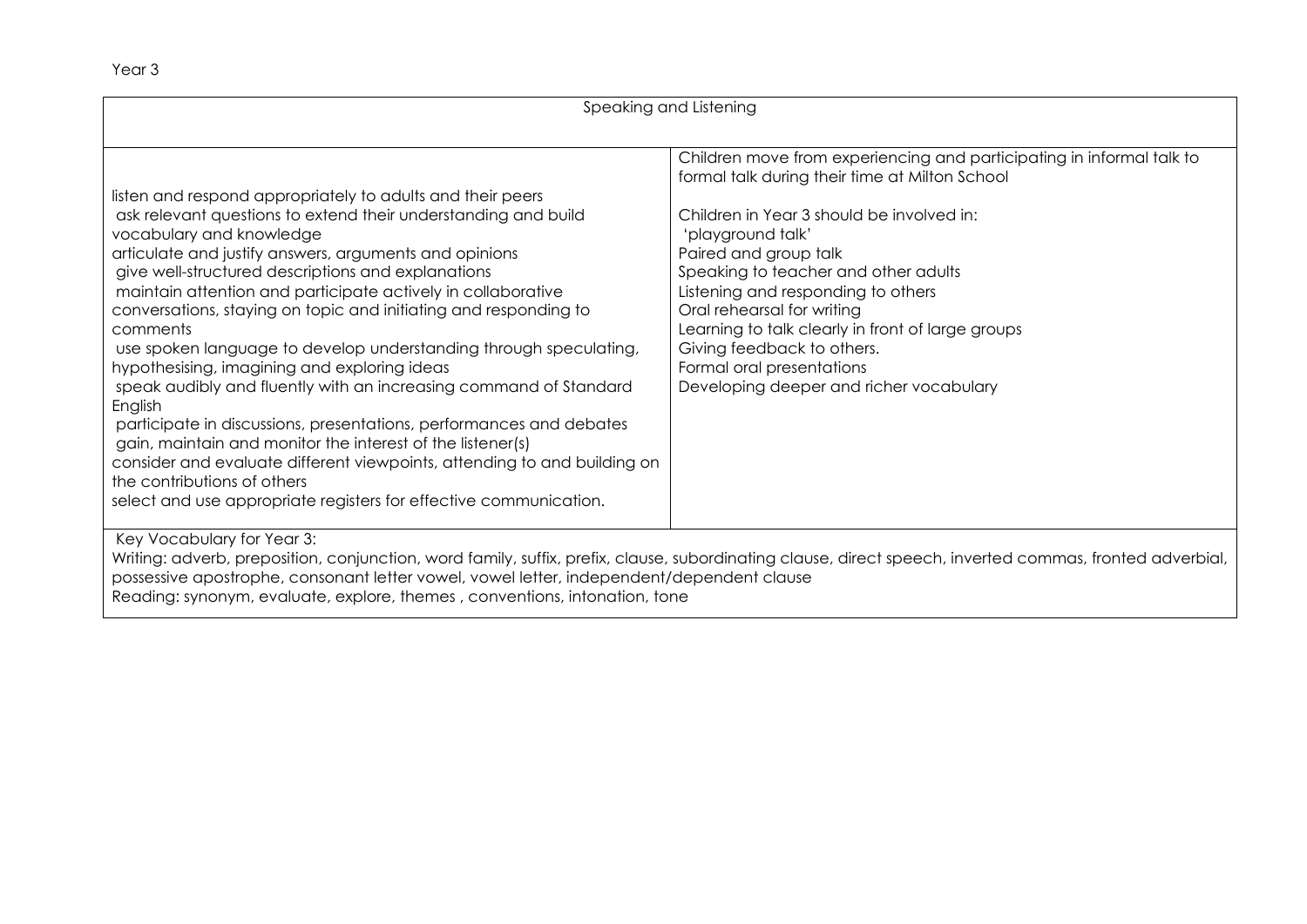| Reading                                                                                                                                                                                                 |                                                                                                                                                                                                                |  |  |
|---------------------------------------------------------------------------------------------------------------------------------------------------------------------------------------------------------|----------------------------------------------------------------------------------------------------------------------------------------------------------------------------------------------------------------|--|--|
| Word Reading                                                                                                                                                                                            | Comprehension                                                                                                                                                                                                  |  |  |
| apply their growing knowledge of root words, prefixes and<br>suffixes (etymology and morphology) as listed in Appendix 1,<br>both to read aloud and to understand the meaning of new<br>words they meet | Pupils should be taught to:<br>develop positive attitudes to reading and understanding of what they<br>read by:                                                                                                |  |  |
| read further exception words, noting the unusual<br>correspondences between spelling and sound, and                                                                                                     | listening to and discussing a wide range of fiction, poetry, plays,<br>non-fiction and reference books or textbooks                                                                                            |  |  |
| where these occur in the word.                                                                                                                                                                          | reading books that are structured in different ways and reading<br>for a range of purposes                                                                                                                     |  |  |
|                                                                                                                                                                                                         | using dictionaries to check the meaning of words that they have read                                                                                                                                           |  |  |
|                                                                                                                                                                                                         | increasing their familiarity with a wide range of books, including<br>fairy stories, myths and legends, and retelling some of these<br>orally                                                                  |  |  |
|                                                                                                                                                                                                         | identifying themes and conventions in a wide range of books                                                                                                                                                    |  |  |
|                                                                                                                                                                                                         | preparing poems and play scripts to read aloud and to<br>perform, showing understanding through intonation,<br>tone, volume and action                                                                         |  |  |
|                                                                                                                                                                                                         | discussing words and phrases that capture the reader's interest<br>and imagination                                                                                                                             |  |  |
|                                                                                                                                                                                                         | recognising some different forms of poetry (e.g. free verse,<br>narrative poetry)                                                                                                                              |  |  |
|                                                                                                                                                                                                         | understand what they read, in books they can read independently, by:                                                                                                                                           |  |  |
|                                                                                                                                                                                                         | checking that the text makes sense to them, discussing their<br>understanding and explaining the meaning of words in<br>context                                                                                |  |  |
|                                                                                                                                                                                                         | asking questions to improve their understanding of a text drawing<br>inferences such as inferring characters' feelings, thoughts and<br>motives from their actions, and justifying inferences with<br>evidence |  |  |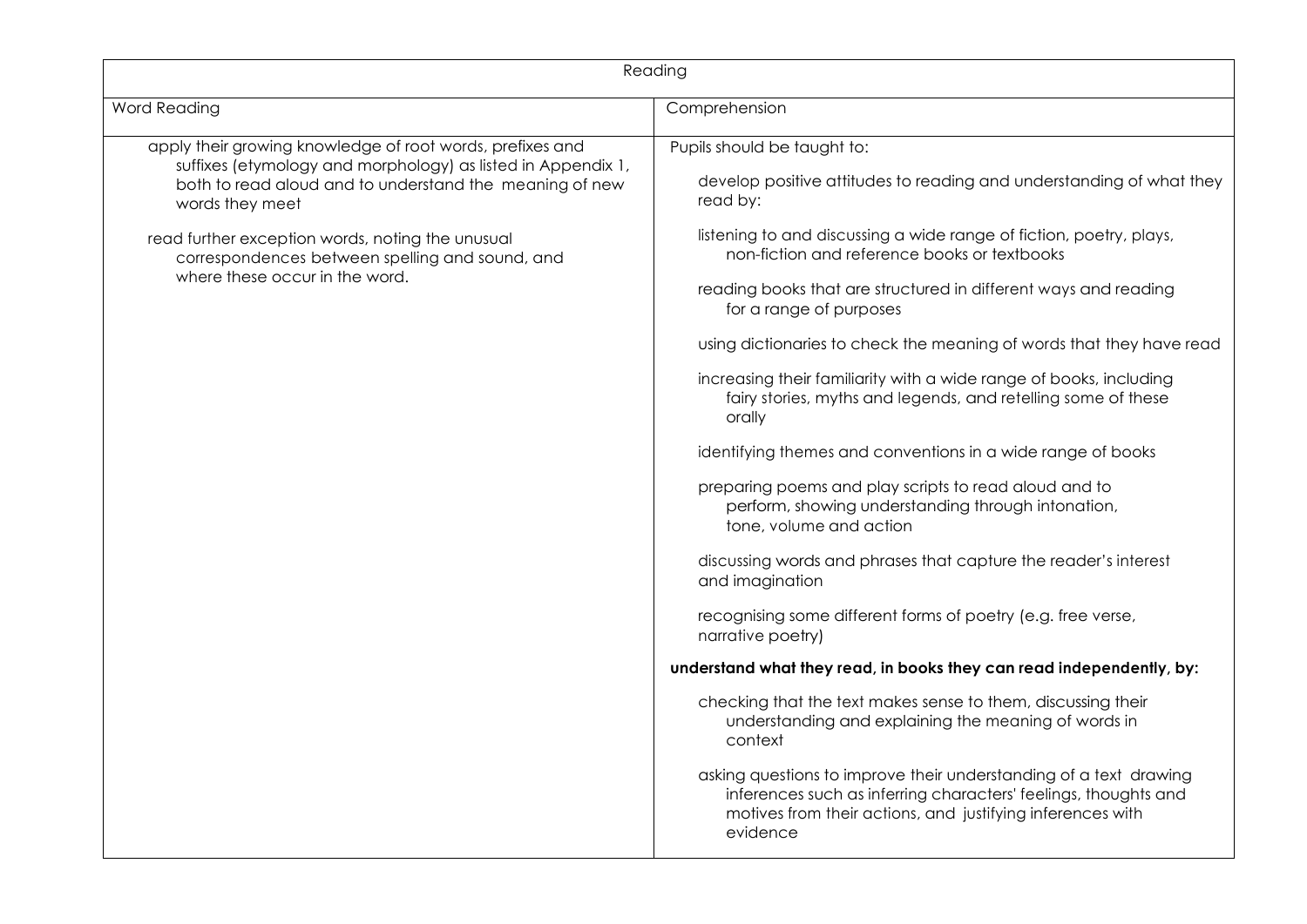| predicting what might happen from details stated and implied                       |
|------------------------------------------------------------------------------------|
| identifying main ideas drawn from more than one paragraph<br>and summarising these |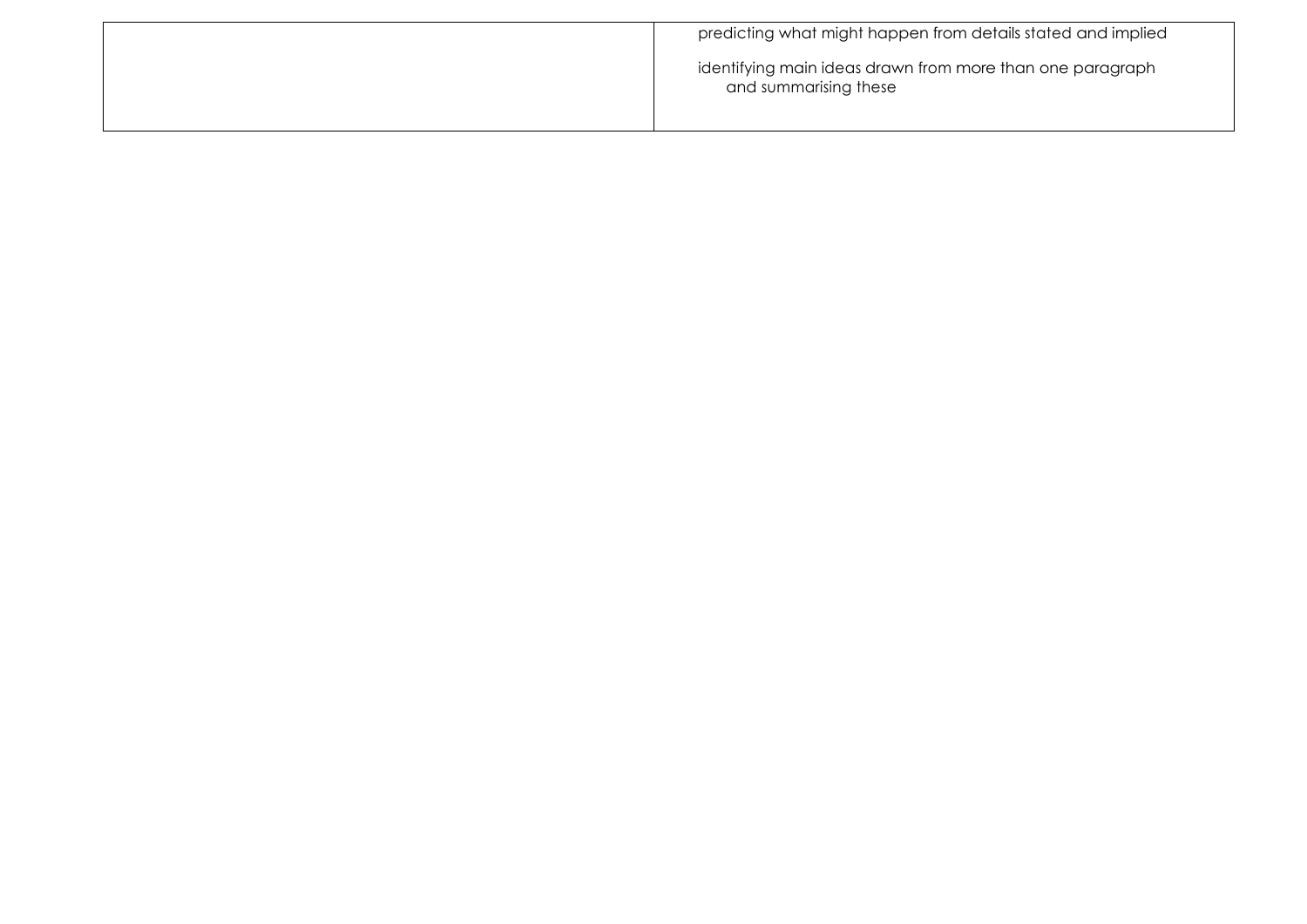| Writing                                                                                                                                                                                                                                                                                                                                                                                                                                                                                                                                                             |                                                                                                                                                                                                                                                                                                                                                                                                                                                                                                                                                                                                                        |  |
|---------------------------------------------------------------------------------------------------------------------------------------------------------------------------------------------------------------------------------------------------------------------------------------------------------------------------------------------------------------------------------------------------------------------------------------------------------------------------------------------------------------------------------------------------------------------|------------------------------------------------------------------------------------------------------------------------------------------------------------------------------------------------------------------------------------------------------------------------------------------------------------------------------------------------------------------------------------------------------------------------------------------------------------------------------------------------------------------------------------------------------------------------------------------------------------------------|--|
| Transcription                                                                                                                                                                                                                                                                                                                                                                                                                                                                                                                                                       | Composition                                                                                                                                                                                                                                                                                                                                                                                                                                                                                                                                                                                                            |  |
| Spelling (see Appendix 1)                                                                                                                                                                                                                                                                                                                                                                                                                                                                                                                                           | Pupils should be taught to:                                                                                                                                                                                                                                                                                                                                                                                                                                                                                                                                                                                            |  |
| Pupils should be taught to:                                                                                                                                                                                                                                                                                                                                                                                                                                                                                                                                         | plan their writing by:                                                                                                                                                                                                                                                                                                                                                                                                                                                                                                                                                                                                 |  |
| use further prefixes and suffixes and understand how to add<br>them (Appendix 1) spell further homophones<br>spell words that are often misspelt (Appendix 1)<br>place the possessive apostrophe accurately in words with<br>regular plurals and in words with irregular plurals<br>use the first two or three letters of a word to check its spelling in a<br>dictionary<br>write from memory simple sentences, dictated by the<br>teacher, that include words and punctuation taught so far.<br>Use further prefixes and suffixes and understand how to use them. | discussing writing similar to that which they are planning to<br>write in order to understand and learn from its structure,<br>vocabulary and grammar<br>discussing and recording ideas<br>draft and write by:<br>composing and rehearsing sentences orally (including<br>dialogue), progressively building a varied and rich<br>vocabulary and an increasing range of sentence<br>structures (See Appendix 2)<br>organising paragraphs around a theme<br>in narratives, creating settings, characters and plot<br>in non-narrative material, using simple organisational devices<br>such as headings and sub-headings |  |
|                                                                                                                                                                                                                                                                                                                                                                                                                                                                                                                                                                     | evaluate and edit by:<br>assessing the effectiveness of their own and others' writing<br>and suggesting improvements<br>proposing changes to grammar and vocabulary to improve<br>consistency, e.g. the<br>accurate use of pronouns in sentences<br>proof-read for spelling and punctuation errors<br>read aloud their own writing, to a group or the whole class, using                                                                                                                                                                                                                                               |  |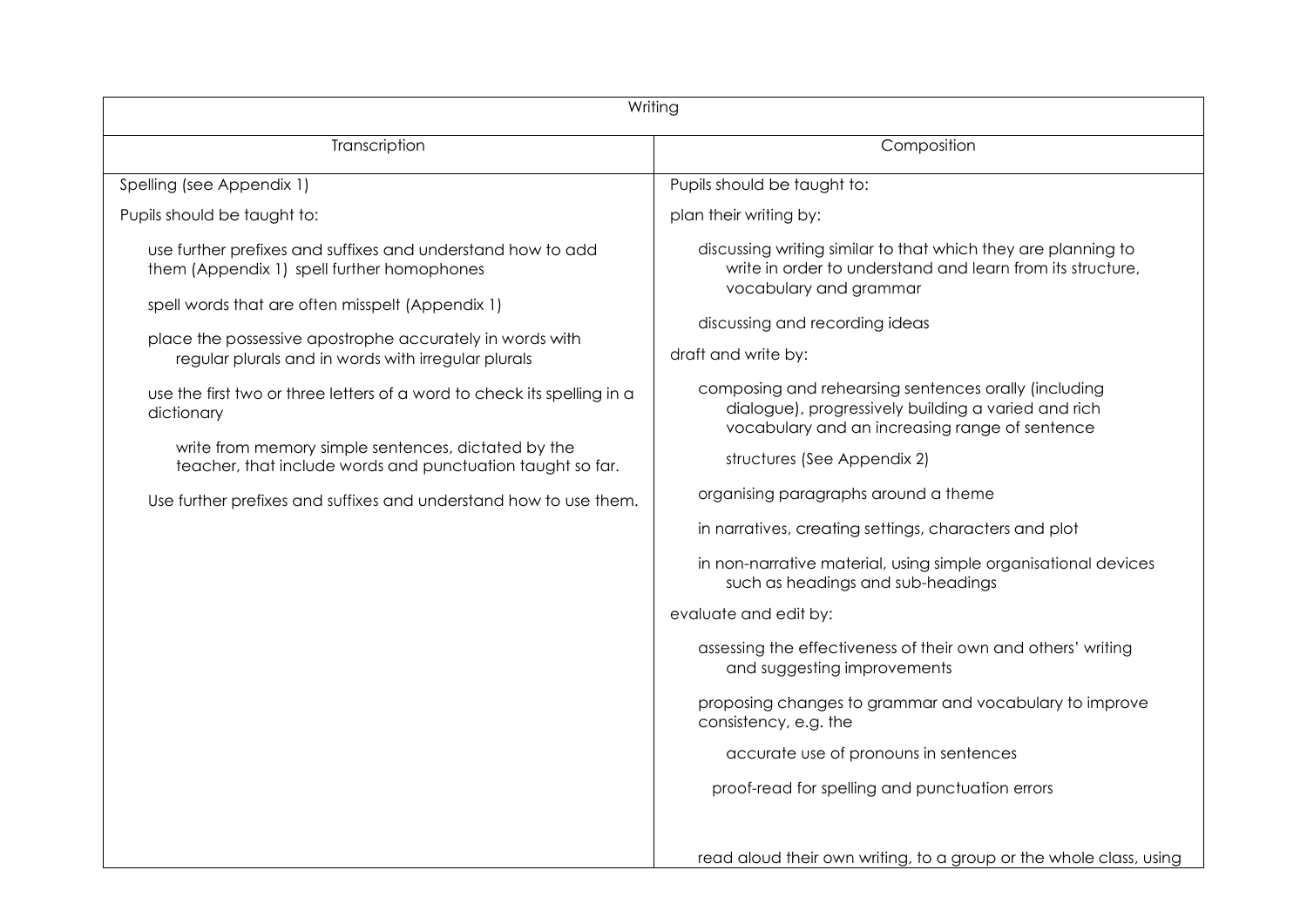|                                                                                                                                                                                                                                                                                                                                                                                                                                                                                                                                                                                                                                                                                                                                                                                                                                                                                                                                                                                                                                                  | appropriate                                                                                                                                                                                                                                                                                                                                                                                                                            |
|--------------------------------------------------------------------------------------------------------------------------------------------------------------------------------------------------------------------------------------------------------------------------------------------------------------------------------------------------------------------------------------------------------------------------------------------------------------------------------------------------------------------------------------------------------------------------------------------------------------------------------------------------------------------------------------------------------------------------------------------------------------------------------------------------------------------------------------------------------------------------------------------------------------------------------------------------------------------------------------------------------------------------------------------------|----------------------------------------------------------------------------------------------------------------------------------------------------------------------------------------------------------------------------------------------------------------------------------------------------------------------------------------------------------------------------------------------------------------------------------------|
|                                                                                                                                                                                                                                                                                                                                                                                                                                                                                                                                                                                                                                                                                                                                                                                                                                                                                                                                                                                                                                                  | intonation and controlling the tone and volume so that the<br>meaning is clear.                                                                                                                                                                                                                                                                                                                                                        |
|                                                                                                                                                                                                                                                                                                                                                                                                                                                                                                                                                                                                                                                                                                                                                                                                                                                                                                                                                                                                                                                  |                                                                                                                                                                                                                                                                                                                                                                                                                                        |
| Vocabulary, Grammar and Punctuation                                                                                                                                                                                                                                                                                                                                                                                                                                                                                                                                                                                                                                                                                                                                                                                                                                                                                                                                                                                                              | Handwriting                                                                                                                                                                                                                                                                                                                                                                                                                            |
| Vocabulary, Grammar and Punctuation<br>Pupils should be taught to:<br>develop their understanding of the concepts set out in Appendix 2 by:<br>extending the range of sentences with more than one clause by using<br>a wider range of conjunctions, e.g. when, if, because, although<br>using the perfect form of verbs to mark relationships of time and cause<br>choosing nouns or pronouns appropriately for clarity and cohesion<br>and to avoid repetition<br>using conjunctions, adverbs and prepositions to express time and<br>cause<br>using fronted adverbials<br>form nouns using prefixes super and anti<br>use the correct form of 'a' or 'an'<br>learning the grammar for years 3 and 4 in Appendix 2<br>using commas after fronted adverbials<br>indicating possession by using the possessive apostrophe with singular<br>and plural nouns<br>using and punctuating direct speech<br>use and understand the grammatical terminology in Appendix 2<br>accurately and appropriately when discussing their writing and<br>reading. | Pupils should be taught to:<br>increase the legibility, consistency and quality of their handwriting, e.g.<br>by ensuring that the down strokes of letters are parallel and<br>equidistant; that lines of writing are spaced sufficiently so that the<br>ascenders and descenders of letters do not touch.<br>Joined handwriting should be the norm.<br>Use diagonal and horizontal joins<br>Know which letters are best left unjoined |
| Learn word families based on common words (solve, solution, dissolve<br>etc)                                                                                                                                                                                                                                                                                                                                                                                                                                                                                                                                                                                                                                                                                                                                                                                                                                                                                                                                                                     |                                                                                                                                                                                                                                                                                                                                                                                                                                        |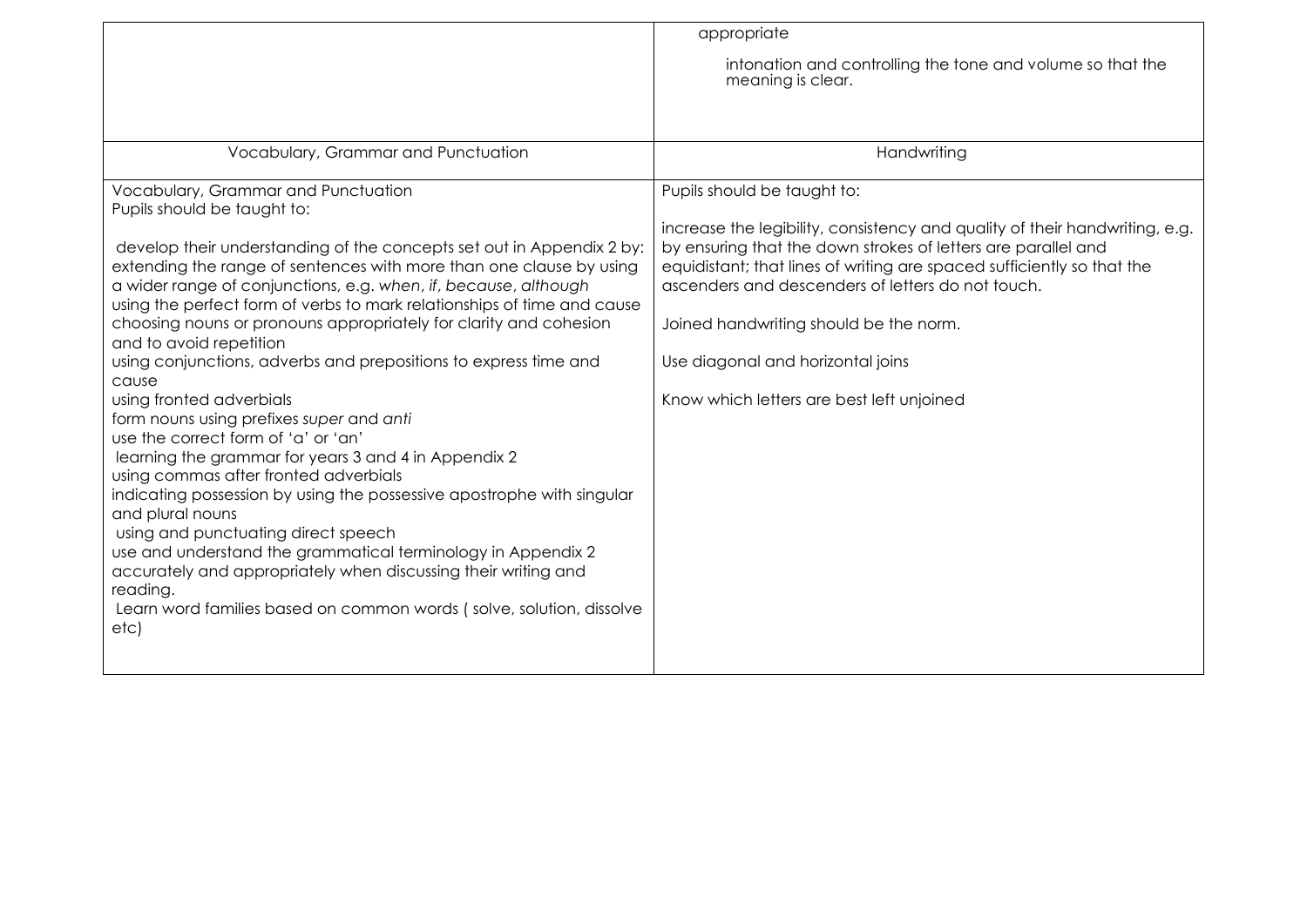| Term <sup>1</sup> | Reading Core Text: Georges Marvellous<br>Medicine                                  | Fiction and poetry: stories<br>with familiar settings; plays;<br>Recounts linked to                                                             | Non-Fiction: (i) information<br>books on topics of<br>interest, (ii) non-<br>chronological reports; (iii)                   | <b>Individual Education</b><br>Targets                        |
|-------------------|------------------------------------------------------------------------------------|-------------------------------------------------------------------------------------------------------------------------------------------------|-----------------------------------------------------------------------------------------------------------------------------|---------------------------------------------------------------|
|                   | Phonics Letters and Sounds for the order of<br>sounds in phases,                   | newspapers/magazines<br>Poems to perform<br>Shape poetry and                                                                                    | thesauruses, dictionaries.<br><b>Instructions</b><br>Recounts linked to reports                                             | <b>Functional English:</b><br>Social communication<br>targets |
|                   | Jolly phonics and Twinkl phonics<br>teodorescu handwriting and letter<br>formation | calligrams                                                                                                                                      |                                                                                                                             | Speech and language<br>intervention                           |
|                   | Linkpen handwriting                                                                |                                                                                                                                                 |                                                                                                                             |                                                               |
| Term <sub>2</sub> | Reading Core Text: The Iron Man                                                    | Fiction and poetry: myths,<br>legends, fables, parables;<br>traditional stories, stories<br>with related themes; oral<br>and performance poetry | Non-Fiction: (i) instructions,<br>(ii) dictionaries without<br>illustrations, thesauruses.<br>Reports<br>Information texts  | <b>Individual Education</b><br>Targets                        |
|                   | Phonics Letters and Sounds for the order of<br>sounds in phases,                   | from different cultures.                                                                                                                        |                                                                                                                             | <b>Functional English:</b><br>Social communication<br>targets |
|                   | Jolly phonics and Twinkl phonics<br>teodorescu handwriting and letter<br>formation |                                                                                                                                                 |                                                                                                                             | Speech and language<br>intervention                           |
|                   | Linkpen handwriting                                                                |                                                                                                                                                 |                                                                                                                             |                                                               |
| Term <sub>3</sub> | Reading Core Text: Charlottes web                                                  | Fiction and poetry:<br>adventure and mystery<br>stories; stories by the same<br>author; humorous poetry,<br>poetry that plays with              | Non-Fiction: (i) letters<br>written for a range of<br>purposes: to recount,<br>explain, enquire,<br>congratulate, complain, | <b>Individual Education</b><br>Targets                        |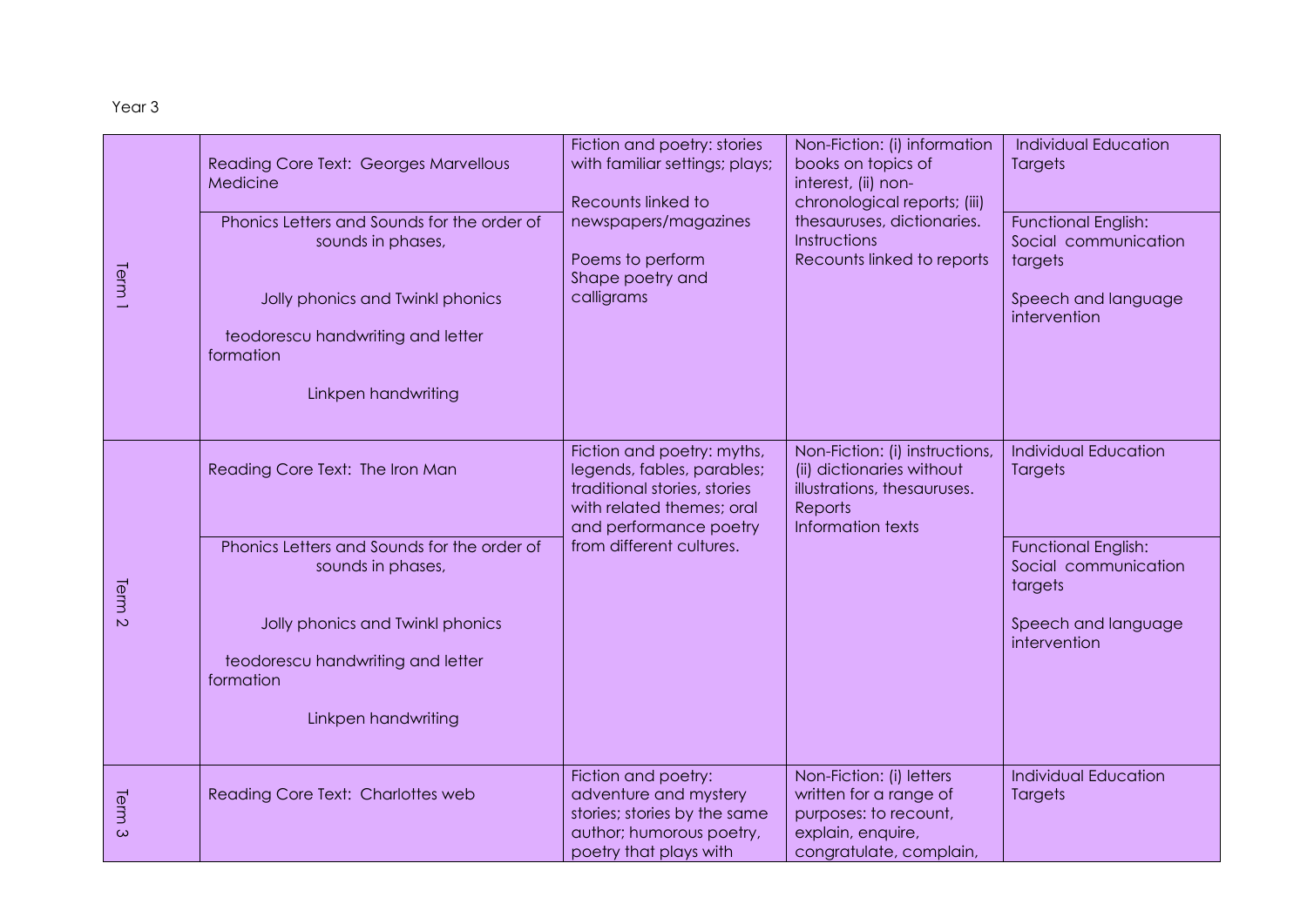| Phonics Letters and Sounds for the order of<br>sounds in phases,                                          | language, word puzzles,<br>puns, riddles. | etc., (ii) alphabetic texts,<br>directories,<br>encyclopedias, indexes,<br>etc. | <b>Functional English:</b><br>Library visit<br>Social communication<br>targets |
|-----------------------------------------------------------------------------------------------------------|-------------------------------------------|---------------------------------------------------------------------------------|--------------------------------------------------------------------------------|
| Jolly phonics and Twinkl phonics<br>teodorescu handwriting and letter<br>formation<br>Linkpen handwriting |                                           |                                                                                 | Speech and language<br>intervention                                            |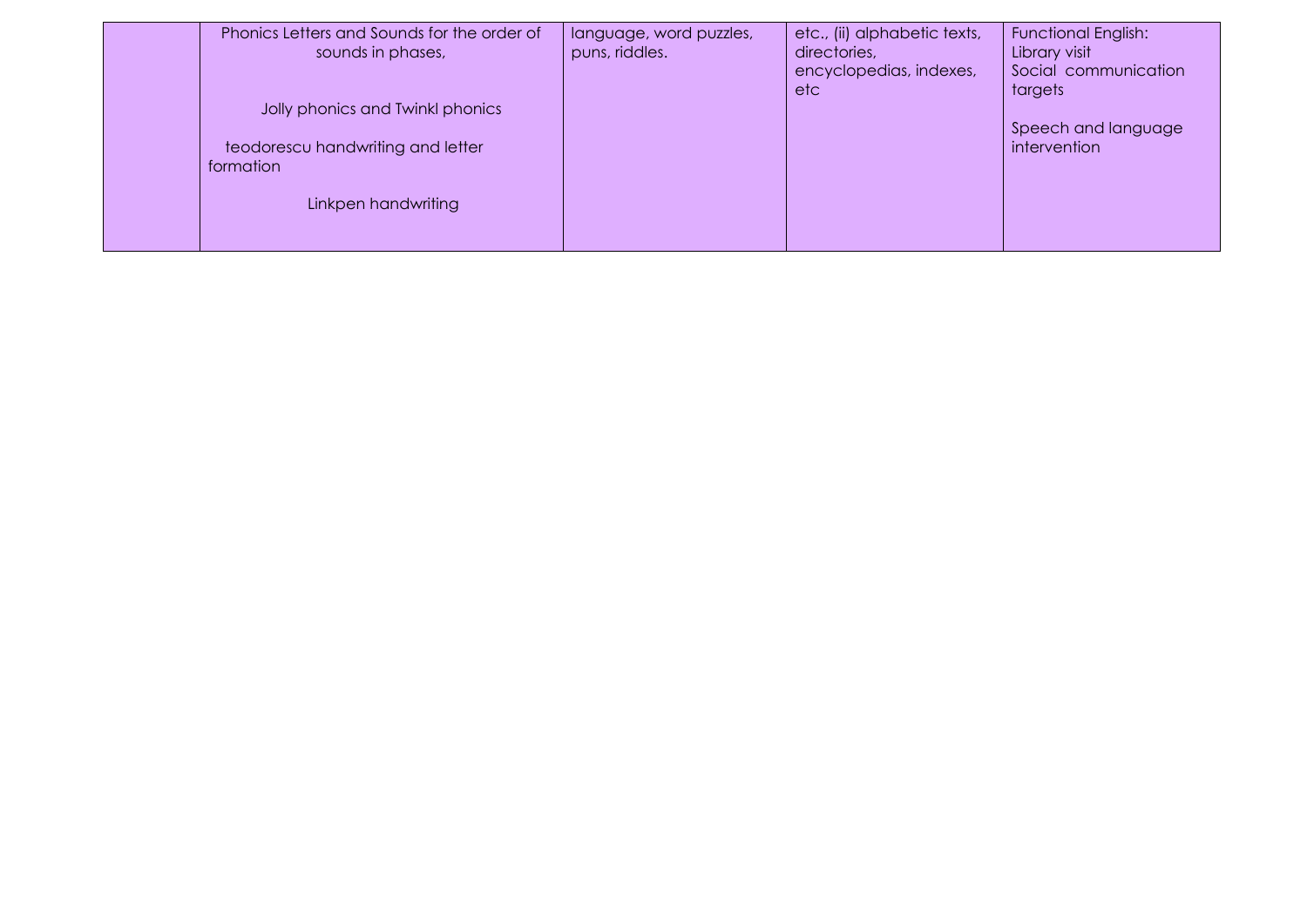| Speaking and Listening                                                                                                                                                                                                                                                                                                                                                                                                                                                                                                                                                                                                                                                                                                                                                                                                                                                                                                                                                            |                                                                                                                                                                                                                                                                                                                                                                                                                                                                                                                                    |  |
|-----------------------------------------------------------------------------------------------------------------------------------------------------------------------------------------------------------------------------------------------------------------------------------------------------------------------------------------------------------------------------------------------------------------------------------------------------------------------------------------------------------------------------------------------------------------------------------------------------------------------------------------------------------------------------------------------------------------------------------------------------------------------------------------------------------------------------------------------------------------------------------------------------------------------------------------------------------------------------------|------------------------------------------------------------------------------------------------------------------------------------------------------------------------------------------------------------------------------------------------------------------------------------------------------------------------------------------------------------------------------------------------------------------------------------------------------------------------------------------------------------------------------------|--|
| Pupils should be taught to:<br>listen and respond appropriately to adults and their peers<br>ask relevant questions to extend their understanding and build<br>vocabulary and knowledge<br>articulate and justify answers, arguments and opinions<br>give well-structured descriptions and explanations<br>maintain attention and participate actively in collaborative<br>conversations, staying on topic and initiating and responding to<br>comments<br>use spoken language to develop understanding through speculating,<br>hypothesising, imagining and exploring ideas<br>speak audibly and fluently with an increasing command of Standard<br>English participate in discussions, presentations, performances and<br>debates<br>gain, maintain and monitor the interest of the listener(s)<br>consider and evaluate different viewpoints, attending to and building on<br>the contributions of others<br>select and use appropriate registers for effective communication. | Children move from experiencing and participating in informal talk to<br>formal talk during their time at Milton School<br>Children in Year 4 should be involved in:<br>'playground talk'<br>Paired and group talk<br>Speaking to teacher and other adults<br>Listening and responding to others<br>Oral rehearsal for writing<br>Learning to talk clearly in front of large groups<br>Giving feedback to others.<br>Formal oral presentations<br>Developing deeper and richer vocabulary<br>Starting to discuss abstract concepts |  |
| Key vocabulary taught in year 4:<br>Writing: determiner, pronoun, possessive pronoun, adverbial, extended noun phrase, inverted commas<br>Reading: synonym, evaluate, explore, themes, conventions, intonation, tone                                                                                                                                                                                                                                                                                                                                                                                                                                                                                                                                                                                                                                                                                                                                                              |                                                                                                                                                                                                                                                                                                                                                                                                                                                                                                                                    |  |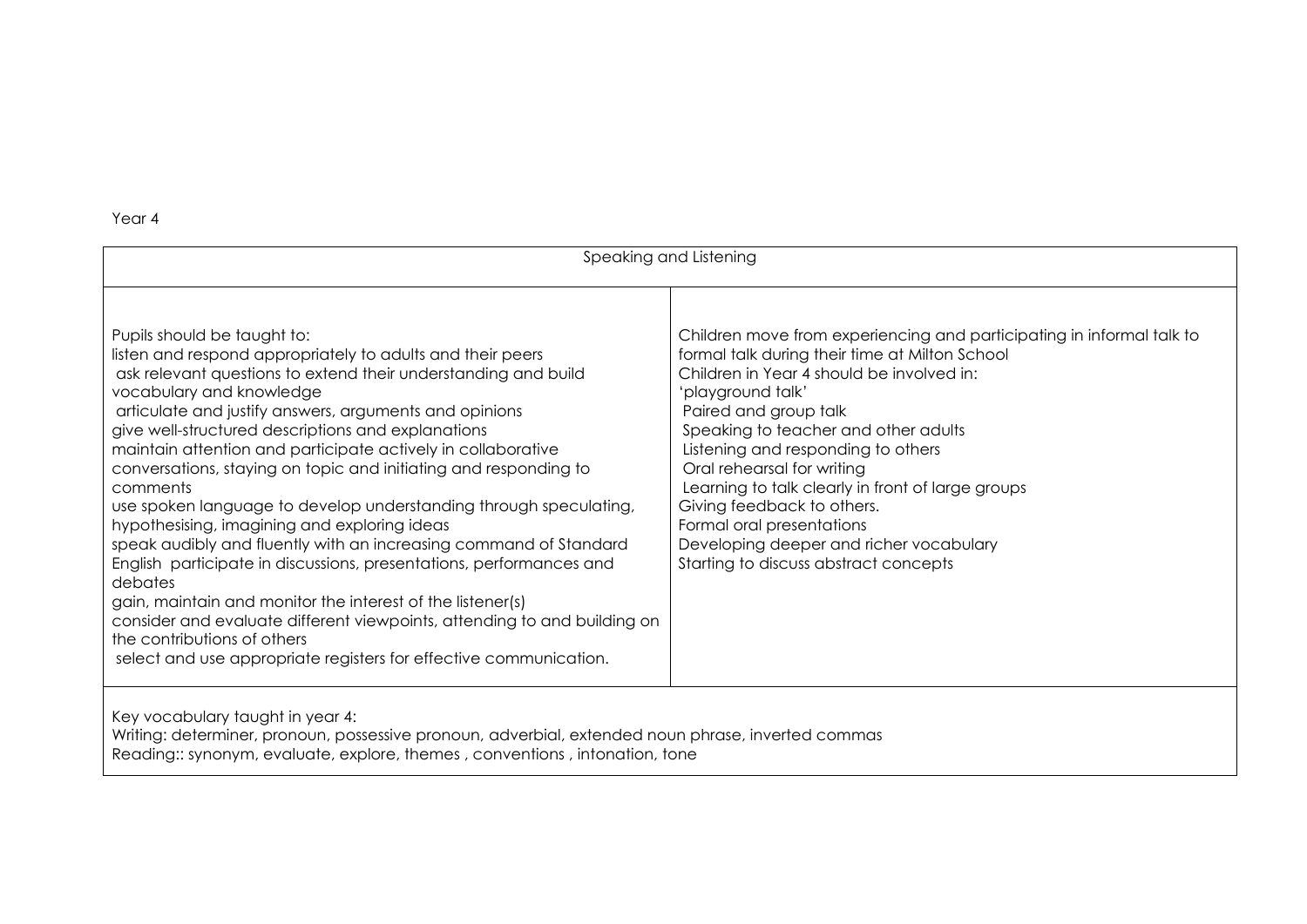| Reading                                                                                                                                                                                                                                                                                                                                                                   |                                                                                                                                                                                                                                                                                                                                                                                                                                                                                                                                                                                                                                                                                                                                                                                                                                                                                                                                                                                                                      |  |
|---------------------------------------------------------------------------------------------------------------------------------------------------------------------------------------------------------------------------------------------------------------------------------------------------------------------------------------------------------------------------|----------------------------------------------------------------------------------------------------------------------------------------------------------------------------------------------------------------------------------------------------------------------------------------------------------------------------------------------------------------------------------------------------------------------------------------------------------------------------------------------------------------------------------------------------------------------------------------------------------------------------------------------------------------------------------------------------------------------------------------------------------------------------------------------------------------------------------------------------------------------------------------------------------------------------------------------------------------------------------------------------------------------|--|
| Word Reading                                                                                                                                                                                                                                                                                                                                                              | Comprehension                                                                                                                                                                                                                                                                                                                                                                                                                                                                                                                                                                                                                                                                                                                                                                                                                                                                                                                                                                                                        |  |
| Pupils should be taught to:<br>apply their growing knowledge of root words, prefixes and suffixes<br>(etymology and morphology) as listed in Appendix 1, both to read aloud<br>and to understand the meaning of new words they meet<br>read further exception words, noting the unusual correspondences<br>between spelling and sound, and where these occur in the word. | Pupils should be taught to:<br>develop positive attitudes to reading and understanding of what they<br>read by:<br>listening to and discussing a wide range of fiction, poetry, plays, non-<br>fiction and reference books or textbooks<br>reading books that are structured in different ways and reading for a<br>range of purposes<br>using dictionaries to check the meaning of words that they have read<br>increasing their familiarity with a wide range of books, including fairy<br>stories, myths and legends, and retelling some of these orally<br>identifying themes and conventions in a wide range of books<br>preparing poems and play scripts to read aloud and to perform, showing<br>understanding through intonation, tone, volume and action<br>discussing words and phrases that capture the reader's interest and<br>imagination<br>recognising some different forms of poetry (e.g. free verse, narrative<br>poetry)<br>understand what they read, in books they can read independently, by: |  |
|                                                                                                                                                                                                                                                                                                                                                                           | checking that the text makes sense to them, discussing their                                                                                                                                                                                                                                                                                                                                                                                                                                                                                                                                                                                                                                                                                                                                                                                                                                                                                                                                                         |  |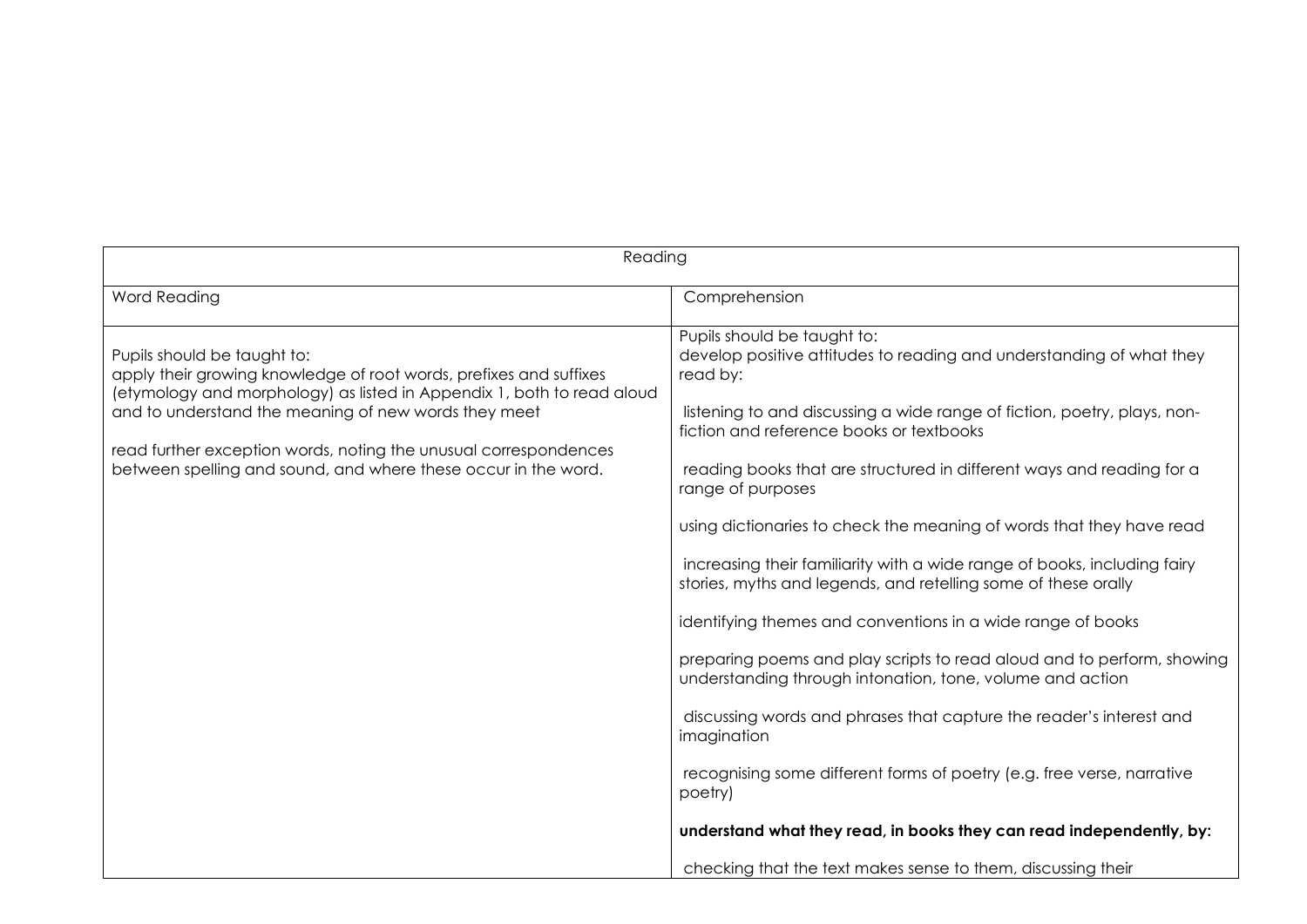| understanding and explaining the meaning of words in context                                                                                                                                                |
|-------------------------------------------------------------------------------------------------------------------------------------------------------------------------------------------------------------|
| asking questions to improve their understanding of a text drawing<br>inferences such as inferring characters' feelings, thoughts and motives<br>from their actions, and justifying inferences with evidence |
| predicting what might happen from details stated and implied                                                                                                                                                |
| identifying main ideas drawn from more than one paragraph and<br>summarising these                                                                                                                          |
| identifying how language, structure, and presentation contribute to<br>meaning                                                                                                                              |
| retrieve and record information from non-fiction                                                                                                                                                            |
| participate in discussion about both books that are read to them and<br>those they can read for themselves, taking turns and listening to what<br>others say.                                               |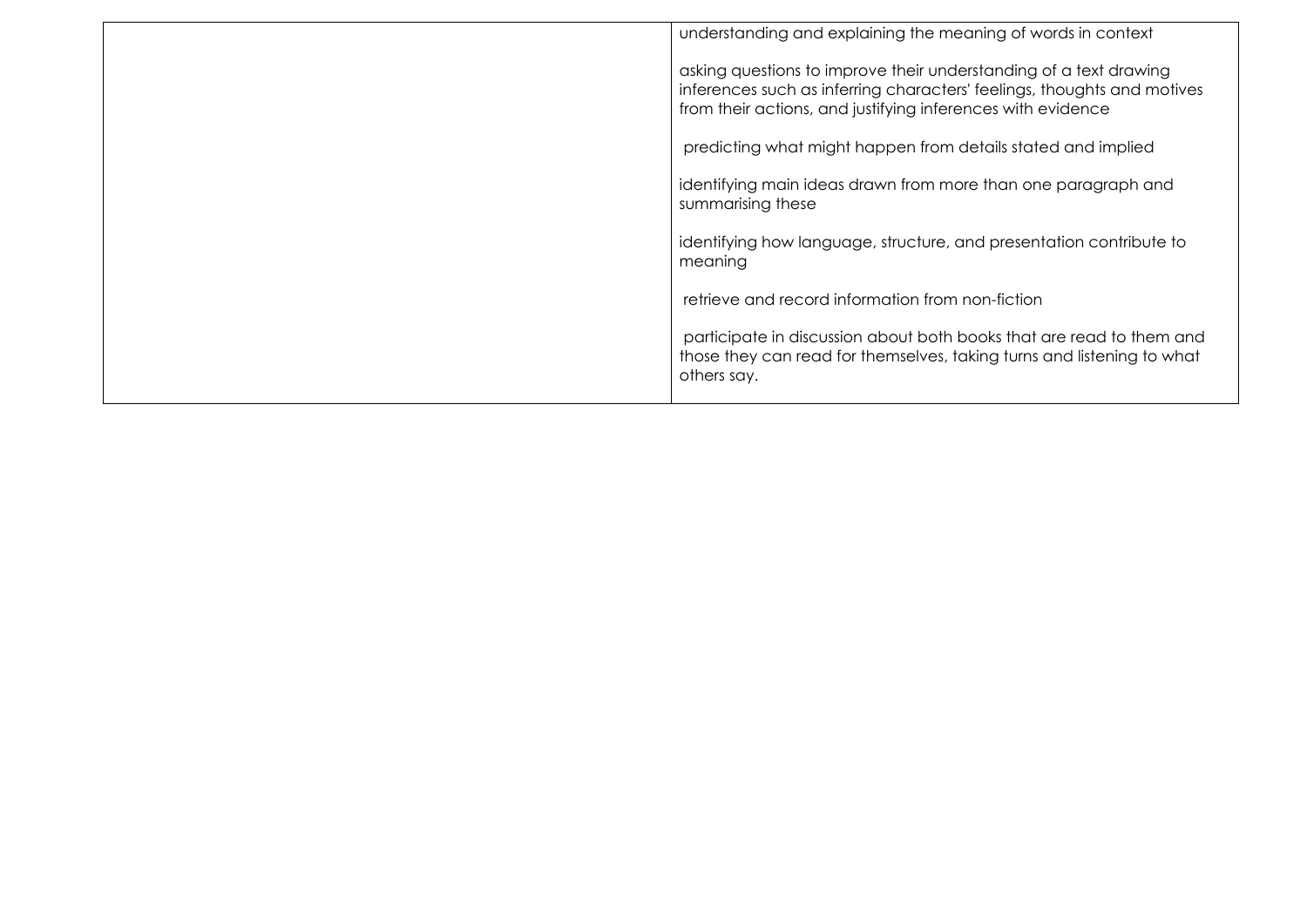| Writing                                                                                                                                                                                                                                                                                                                                                                                                                                                           |                                                                                                                                                                                                                                                                                                                                                                                                                                                                                                                                                                                                                                                                                                                                                                                                                                                                                                                                                                                                                                                                                                                                                   |  |
|-------------------------------------------------------------------------------------------------------------------------------------------------------------------------------------------------------------------------------------------------------------------------------------------------------------------------------------------------------------------------------------------------------------------------------------------------------------------|---------------------------------------------------------------------------------------------------------------------------------------------------------------------------------------------------------------------------------------------------------------------------------------------------------------------------------------------------------------------------------------------------------------------------------------------------------------------------------------------------------------------------------------------------------------------------------------------------------------------------------------------------------------------------------------------------------------------------------------------------------------------------------------------------------------------------------------------------------------------------------------------------------------------------------------------------------------------------------------------------------------------------------------------------------------------------------------------------------------------------------------------------|--|
| Transcription                                                                                                                                                                                                                                                                                                                                                                                                                                                     | Composition                                                                                                                                                                                                                                                                                                                                                                                                                                                                                                                                                                                                                                                                                                                                                                                                                                                                                                                                                                                                                                                                                                                                       |  |
| Spelling (see Appendix 1)<br>Pupils should be taught to:<br>use further prefixes and suffixes and understand how to add them<br>(Appendix 1)<br>spell further homophones<br>spell words that are often misspelt (Appendix 1)<br>Place the possessive apostrophe accurately in words with regular plurals<br>and in words with irregular plurals<br>use the first two or three letters of a word to check its spelling in a<br>dictionary write from memory simple | Pupils should be taught to:<br>plan their writing by:<br>discussing writing similar to that which they are planning to write in order<br>to understand and learn from its structure, vocabulary and grammar<br>discussing and recording ideas<br>draft and write by:<br>composing and rehearsing sentences orally (including dialogue),<br>progressively building a varied and rich vocabulary and an increasing<br>range of sentence structures (See Appendix 2)<br>organising paragraphs around a theme<br>in narratives, creating settings, characters and plot<br>in non-narrative material, using simple organisational devices such as<br>headings and sub-headings<br>evaluate and edit by:<br>assessing the effectiveness of their own and others' writing and<br>suggesting improvements<br>proposing changes to grammar and vocabulary to improve consistency,<br>e.g. the accurate use of pronouns in sentences<br>proof-read for spelling and punctuation errors<br>read aloud their own writing, to a group or the whole class, using<br>appropriate intonation and controlling the tone and volume so that the<br>meaning is clear. |  |
| Vocabulary, Grammar and Punctuation                                                                                                                                                                                                                                                                                                                                                                                                                               | Handwriting                                                                                                                                                                                                                                                                                                                                                                                                                                                                                                                                                                                                                                                                                                                                                                                                                                                                                                                                                                                                                                                                                                                                       |  |
| Pupils should be taught to:<br>develop their understanding of the concepts set out in Appendix 2 by:                                                                                                                                                                                                                                                                                                                                                              | Pupils should be taught to:                                                                                                                                                                                                                                                                                                                                                                                                                                                                                                                                                                                                                                                                                                                                                                                                                                                                                                                                                                                                                                                                                                                       |  |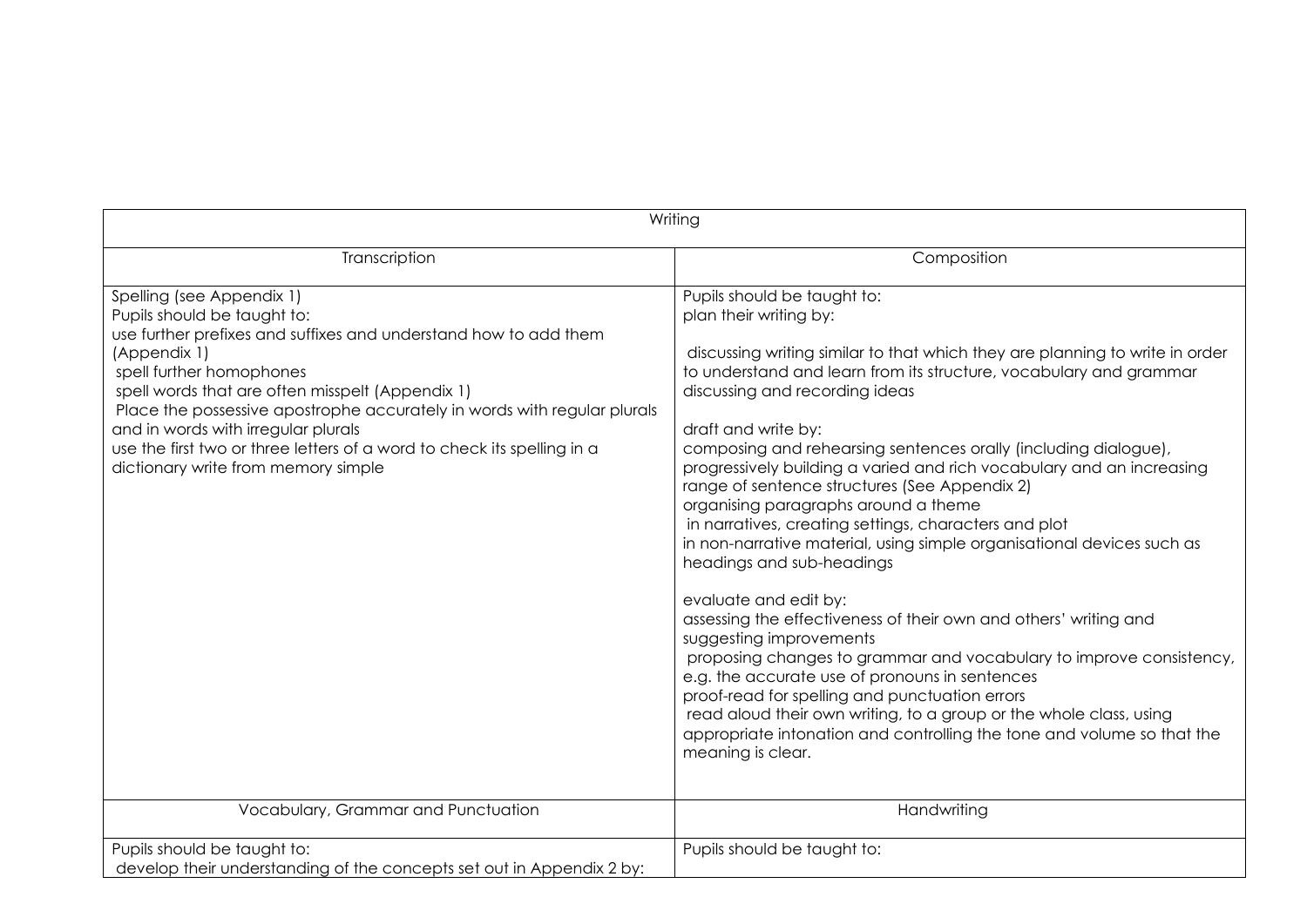| extending the range of sentences with more than one clause by using a<br>wider range of conjunctions, e.g. when, if, because, although  | increase the legibility, consistency and quality of their handwriting, e.g.<br>by ensuring that the downstrokes of letters are parallel and equidistant;<br>that lines of writing are spaced sufficiently so that the ascenders and<br>descenders of letters do not touch. |
|-----------------------------------------------------------------------------------------------------------------------------------------|----------------------------------------------------------------------------------------------------------------------------------------------------------------------------------------------------------------------------------------------------------------------------|
| using the perfect form of verbs to mark relationships of time and cause                                                                 |                                                                                                                                                                                                                                                                            |
| choosing nouns or pronouns appropriately for clarity and cohesion and to<br>avoid repetition                                            | Cursive writing should be the norm.                                                                                                                                                                                                                                        |
| using conjunctions, adverbs and prepositions to express time and cause                                                                  |                                                                                                                                                                                                                                                                            |
| using fronted adverbials                                                                                                                |                                                                                                                                                                                                                                                                            |
| learning the grammar in years 3 and 4 in Appendix 2                                                                                     |                                                                                                                                                                                                                                                                            |
| using commas after fronted adverbials                                                                                                   |                                                                                                                                                                                                                                                                            |
| indicating possession by using the possessive apostrophe with singular<br>and plural nouns                                              |                                                                                                                                                                                                                                                                            |
| using and punctuating direct speech - including punctuation within and<br>surrounding the inverted commas                               |                                                                                                                                                                                                                                                                            |
| use and understand the grammatical terminology in Appendix 2<br>accurately and appropriately when discussing their writing and reading. |                                                                                                                                                                                                                                                                            |
| Difference between plural and possessive -s                                                                                             |                                                                                                                                                                                                                                                                            |
| Standard verb inflections (I did, I done)                                                                                               |                                                                                                                                                                                                                                                                            |
| Extended noun phrases, including with prepositions                                                                                      |                                                                                                                                                                                                                                                                            |
|                                                                                                                                         |                                                                                                                                                                                                                                                                            |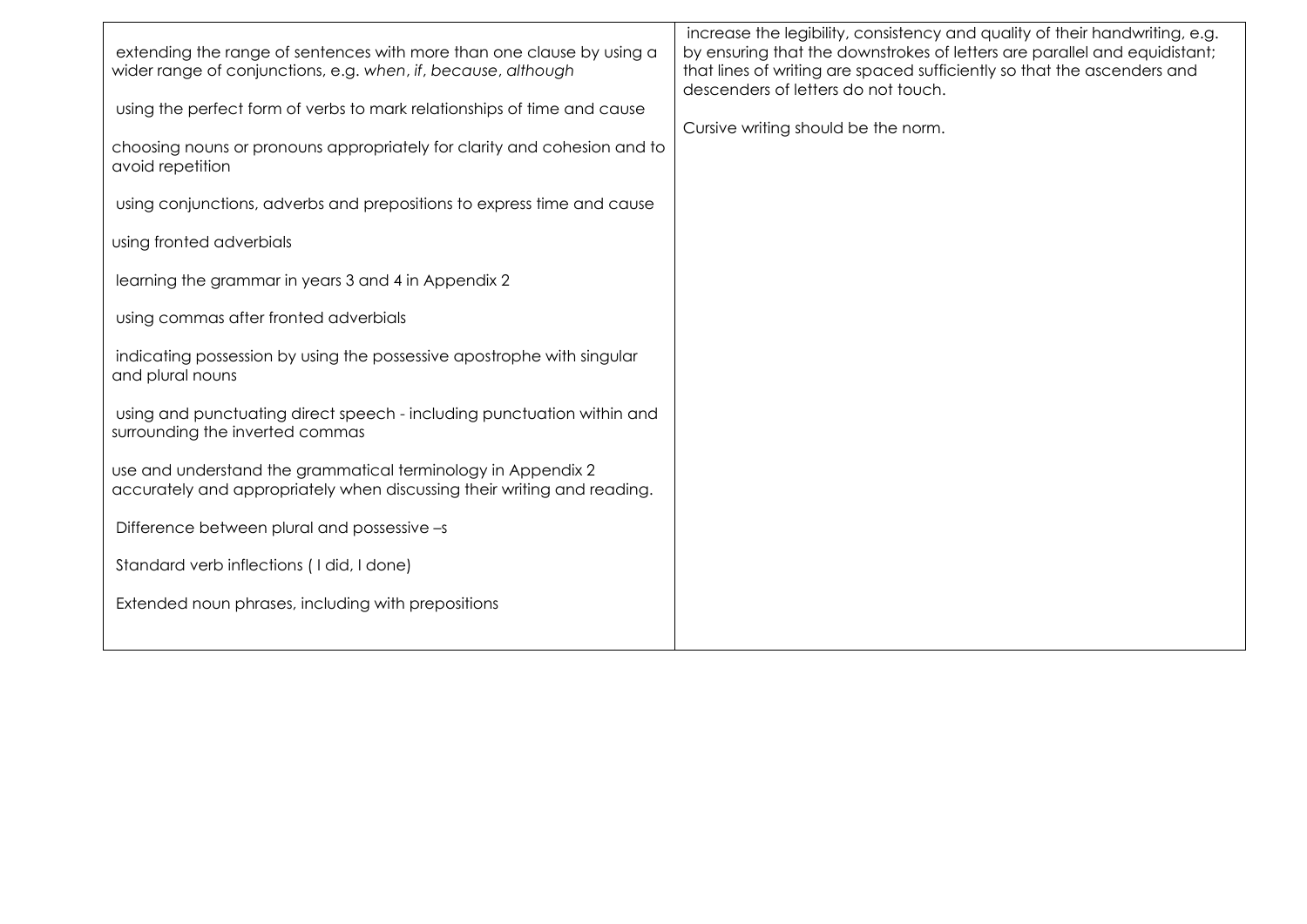|                | Reading Core Text: How to train your dragon-                     | Fiction and poetry:<br>stories/novels about imagined<br>worlds: sci-fi, fantasy<br>adventures; stories in series;<br>classic and modern poetry,<br>including poems from different<br>cultures and times | Non-Fiction: (I) information<br>books on same or similar<br>themes; (ii) explanation                                         | <b>Individual Education</b><br><b>Targets</b>                                  |
|----------------|------------------------------------------------------------------|---------------------------------------------------------------------------------------------------------------------------------------------------------------------------------------------------------|------------------------------------------------------------------------------------------------------------------------------|--------------------------------------------------------------------------------|
| Term           | Phonics Letters and Sounds for the order of<br>sounds in phases, |                                                                                                                                                                                                         |                                                                                                                              | <b>Functional English:</b><br>Library visit<br>Social communication<br>targets |
|                | Jolly phonics and Twinkl phonics                                 |                                                                                                                                                                                                         |                                                                                                                              | Speech and language<br>intervention                                            |
|                | teodorescu handwriting and letter formation                      |                                                                                                                                                                                                         |                                                                                                                              |                                                                                |
|                | Linkpen handwriting                                              |                                                                                                                                                                                                         |                                                                                                                              |                                                                                |
|                |                                                                  |                                                                                                                                                                                                         |                                                                                                                              |                                                                                |
|                | Reading Core Text: A street through time                         | Fiction and poetry: historical<br>stories and short novels; play<br>scripts; poems based on<br>common themes, e.g. space,<br>school, animals, families,<br>feelings, viewpoints.                        | Non-Fiction: a range of<br>text-types from reports<br>and articles in<br>newspapers and<br>magazines, etc.;<br>instructions. | <b>Individual Education</b><br><b>Targets</b>                                  |
| Term<br>$\sim$ | Phonics Letters and Sounds for the order of<br>sounds in phases, | Language play<br>Creating images and<br>exploring form (linked to a<br>performance element)                                                                                                             |                                                                                                                              | <b>Functional English:</b><br>Social communication<br>targets                  |
|                | Jolly phonics and Twinkl phonics                                 |                                                                                                                                                                                                         |                                                                                                                              | Speech and language<br>intervention                                            |
|                | teodorescu handwriting and letter formation                      |                                                                                                                                                                                                         |                                                                                                                              |                                                                                |
|                | Linkpen handwriting                                              |                                                                                                                                                                                                         |                                                                                                                              |                                                                                |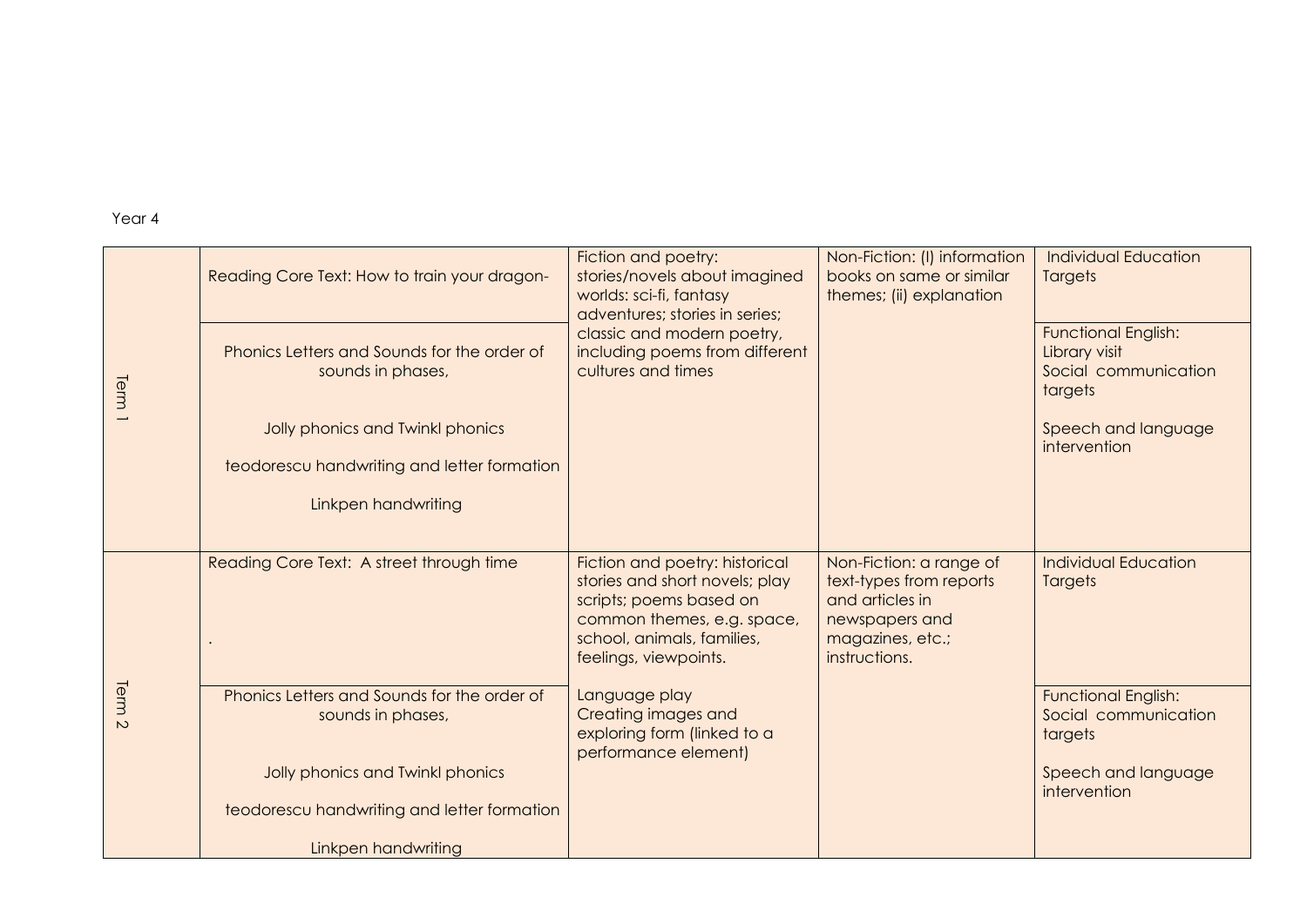| lem<br>$\omega$ | Reading Core Text: The Wind in the<br>Willows by Kenneth Grahame                                     | Fiction and poetry:<br>stories/short novels, etc. that<br>raise issues, e.g. bullying,<br>bereavement, injustice; stories<br>by same author; stories from<br>other cultures. Range of<br>poetry in different forms, e.g.<br>haiku, cinquain, couplets, lists,<br>thin poems, alphabets,<br>conversations, monologues,<br>syllabics, prayers, epitaphs,<br>songs, rhyming forms and free<br>verse | Non-Fiction: (i) persuasive<br>writing: adverts, circulars,<br>flyers; (ii) discussion texts:<br>debates, editorials; (iii)<br>information books linked<br>to other curricular areas. | <b>Individual Education</b><br><b>Targets</b>                                        |
|-----------------|------------------------------------------------------------------------------------------------------|--------------------------------------------------------------------------------------------------------------------------------------------------------------------------------------------------------------------------------------------------------------------------------------------------------------------------------------------------------------------------------------------------|---------------------------------------------------------------------------------------------------------------------------------------------------------------------------------------|--------------------------------------------------------------------------------------|
|                 | Phonics Letters and Sounds for the order of<br>sounds in phases,<br>Jolly phonics and Twinkl phonics |                                                                                                                                                                                                                                                                                                                                                                                                  |                                                                                                                                                                                       | <b>Functional English:</b><br>Social communication<br>targets<br>Speech and language |
|                 | teodorescu handwriting and letter formation<br>Linkpen handwriting                                   |                                                                                                                                                                                                                                                                                                                                                                                                  |                                                                                                                                                                                       | intervention                                                                         |
|                 |                                                                                                      |                                                                                                                                                                                                                                                                                                                                                                                                  |                                                                                                                                                                                       |                                                                                      |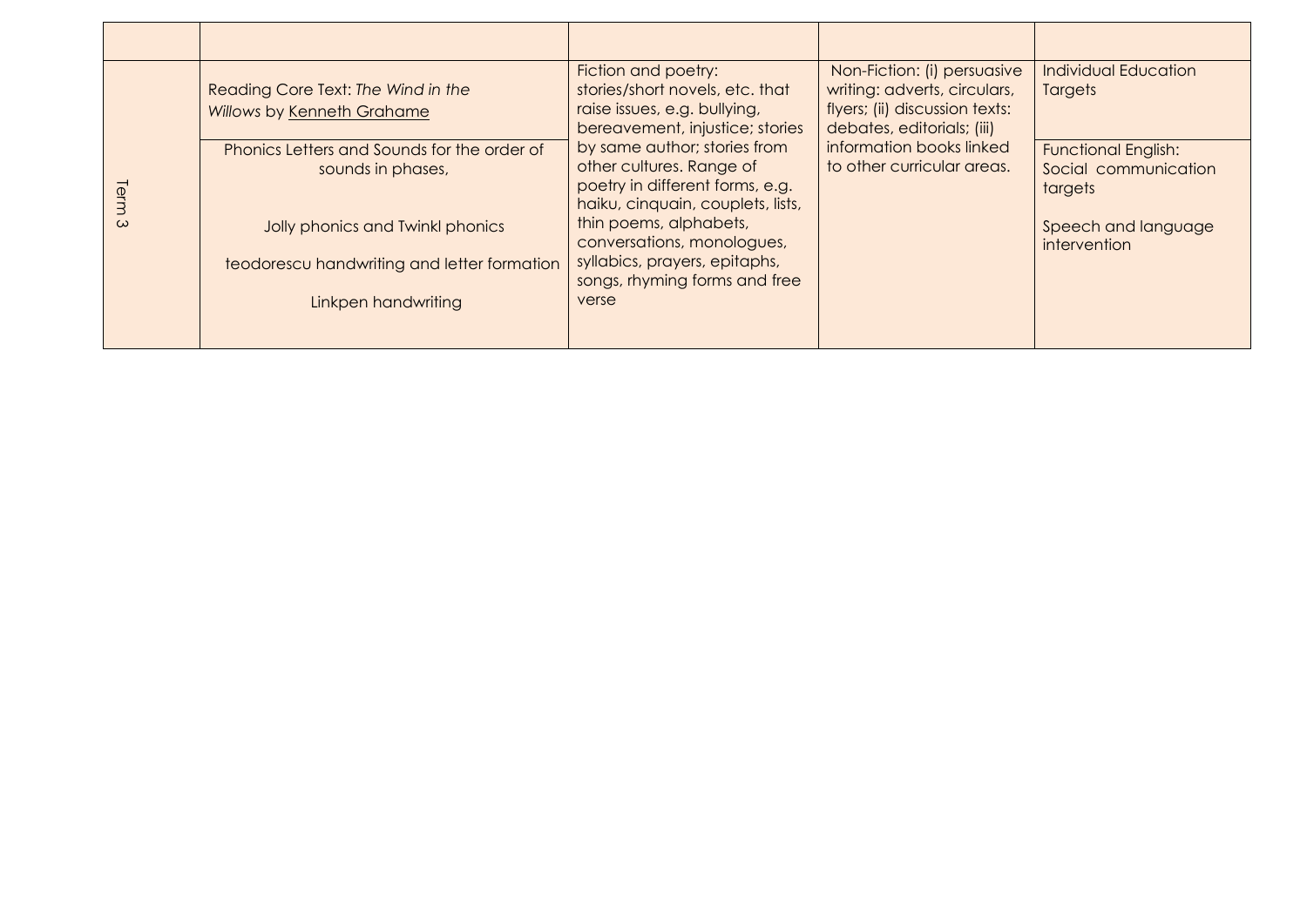| Speaking and Listening                                                                                                                                                                                                                                                                                                                                                                                                                                                                                                                                                                                                                                                                                                                                                                                                                                                                                                                                                            |                                                                                                                                                                                                                                                                                                                                                                                                                                                                                                                                   |  |
|-----------------------------------------------------------------------------------------------------------------------------------------------------------------------------------------------------------------------------------------------------------------------------------------------------------------------------------------------------------------------------------------------------------------------------------------------------------------------------------------------------------------------------------------------------------------------------------------------------------------------------------------------------------------------------------------------------------------------------------------------------------------------------------------------------------------------------------------------------------------------------------------------------------------------------------------------------------------------------------|-----------------------------------------------------------------------------------------------------------------------------------------------------------------------------------------------------------------------------------------------------------------------------------------------------------------------------------------------------------------------------------------------------------------------------------------------------------------------------------------------------------------------------------|--|
| Pupils should be taught to:<br>listen and respond appropriately to adults and their peers<br>ask relevant questions to extend their understanding and build<br>vocabulary and knowledge<br>articulate and justify answers, arguments and opinions<br>give well-structured descriptions and explanations<br>maintain attention and participate actively in collaborative<br>conversations, staying on topic and initiating and responding to<br>comments<br>use spoken language to develop understanding through speculating,<br>hypothesising, imagining and exploring ideas<br>speak audibly and fluently with an increasing command of Standard<br>English<br>participate in discussions, presentations, performances and debates<br>gain, maintain and monitor the interest of the listener(s)<br>consider and evaluate different viewpoints, attending to and building on<br>the contributions of others<br>select and use appropriate registers for effective communication. | Children move from experiencing and participating in informal talk to<br>formal talk during their time at Milton School<br>Children in Year 4 should be involved in:<br>'playground talk'<br>Paired and group talk<br>Speaking to teacher and other adults<br>Listening and responding to others<br>Oral rehearsal for writing<br>Learning to talk clearly in front of large groups<br>Giving feedback to others.<br>Formal oral presentations<br>Developing deeper and richer vocabulary<br>To be able discuss abstract concepts |  |
| Key vocabulary taught in year 5:<br>Writing: modal verbs, relative pronoun, relative clause, parenthesis, bracket, dash, cohesion, ambiguity, bullet points,<br>Reading: etymology, morphology, stated, justifications, figurative language, implied                                                                                                                                                                                                                                                                                                                                                                                                                                                                                                                                                                                                                                                                                                                              |                                                                                                                                                                                                                                                                                                                                                                                                                                                                                                                                   |  |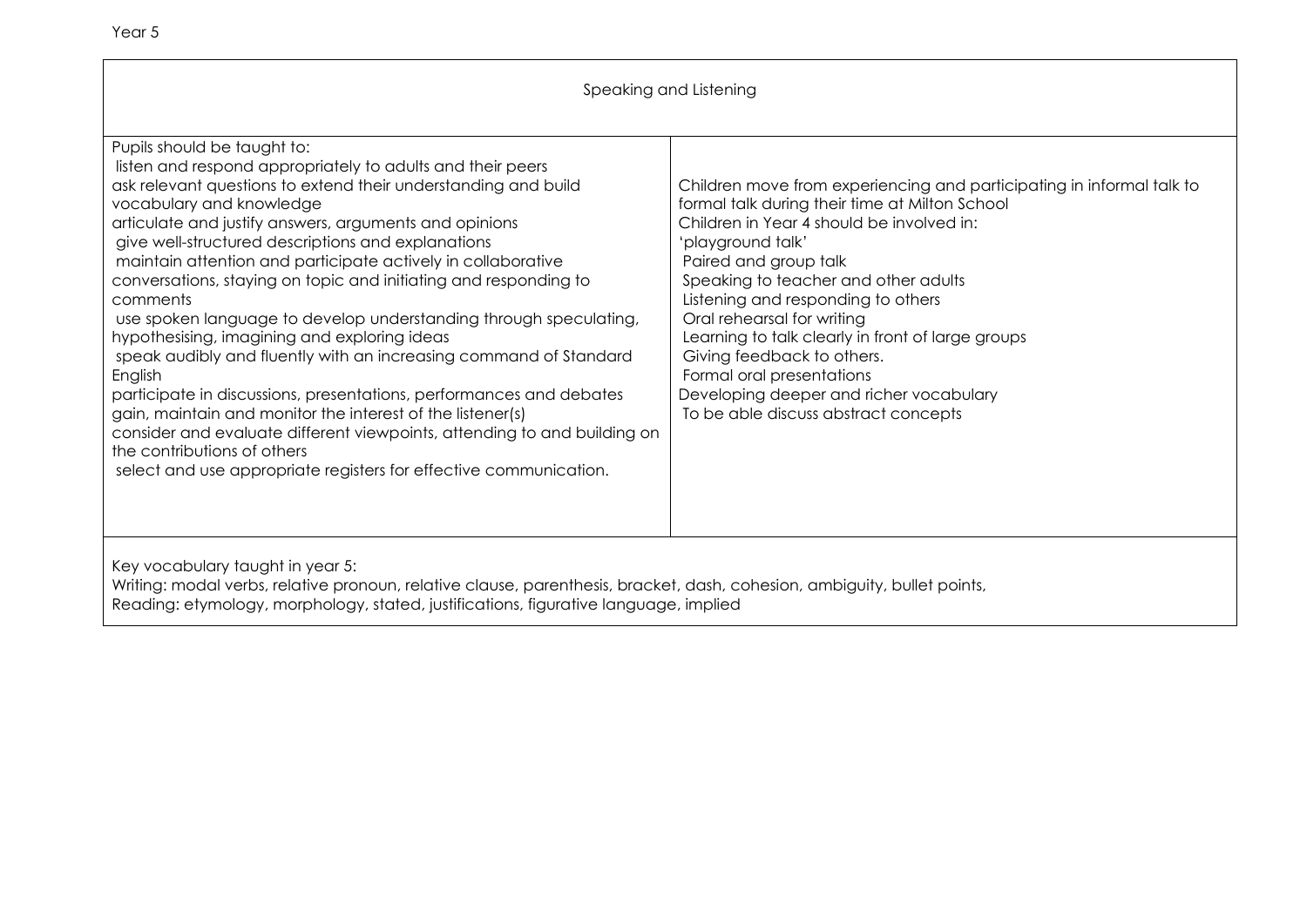| Reading                                                                                                                                                                                                     |                                                                                                                                                                                                                                                                                                                                                                                                                                                                                                                                                                                                                                                                                                                                                                                                                                                                                                                                                                                                                                             |  |
|-------------------------------------------------------------------------------------------------------------------------------------------------------------------------------------------------------------|---------------------------------------------------------------------------------------------------------------------------------------------------------------------------------------------------------------------------------------------------------------------------------------------------------------------------------------------------------------------------------------------------------------------------------------------------------------------------------------------------------------------------------------------------------------------------------------------------------------------------------------------------------------------------------------------------------------------------------------------------------------------------------------------------------------------------------------------------------------------------------------------------------------------------------------------------------------------------------------------------------------------------------------------|--|
| <b>Word Reading</b>                                                                                                                                                                                         | Comprehension                                                                                                                                                                                                                                                                                                                                                                                                                                                                                                                                                                                                                                                                                                                                                                                                                                                                                                                                                                                                                               |  |
| apply their growing knowledge of root words, prefixes and suffixes<br>(morphology and etymology), as listed in Appendix 1, both to read aloud<br>and to understand the meaning of new words that they meet. | maintain positive attitudes to reading and understanding of what they<br>read by:<br>continuing to read and discuss an increasingly wide range of fiction,<br>poetry, plays, non-fiction and reference books or textbooks<br>reading books that are structured in different ways and reading for a<br>range of purposes<br>increasing their familiarity with a wide range of books, including myths,<br>legends and traditional stories, modern fiction, fiction from our literary<br>heritage, and books from other cultures and traditions<br>recommending books that they have read to their peers, giving reasons<br>for their choices<br>identifying and discussing themes and conventions in and across a wide<br>range of writing<br>making comparisons within and across books<br>learning a wider range of poetry by heart<br>preparing poems and plays to read aloud and to perform, showing<br>understanding through intonation, tone and volume so that the meaning<br>is clear to an audience<br>understand what they read by: |  |
|                                                                                                                                                                                                             | checking that the book makes sense to them, discussing their<br>understanding and exploring the meaning of words in context                                                                                                                                                                                                                                                                                                                                                                                                                                                                                                                                                                                                                                                                                                                                                                                                                                                                                                                 |  |
|                                                                                                                                                                                                             | asking questions to improve their understanding                                                                                                                                                                                                                                                                                                                                                                                                                                                                                                                                                                                                                                                                                                                                                                                                                                                                                                                                                                                             |  |
|                                                                                                                                                                                                             | drawing inferences such as inferring characters' feelings, thoughts and<br>motives from their actions, and justifying inferences with evidence                                                                                                                                                                                                                                                                                                                                                                                                                                                                                                                                                                                                                                                                                                                                                                                                                                                                                              |  |
|                                                                                                                                                                                                             | predicting what might happen from details stated and implied                                                                                                                                                                                                                                                                                                                                                                                                                                                                                                                                                                                                                                                                                                                                                                                                                                                                                                                                                                                |  |
|                                                                                                                                                                                                             | summarising the main ideas drawn from more than one paragraph,                                                                                                                                                                                                                                                                                                                                                                                                                                                                                                                                                                                                                                                                                                                                                                                                                                                                                                                                                                              |  |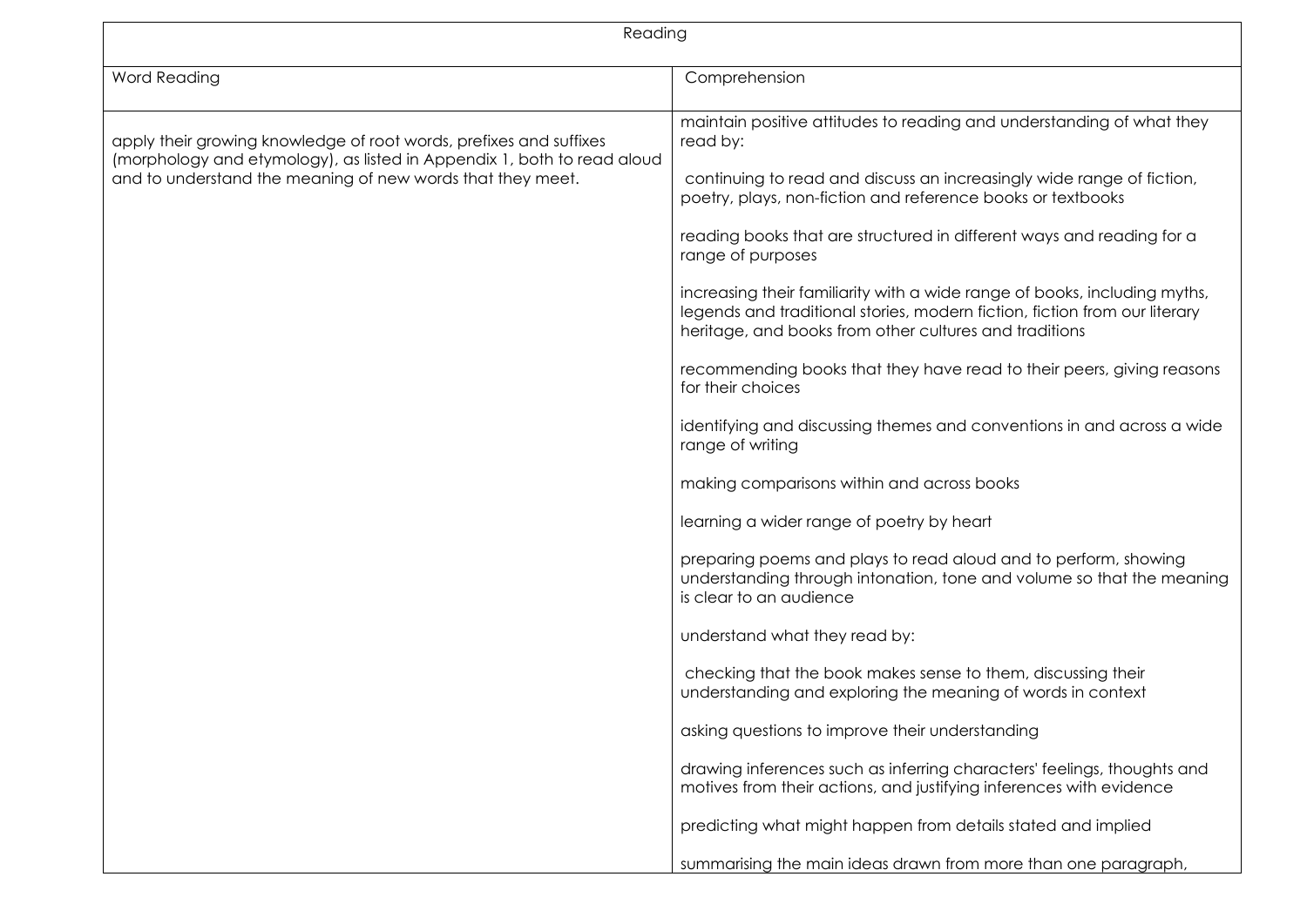| identifying key details that support the main ideas                                                                                                                                                                                            |
|------------------------------------------------------------------------------------------------------------------------------------------------------------------------------------------------------------------------------------------------|
| identifying how language, structure and presentation contribute to<br>meaning                                                                                                                                                                  |
| discuss and evaluate how authors use language, including figurative<br>language, considering the impact on the reader                                                                                                                          |
| distinguish between statements of fact and opinion                                                                                                                                                                                             |
| retrieve, record and present information from non-fiction                                                                                                                                                                                      |
| participate in discussions about books that are read to them and those<br>they can read for themselves, building on their own and others' ideas<br>and challenging views courteously                                                           |
| explain and discuss their understanding of what they have read,<br>including through formal presentations and debates, maintaining a focus<br>on the topic and using notes where necessary<br>provide reasoned justifications for their views. |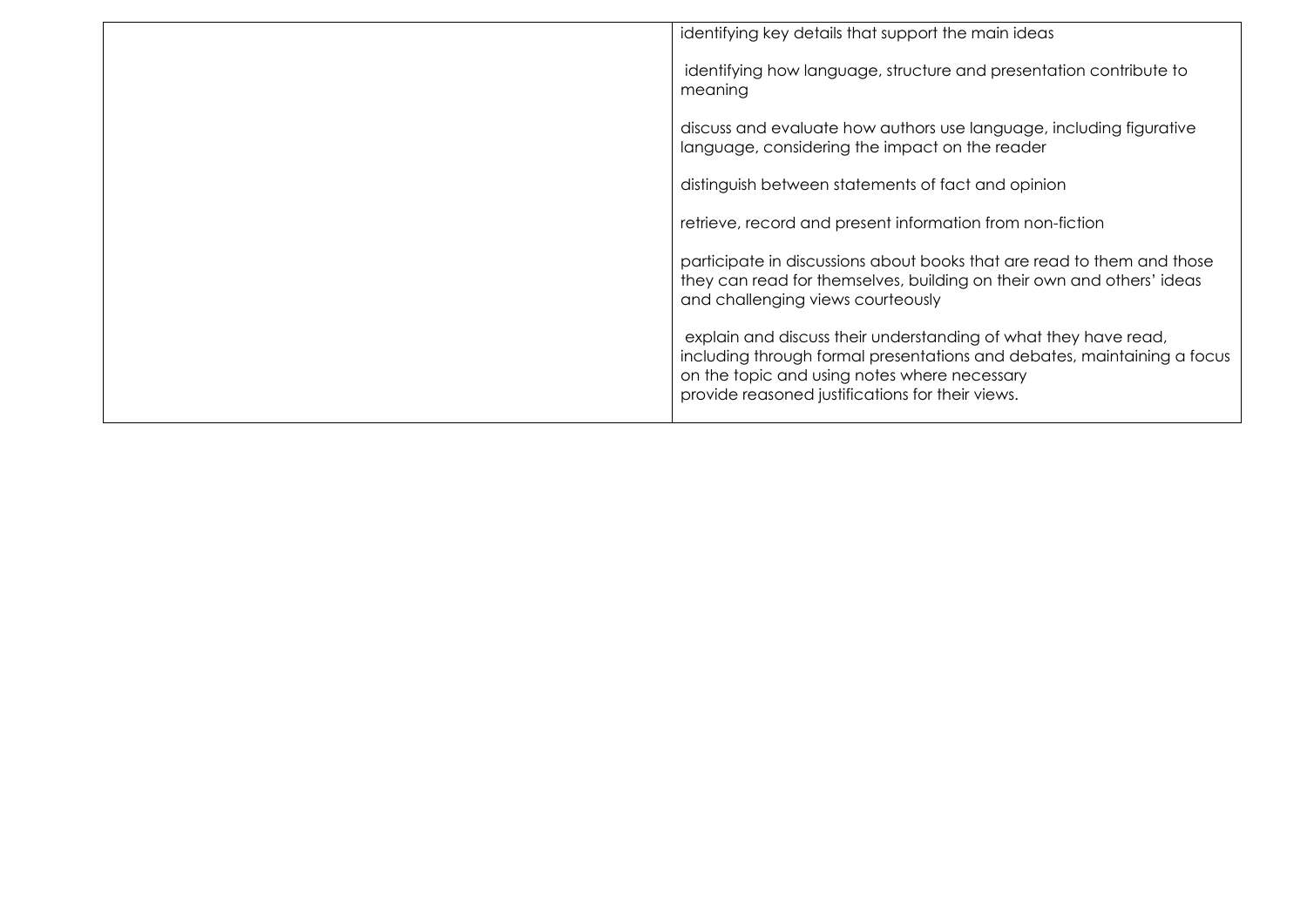| Writing                                                                                                                                                                                                                                                                                                                                                                                                                                                                                                                                                                                                                                                                                  |                                                                                                                                                                                                                                                                                                                                                                                                                                                                                                                                                                                                                                                                                                                                                                                                                                                                                                                                                                                                                                                                                                                                                                                                                                                                                                                                                                                                                                                                                                                                                                                                                                                                |  |
|------------------------------------------------------------------------------------------------------------------------------------------------------------------------------------------------------------------------------------------------------------------------------------------------------------------------------------------------------------------------------------------------------------------------------------------------------------------------------------------------------------------------------------------------------------------------------------------------------------------------------------------------------------------------------------------|----------------------------------------------------------------------------------------------------------------------------------------------------------------------------------------------------------------------------------------------------------------------------------------------------------------------------------------------------------------------------------------------------------------------------------------------------------------------------------------------------------------------------------------------------------------------------------------------------------------------------------------------------------------------------------------------------------------------------------------------------------------------------------------------------------------------------------------------------------------------------------------------------------------------------------------------------------------------------------------------------------------------------------------------------------------------------------------------------------------------------------------------------------------------------------------------------------------------------------------------------------------------------------------------------------------------------------------------------------------------------------------------------------------------------------------------------------------------------------------------------------------------------------------------------------------------------------------------------------------------------------------------------------------|--|
| Transcription                                                                                                                                                                                                                                                                                                                                                                                                                                                                                                                                                                                                                                                                            | Composition                                                                                                                                                                                                                                                                                                                                                                                                                                                                                                                                                                                                                                                                                                                                                                                                                                                                                                                                                                                                                                                                                                                                                                                                                                                                                                                                                                                                                                                                                                                                                                                                                                                    |  |
| Spelling (see Appendix 1)<br>Pupils should be taught to:<br>use further prefixes and suffixes and understand the guidelines for adding<br>them<br>spell some words with 'silent' letters, e.g. knight, psalm, solemn<br>continue to distinguish between homophones and other words which<br>are often confused<br>use knowledge of morphology and etymology in spelling and understand<br>that the spelling of some words needs to be learnt specifically, as listed in<br>Appendix 1<br>use dictionaries to check the spelling and meaning of words<br>use the first three or four letters of a word to check spelling, meaning or<br>both of these in a dictionary<br>use a thesaurus. | Pupils should be taught to:<br>plan their writing by:<br>identifying the audience for and purpose of the writing, selecting the<br>appropriate form and using other similar writing as models for their own<br>noting and developing initial ideas, drawing on reading and research<br>where necessary<br>in writing narratives, considering how authors have developed<br>characters and settings in what they have read, listened to or seen<br>performed<br>draft and write by:<br>selecting appropriate grammar and vocabulary, understanding how<br>such choices can change and enhance meaning<br>in narratives, describing settings, characters and atmosphere and<br>integrating dialogue to convey character and advance the action<br>précising longer passages<br>using a wide range of devices to build cohesion within and across<br>paragraphs<br>using further organisational and presentational devices to structure text<br>and to guide the reader (e.g. headings, bullet points, underlining)<br>evaluate and edit by:<br>assessing the effectiveness of their own and others' writing<br>proposing changes to vocabulary, grammar and punctuation to<br>enhance effects and clarify meaning<br>ensuring the consistent and correct use of tense throughout a piece of<br>writing<br>ensuring correct subject and verb agreement when using singular and<br>plural, distinguishing between the language of speech and writing and<br>choosing the appropriate register<br>proof-read for spelling and punctuation errors<br>perform their own compositions, using appropriate intonation, volume,<br>and movement so that meaning is clear. |  |
| Vocabulary, Grammar and Punctuation                                                                                                                                                                                                                                                                                                                                                                                                                                                                                                                                                                                                                                                      | Handwriting                                                                                                                                                                                                                                                                                                                                                                                                                                                                                                                                                                                                                                                                                                                                                                                                                                                                                                                                                                                                                                                                                                                                                                                                                                                                                                                                                                                                                                                                                                                                                                                                                                                    |  |
| Pupils should be taught to:<br>develop their understanding of the concepts set out in Appendix 2 by:                                                                                                                                                                                                                                                                                                                                                                                                                                                                                                                                                                                     | write legibly, fluently and with increasing speed                                                                                                                                                                                                                                                                                                                                                                                                                                                                                                                                                                                                                                                                                                                                                                                                                                                                                                                                                                                                                                                                                                                                                                                                                                                                                                                                                                                                                                                                                                                                                                                                              |  |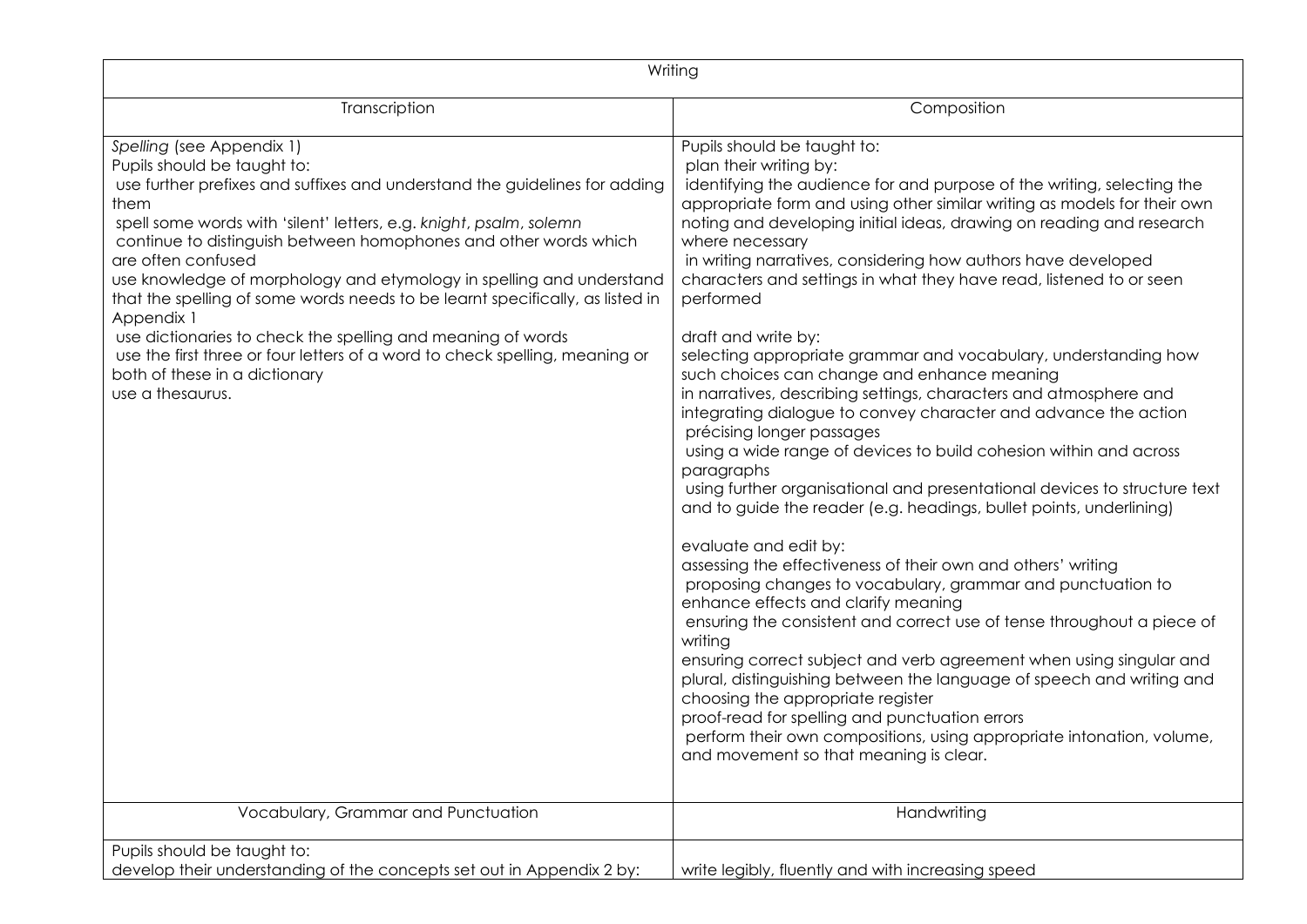| recognising vocabulary and structures that are appropriate for formal<br>speech and writing, including subjunctive forms<br>using passive verbs to affect the presentation of information in a<br>sentence<br>using the perfect forms of verbs to mark relationships of time and cause<br>using expanded noun phrases to convey complicated information<br>concisely<br>using modal verbs or adverbs to indicate degrees of possibility using<br>relative clauses beginning with who, which, where, when, whose, that or<br>with an implied (i.e. omitted) relative pronoun<br>learning the grammar for years 5 and 6 in Appendix 2<br>indicate grammatical and other features by:<br>using commas to clarify meaning or avoid ambiguity in writing<br>using brackets, dashes or commas to indicate parenthesis<br>using a colon to introduce a list<br>punctuating bullet points consistently<br>use and understand the grammatical terminology in Appendix 2<br>accurately and appropriately in discussing their writing and reading.<br>Converting nouns or adjectives into verbs<br>Verb prefixes – devices to build cohesion, including adverbials of time,<br>place and number | $\Box$ choosing the writing implement that is best suited for a task (e.g. quick<br>notes, letters). |
|--------------------------------------------------------------------------------------------------------------------------------------------------------------------------------------------------------------------------------------------------------------------------------------------------------------------------------------------------------------------------------------------------------------------------------------------------------------------------------------------------------------------------------------------------------------------------------------------------------------------------------------------------------------------------------------------------------------------------------------------------------------------------------------------------------------------------------------------------------------------------------------------------------------------------------------------------------------------------------------------------------------------------------------------------------------------------------------------------------------------------------------------------------------------------------------|------------------------------------------------------------------------------------------------------|
|--------------------------------------------------------------------------------------------------------------------------------------------------------------------------------------------------------------------------------------------------------------------------------------------------------------------------------------------------------------------------------------------------------------------------------------------------------------------------------------------------------------------------------------------------------------------------------------------------------------------------------------------------------------------------------------------------------------------------------------------------------------------------------------------------------------------------------------------------------------------------------------------------------------------------------------------------------------------------------------------------------------------------------------------------------------------------------------------------------------------------------------------------------------------------------------|------------------------------------------------------------------------------------------------------|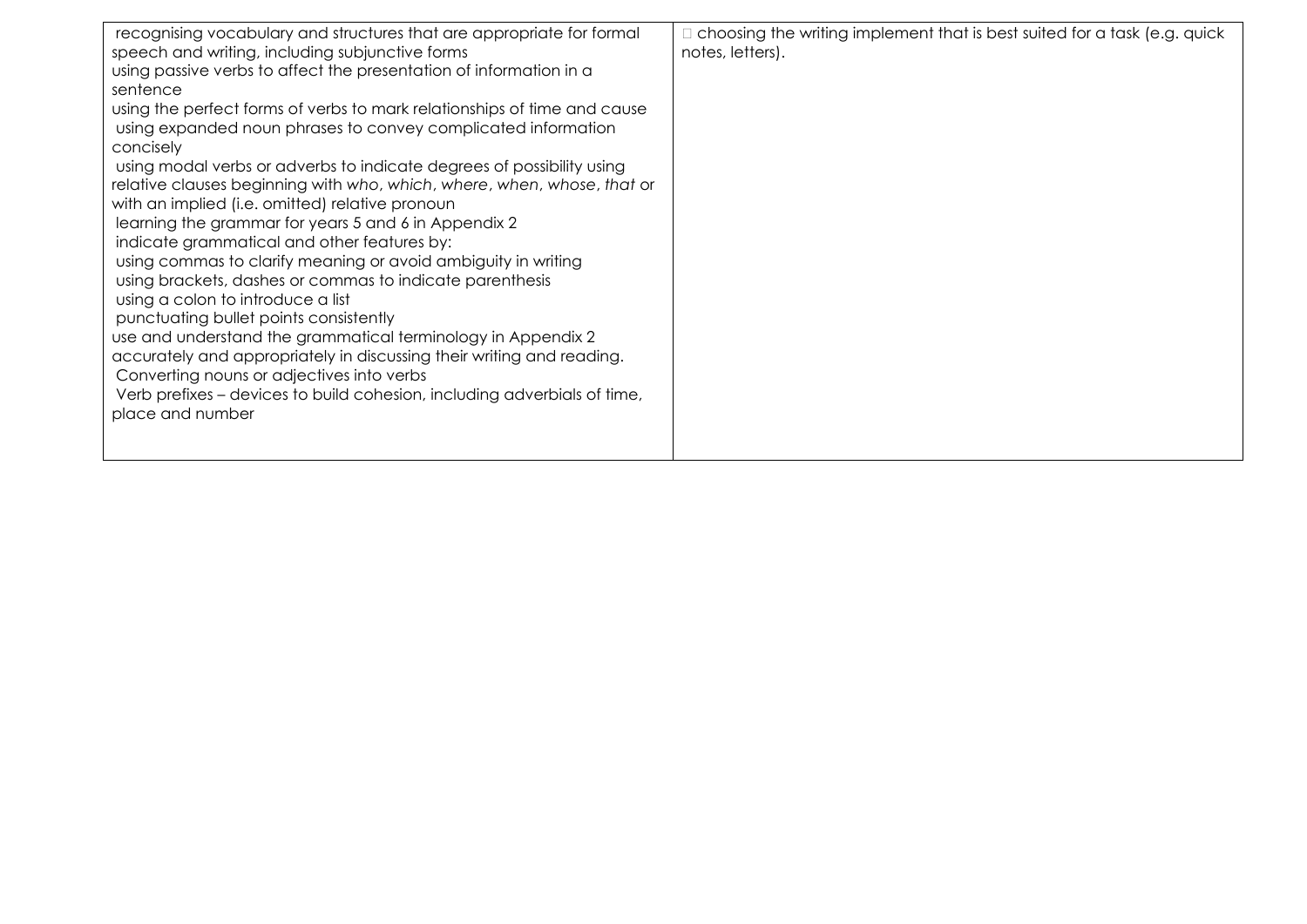| Term <sub>1</sub> | <b>Reading Core Text: The Witches</b>                                                                | Reading<br>Fiction and poetry: (i)<br>novels, stories and poems<br>by significant childrenís<br>writers; (ii) play-scripts; (iii)<br>concrete poetry | Non-Fiction: (i) recounts<br>of events, activities, visits;<br>observational records,<br>news reports etc. (ii)<br>instructional texts: rules,<br>recipes, directions,<br>instructions, etc. showing<br>how things are done. | <b>Individual Education</b><br><b>Targets</b>                                            |
|-------------------|------------------------------------------------------------------------------------------------------|------------------------------------------------------------------------------------------------------------------------------------------------------|------------------------------------------------------------------------------------------------------------------------------------------------------------------------------------------------------------------------------|------------------------------------------------------------------------------------------|
|                   | Phonics Letters and Sounds for the order of<br>sounds in phases,<br>Jolly phonics and Twinkl phonics |                                                                                                                                                      |                                                                                                                                                                                                                              | <b>Functional English:</b><br>Social and<br>communication targets<br>Speech and language |
|                   | teodorescu handwriting and letter<br>formation                                                       |                                                                                                                                                      |                                                                                                                                                                                                                              | intervention                                                                             |
|                   | Linkpen handwriting                                                                                  |                                                                                                                                                      |                                                                                                                                                                                                                              |                                                                                          |
|                   | Reading Core Text: Alice in Wonderland-                                                              | Fiction and poetry: (i)<br>traditional stories, myths,                                                                                               | Non-Fiction: (i) non-<br>chronological reports (i.e.<br>to describe and classify);                                                                                                                                           | <b>Individual Education</b><br><b>Targets</b>                                            |
| Term <sub>2</sub> | Phonics Letters and Sounds for the order of<br>sounds in phases,                                     | legends, fables from a<br>range of cultures; (ii)<br>longer classic poetry,<br>including narrative poetry                                            | (ii) explanations<br>(processes, systems,<br>operations, etc.).<br><b>Cross curricular links</b>                                                                                                                             | <b>Functional English:</b><br>Social and<br>communication targets                        |
|                   | Jolly phonics and Twinkl phonics                                                                     |                                                                                                                                                      |                                                                                                                                                                                                                              | Library visit<br>Speech and language                                                     |
|                   | teodorescu handwriting and letter<br>formation                                                       |                                                                                                                                                      |                                                                                                                                                                                                                              | intervention                                                                             |
|                   | Linkpen handwriting                                                                                  |                                                                                                                                                      |                                                                                                                                                                                                                              |                                                                                          |
| Term <sub>3</sub> | <b>Reading Core Text: Oliver Twist-</b>                                                              | Fiction and poetry:<br>novels, stories and poems<br>from a variety of cultures<br>and traditions; choral<br>and performance poetry                   | Non-Fiction: (i) persuasive<br>writing to put or argue a<br>point of view: letters,<br>commentaries, leaflets to<br>persuade, criticise,<br>protest, support, object,<br>complain. (ii) dictionaries,                        | <b>Individual Education</b><br><b>Targets</b>                                            |
|                   | Phonics Letters and Sounds for the order of                                                          |                                                                                                                                                      | thesauruses, including I.T.                                                                                                                                                                                                  | <b>Functional English:</b><br>Social and                                                 |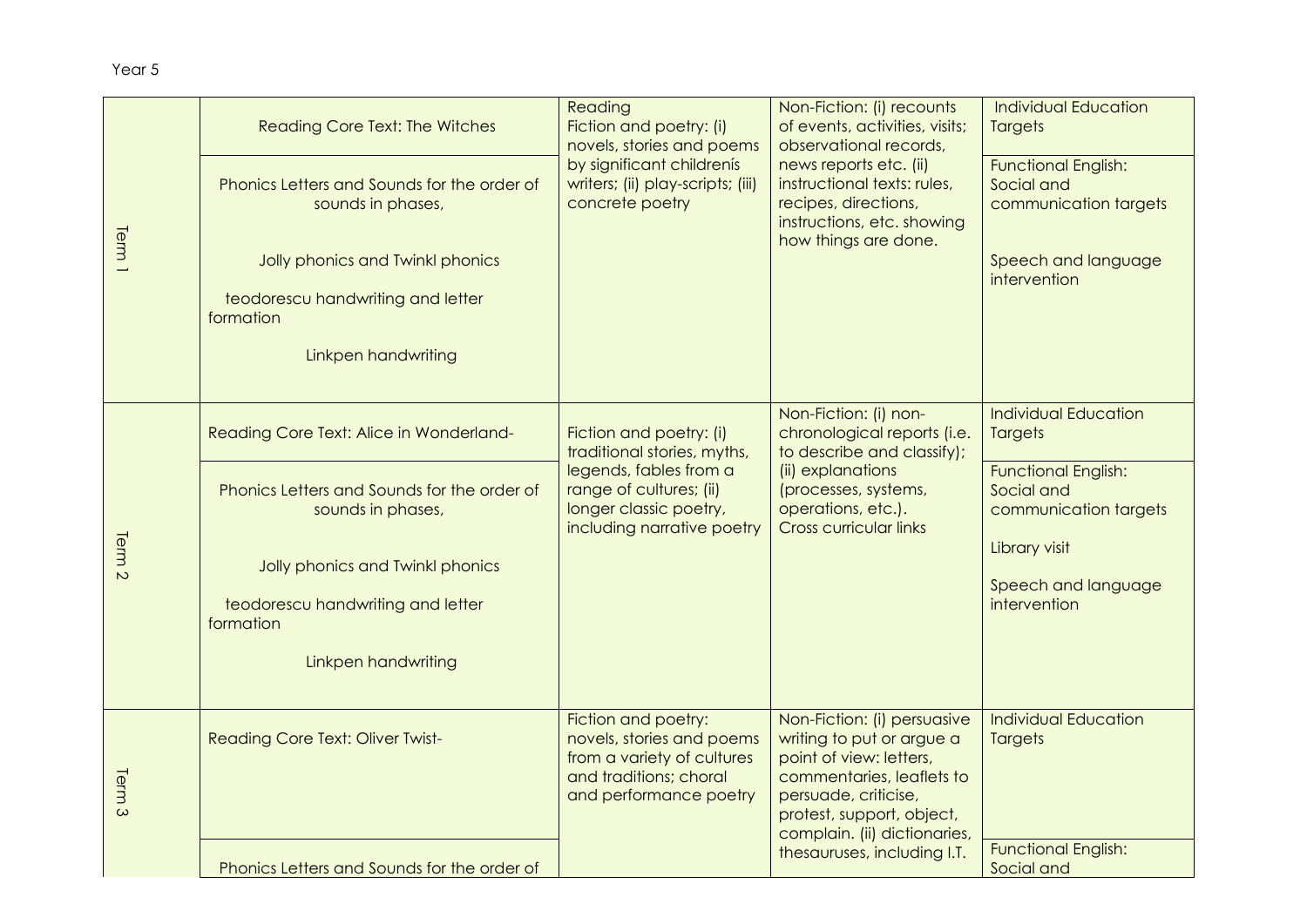| sounds in phases,<br>Jolly phonics and Twinkl phonics<br>teodorescu handwriting and letter<br>formation | sources | communication targets<br>Speech and language<br>intervention |
|---------------------------------------------------------------------------------------------------------|---------|--------------------------------------------------------------|
| Linkpen handwriting                                                                                     |         |                                                              |

| Children move from experiencing and participating in informal talk to<br>formal talk during their time at Milton School<br>Pupils should be taught to:<br>Children in Year 4 should be involved in:<br>listen and respond appropriately to adults and their peers<br>ask relevant questions to extend their understanding and build<br>'playground talk'<br>vocabulary and knowledge<br>Paired and group talk<br>articulate and justify answers, arguments and opinions<br>Speaking to teacher and other adults<br>give well-structured descriptions and explanations<br>Listening and responding to others<br>maintain attention and participate actively in collaborative<br>Oral rehearsal for writing<br>conversations, staying on topic and initiating and responding to<br>Learning to talk clearly in front of large groups<br>Giving feedback to others.<br>comments<br>Formal oral presentations<br>use spoken language to develop understanding through speculating,<br>hypothesising, imagining and exploring ideas<br>Developing deeper and richer vocabulary<br>speak audibly and fluently with an increasing command of Standard<br>Discussing abstract concepts<br>English<br>participate in discussions, presentations, performances and debates<br>gain, maintain and monitor the interest of the listener(s)<br>consider and evaluate different viewpoints, attending to and building | Speaking and Listening         |  |  |  |
|---------------------------------------------------------------------------------------------------------------------------------------------------------------------------------------------------------------------------------------------------------------------------------------------------------------------------------------------------------------------------------------------------------------------------------------------------------------------------------------------------------------------------------------------------------------------------------------------------------------------------------------------------------------------------------------------------------------------------------------------------------------------------------------------------------------------------------------------------------------------------------------------------------------------------------------------------------------------------------------------------------------------------------------------------------------------------------------------------------------------------------------------------------------------------------------------------------------------------------------------------------------------------------------------------------------------------------------------------------------------------------------------------------|--------------------------------|--|--|--|
| select and use appropriate registers for effective communication.                                                                                                                                                                                                                                                                                                                                                                                                                                                                                                                                                                                                                                                                                                                                                                                                                                                                                                                                                                                                                                                                                                                                                                                                                                                                                                                                       | on the contributions of others |  |  |  |

Key Vocab taught in Year 6:

Writing: dialogue, convey, advance, clarify, subject, object, passive, formal, informal, synonym, antonym, hyphen, colon, semi-colon, bullet points, morphology, etymology

Reading: etymology, morphology, stated, implied, justifications, figurative language,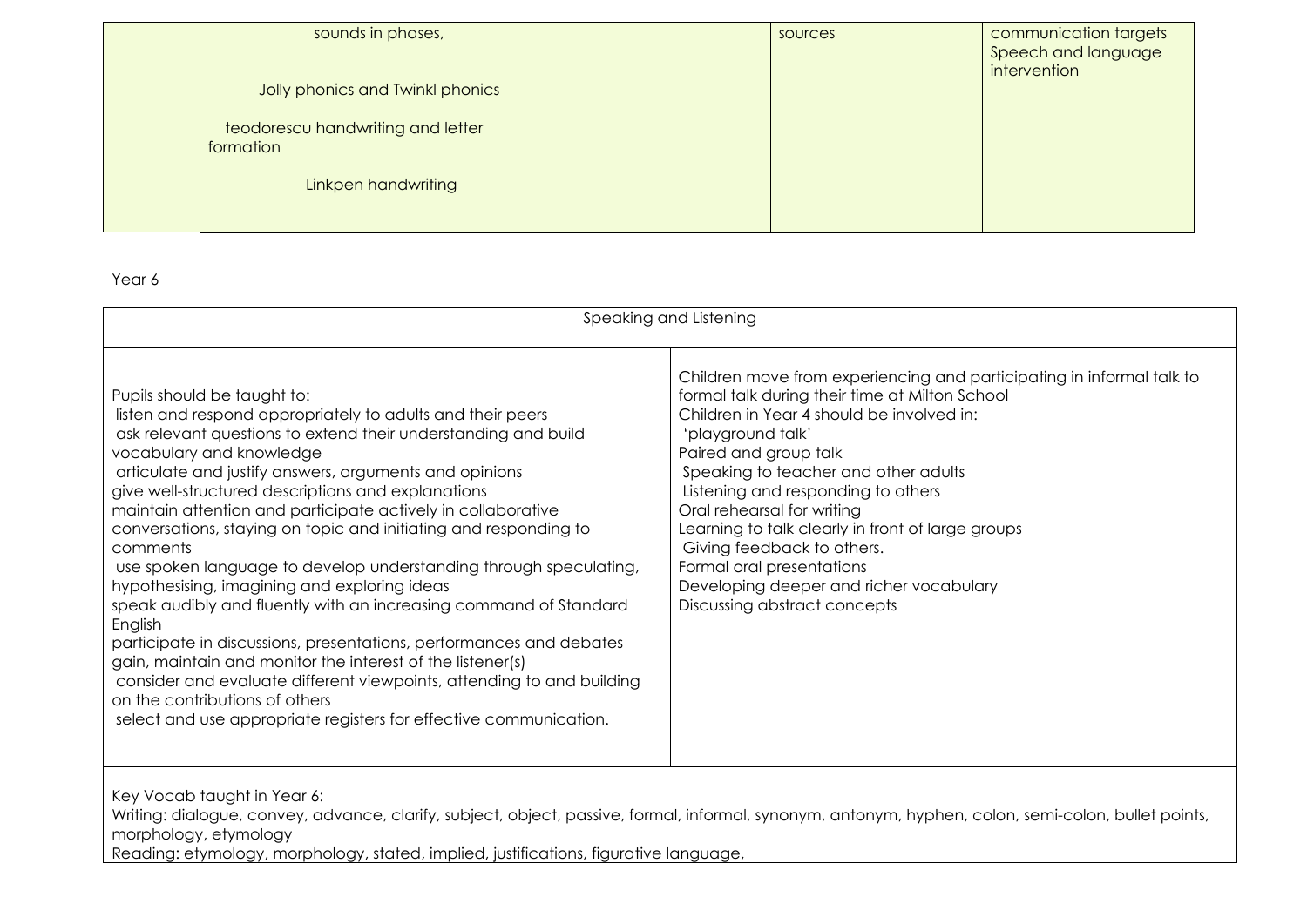| Reading                                                                                                                                                                                                                                                                                                                                                                                              |                                                                                                                                                                                                                                                                                                                                                                                                                                                                                                                                                                                                                                                                                                                                                                                                                                                                                                                                                                                                            |  |
|------------------------------------------------------------------------------------------------------------------------------------------------------------------------------------------------------------------------------------------------------------------------------------------------------------------------------------------------------------------------------------------------------|------------------------------------------------------------------------------------------------------------------------------------------------------------------------------------------------------------------------------------------------------------------------------------------------------------------------------------------------------------------------------------------------------------------------------------------------------------------------------------------------------------------------------------------------------------------------------------------------------------------------------------------------------------------------------------------------------------------------------------------------------------------------------------------------------------------------------------------------------------------------------------------------------------------------------------------------------------------------------------------------------------|--|
| Word Reading                                                                                                                                                                                                                                                                                                                                                                                         | Comprehension                                                                                                                                                                                                                                                                                                                                                                                                                                                                                                                                                                                                                                                                                                                                                                                                                                                                                                                                                                                              |  |
| Pupils should be taught to:<br>apply their growing knowledge of root words, prefixes and suffixes<br>(morphology and etymology), as listed in Appendix 1, both to read aloud<br>and to understand the meaning of new words that they meet.<br>Children should read widely and frequently, outside as well as in school<br>for pleasure and for information.<br>They should be able to read silently. | maintain positive attitudes to reading and understanding of what they<br>read by:<br>continuing to read and discuss an increasingly wide range of fiction,<br>poetry, plays, non-fiction and reference books or textbooks<br>reading books that are structured in different ways and reading for a<br>range of purposes<br>increasing their familiarity with a wide range of books, including myths,<br>legends and traditional stories, modern fiction, fiction from our literary<br>heritage, and books from other cultures and traditions<br>recommending books that they have read to their peers, giving reasons<br>for their choices<br>identifying and discussing themes and conventions in and across a wide<br>range of writing<br>making comparisons within and across books<br>learning a wider range of poetry by heart<br>preparing poems and plays to read aloud and to perform, showing<br>understanding through intonation, tone and volume so that the meaning<br>is clear to an audience |  |
|                                                                                                                                                                                                                                                                                                                                                                                                      | understand what they read by:                                                                                                                                                                                                                                                                                                                                                                                                                                                                                                                                                                                                                                                                                                                                                                                                                                                                                                                                                                              |  |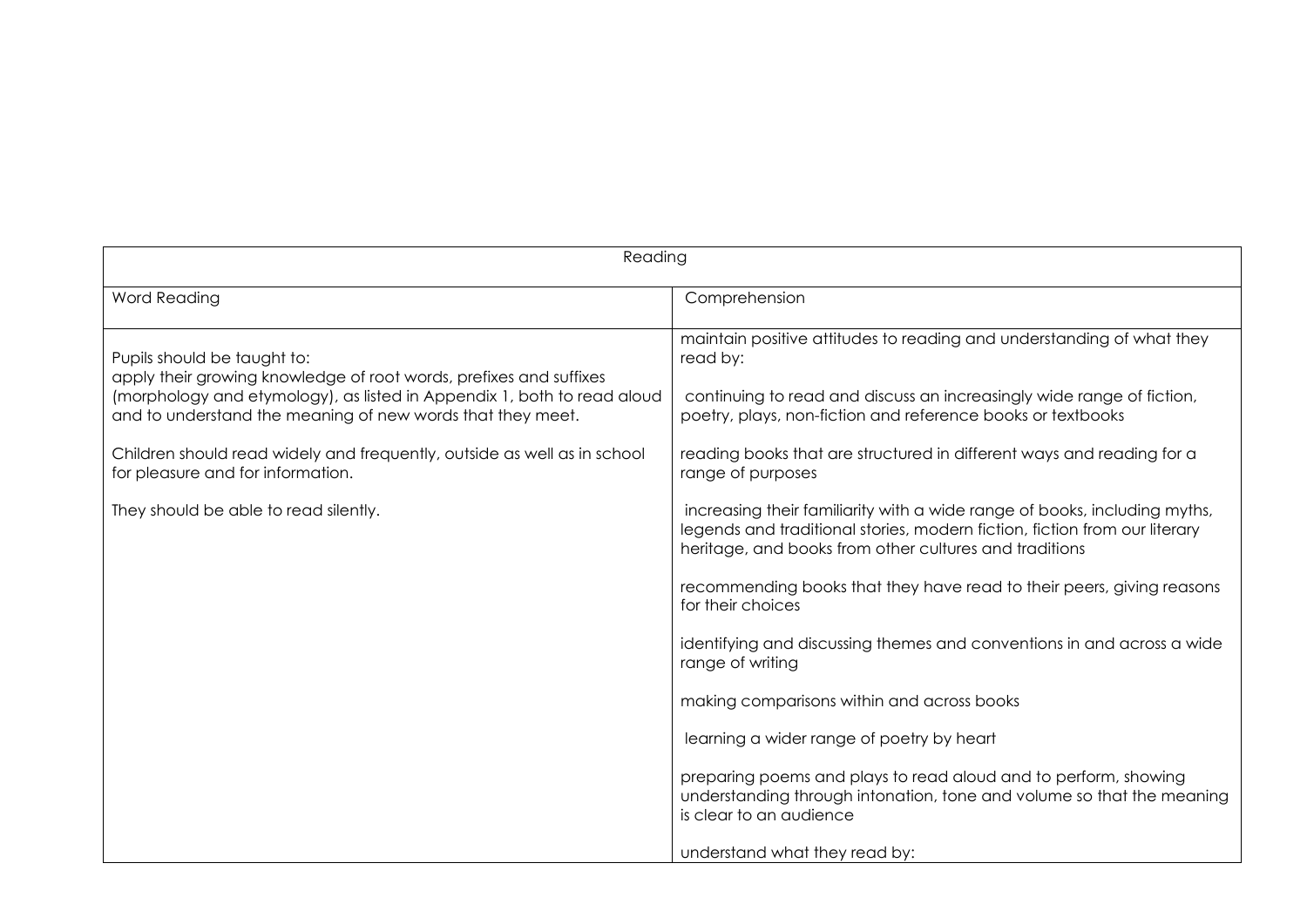| checking that the book makes sense to them, discussing their<br>understanding and exploring the meaning of words in context                                                                                                                    |
|------------------------------------------------------------------------------------------------------------------------------------------------------------------------------------------------------------------------------------------------|
| asking questions to improve their understanding                                                                                                                                                                                                |
| drawing inferences such as inferring characters' feelings, thoughts and<br>motives from their actions, and justifying inferences with evidence                                                                                                 |
| predicting what might happen from details stated and implied                                                                                                                                                                                   |
| summarising the main ideas drawn from more than one paragraph,<br>identifying key details that support the main ideas                                                                                                                          |
| identifying how language, structure and presentation contribute to<br>meaning                                                                                                                                                                  |
| discuss and evaluate how authors use language, including figurative<br>language, considering the impact on the reader                                                                                                                          |
| distinguish between statements of fact and opinion                                                                                                                                                                                             |
| retrieve, record and present information from non-fiction                                                                                                                                                                                      |
| participate in discussions about books that are read to them and those<br>they can read for themselves, building on their own and others' ideas<br>and challenging views courteously                                                           |
| explain and discuss their understanding of what they have read,<br>including through formal presentations and debates, maintaining a focus<br>on the topic and using notes where necessary provide reasoned<br>justifications for their views. |
|                                                                                                                                                                                                                                                |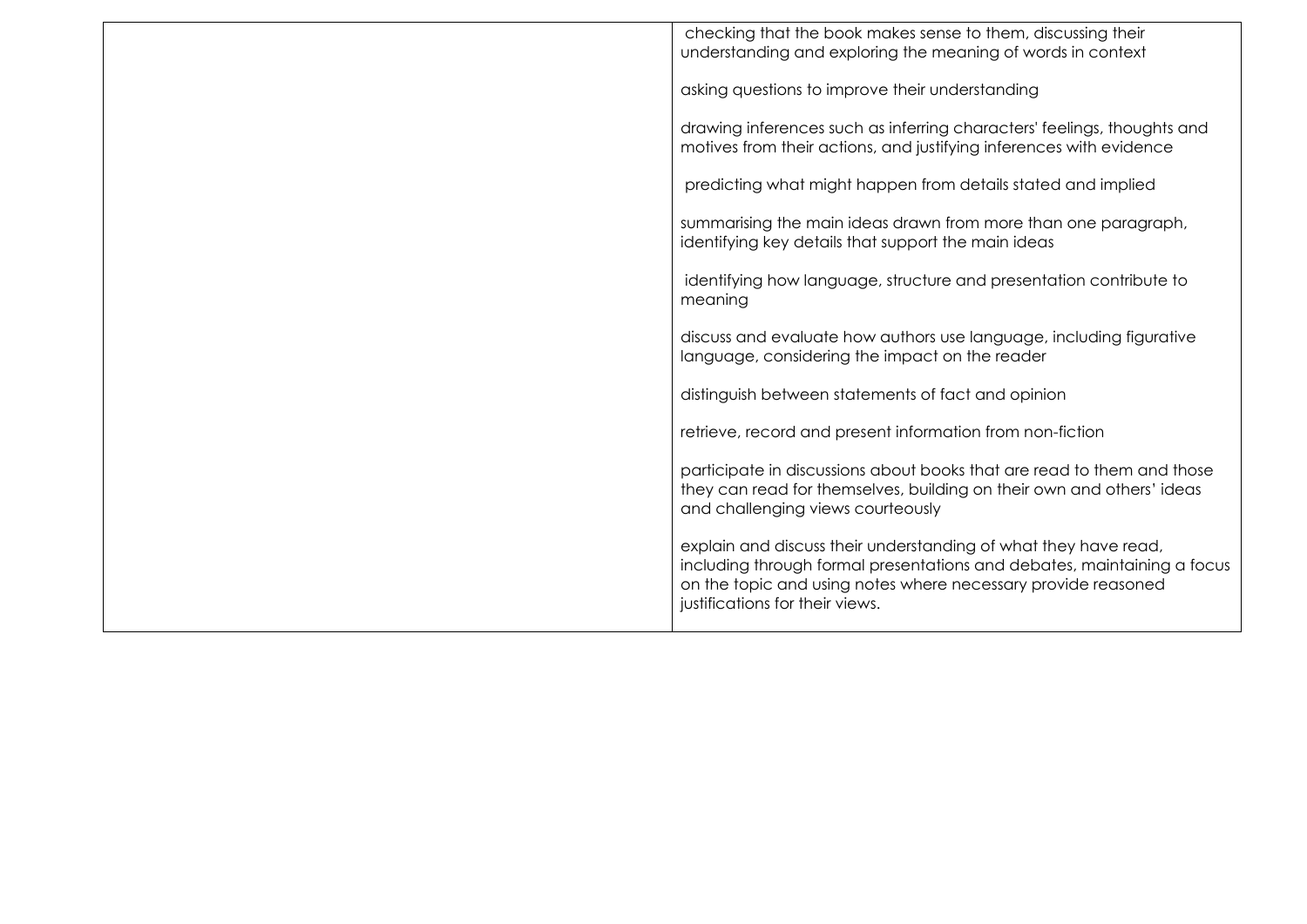| Writing                                                                                                                                                                                                                            |             |  |
|------------------------------------------------------------------------------------------------------------------------------------------------------------------------------------------------------------------------------------|-------------|--|
| Transcription                                                                                                                                                                                                                      | Composition |  |
| Spelling (see Appendix 1)<br>Pupils should be taught to:                                                                                                                                                                           |             |  |
| use further prefixes and suffixes and understand the guidelines for adding<br>them<br>spell some words with 'silent' letters, e.g. knight, psalm, solemn                                                                           |             |  |
| continue to distinguish between homophones and other words which are<br>often confused                                                                                                                                             |             |  |
| use knowledge of morphology and etymology in spelling and<br>understand that the spelling of some words needs to be learnt<br>specifically, as listed in Appendix 1<br>use dictionaries to check the spelling and meaning of words |             |  |
| use the first three or four letters of a word to check spelling, meaning or<br>both of these in a dictionary                                                                                                                       |             |  |
| use a thesaurus.                                                                                                                                                                                                                   |             |  |
| Vocabulary, Grammar and Punctuation                                                                                                                                                                                                | Handwriting |  |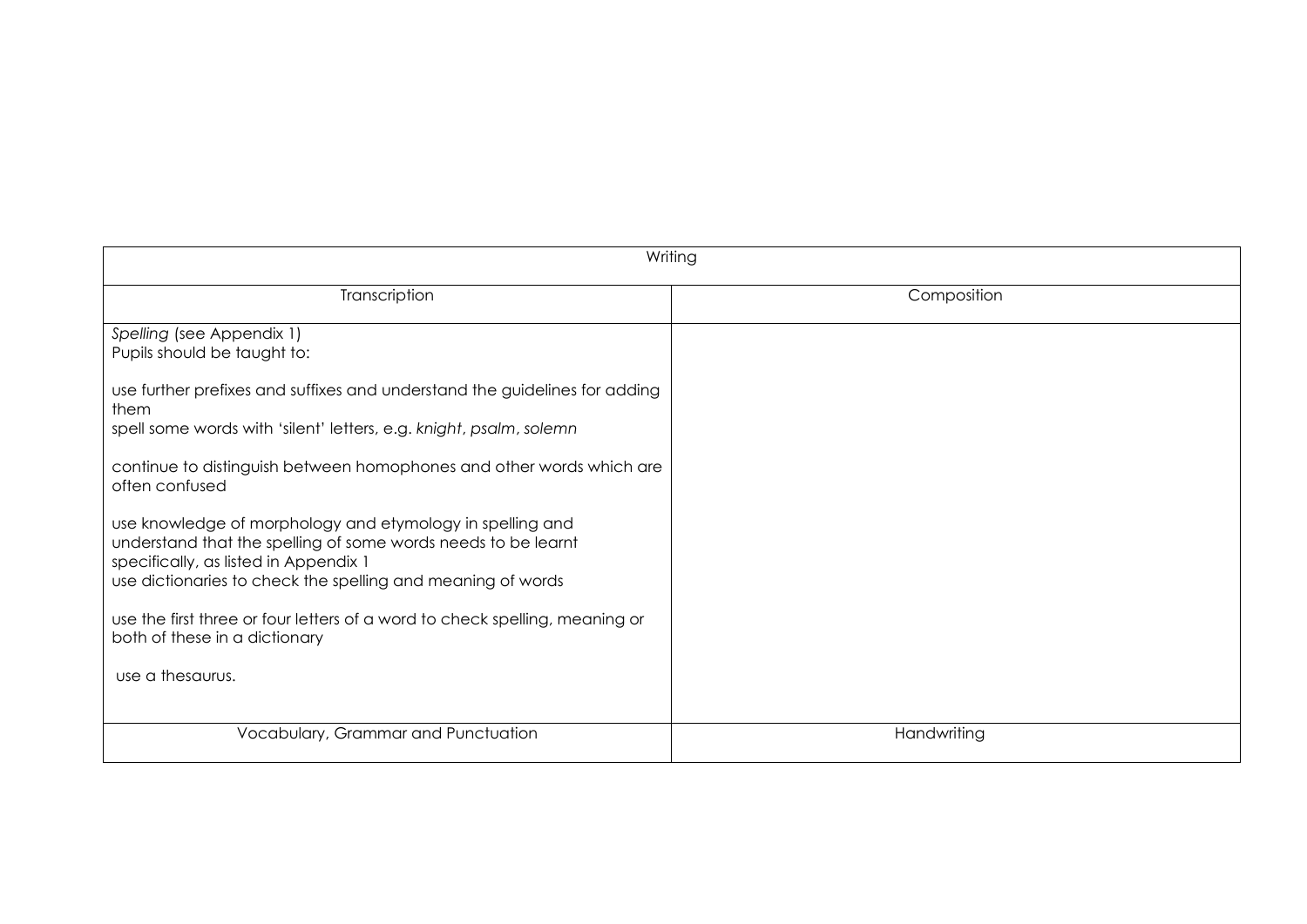| Pupils should be taught to:                                                                                                                                                                         | Pupils should be taught to:                                                                   |
|-----------------------------------------------------------------------------------------------------------------------------------------------------------------------------------------------------|-----------------------------------------------------------------------------------------------|
| develop their understanding of the concepts set out in Appendix 2 by:                                                                                                                               | write legibly, fluently and with increasing speed by:                                         |
| recognising vocabulary and structures that are appropriate for formal<br>speech and writing, including subjunctive forms                                                                            | choosing the writing implement that is best suited for a task (e.g. quick<br>notes, letters). |
| using passive verbs to affect the presentation of information in a<br>sentence                                                                                                                      |                                                                                               |
| using the perfect form of verbs to mark relationships of time and cause                                                                                                                             |                                                                                               |
| using expanded noun phrases to convey complicated information<br>concisely                                                                                                                          |                                                                                               |
| using modal verbs or adverbs to indicate degrees of possibility using<br>relative clauses beginning with who, which, where, when, whose, that or<br>with an implied (i.e. omitted) relative pronoun |                                                                                               |
| learning the grammar in column for years 5 and 6 in Appendix 2                                                                                                                                      |                                                                                               |
| indicate grammatical and other features by:                                                                                                                                                         |                                                                                               |
| using commas to clarify meaning or avoid ambiguity in writing                                                                                                                                       |                                                                                               |
| using hyphens to avoid ambiguity                                                                                                                                                                    |                                                                                               |
| using brackets, dashes or commas to indicate parenthesis                                                                                                                                            |                                                                                               |
| using semi-colons, colons or dashes to mark boundaries between<br>independent clauses                                                                                                               |                                                                                               |
| using a colon to introduce a list                                                                                                                                                                   |                                                                                               |
| punctuating bullet points consistently                                                                                                                                                              |                                                                                               |
| use and understand the grammatical terminology in Appendix 2<br>accurately and appropriately in discussing their writing and reading.                                                               |                                                                                               |
|                                                                                                                                                                                                     |                                                                                               |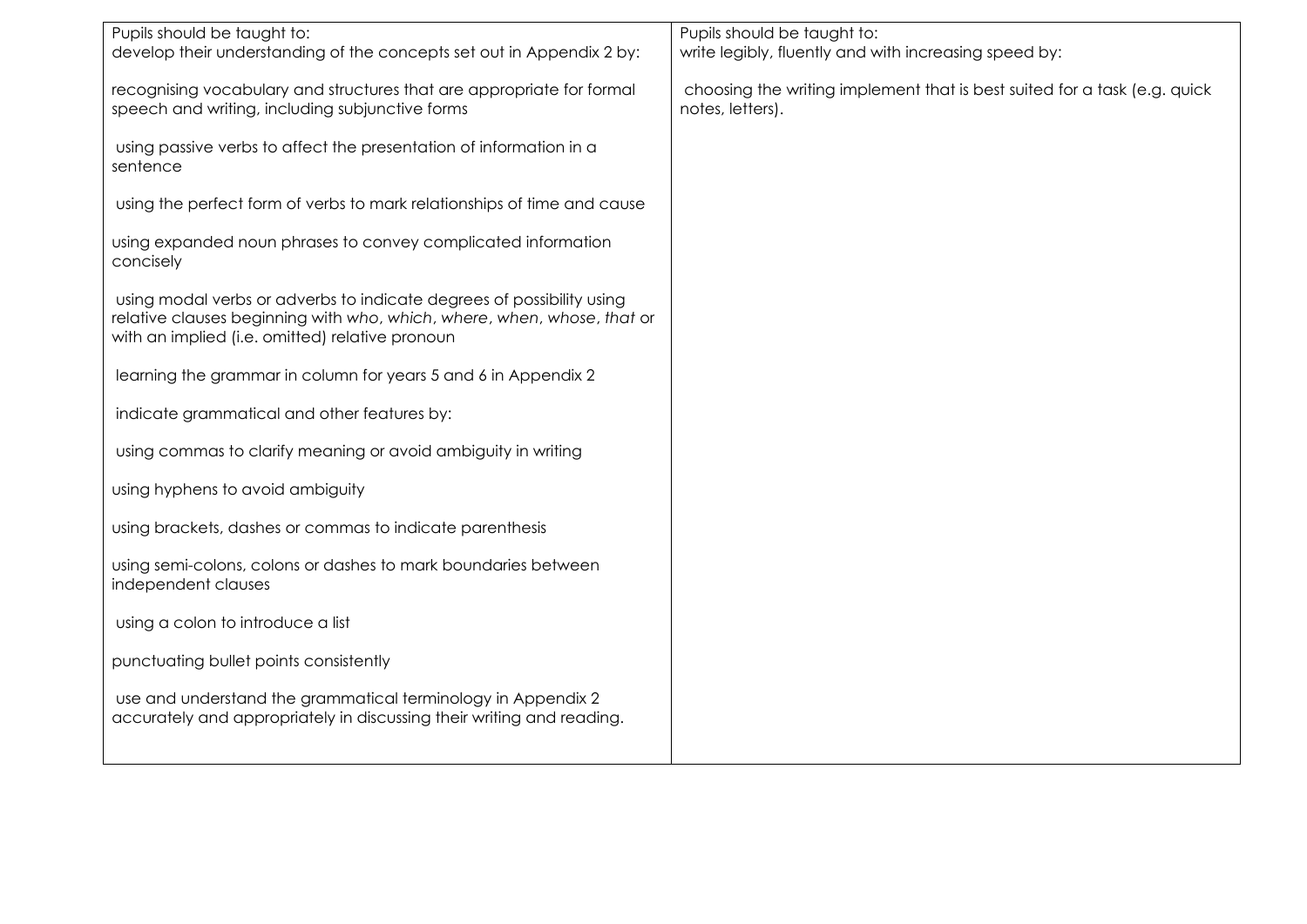| Term <sub>1</sub> | Reading Core Text: The lion the witch and the<br>wardrobe<br>Phonics Letters and Sounds for the order of<br>sounds in phases,<br>Jolly phonics and Twinkl phonics<br>teodorescu handwriting and letter formation<br>Linkpen handwriting | Fiction and poetry: classic<br>fiction, poetry and drama<br>by long-established<br>authors adaptations of<br>classics on film/TV<br>Poetry-<br>The power of imagery                                                                                                                                         | Non-Fiction: (i)<br>autobiography and<br>biography, diaries, journals,<br>letters, anecdotes, records<br>of observations, etc. which<br>recount experiences and<br>events; (ii) journalistic<br>writing; (iii) non-<br>chronological reports.            | <b>Individual Education</b><br><b>Targets</b><br>Functional English:<br>Social communication<br>targets<br>Speech and language<br>intervention |
|-------------------|-----------------------------------------------------------------------------------------------------------------------------------------------------------------------------------------------------------------------------------------|-------------------------------------------------------------------------------------------------------------------------------------------------------------------------------------------------------------------------------------------------------------------------------------------------------------|----------------------------------------------------------------------------------------------------------------------------------------------------------------------------------------------------------------------------------------------------------|------------------------------------------------------------------------------------------------------------------------------------------------|
| Term <sub>2</sub> | Reading Core Text: The borrowers<br>Phonics Letters and Sounds for the order of<br>sounds in phases,<br>Jolly phonics and Twinkl phonics<br>teodorescu handwriting and letter formation                                                 | Fiction and poetry: longer<br>established stories and<br>novels selected from more<br>than one genre; e.g.<br>mystery, humour, sci-fi.,<br>historical, fantasy worlds,<br>etc. to study and<br>compare; range of poetic<br>forms e.g. kennings,<br>limericks, riddles, cinquain,<br>tanka, poems written in | Non-Fiction: (i) discussion<br>texts: texts which set out,<br>balance and evaluate<br>different points of view,<br>e.g. pros and cons of a<br>course of action, moral<br>issue, policy (ii) formal<br>writing: notices, public<br>information documents. | <b>Individual Education</b><br>Targets<br><b>Functional English:</b><br>Social communication<br>targets<br>Speech and language<br>intervention |
|                   | Linkpen handwriting                                                                                                                                                                                                                     | other forms (as adverts,<br>letter, diary entries,<br>conversations), free verse,<br>nonsense verse.                                                                                                                                                                                                        |                                                                                                                                                                                                                                                          |                                                                                                                                                |
| Term <sub>3</sub> | Reading Core Text: Mokee Joe                                                                                                                                                                                                            | Fiction and poetry:<br>comparison of work by<br>significant childrenís<br>author(s) and poets: (a)<br>work by same author (b)                                                                                                                                                                               | Non-Fiction: (i)<br>explanations linked to work<br>from other subjects; (ii)<br>non-chronological reports<br>linked to work from other                                                                                                                   | <b>Individual Education</b><br>Targets                                                                                                         |
|                   | Phonics Letters and Sounds for the order of<br>sounds in phases,                                                                                                                                                                        | different authorsí treatment<br>of same theme(s)                                                                                                                                                                                                                                                            | subjects; (iii) reference<br>texts, range of dictionaries,<br>thesauruses, including I.T.                                                                                                                                                                | <b>Functional English:</b><br>Social communication<br>targets                                                                                  |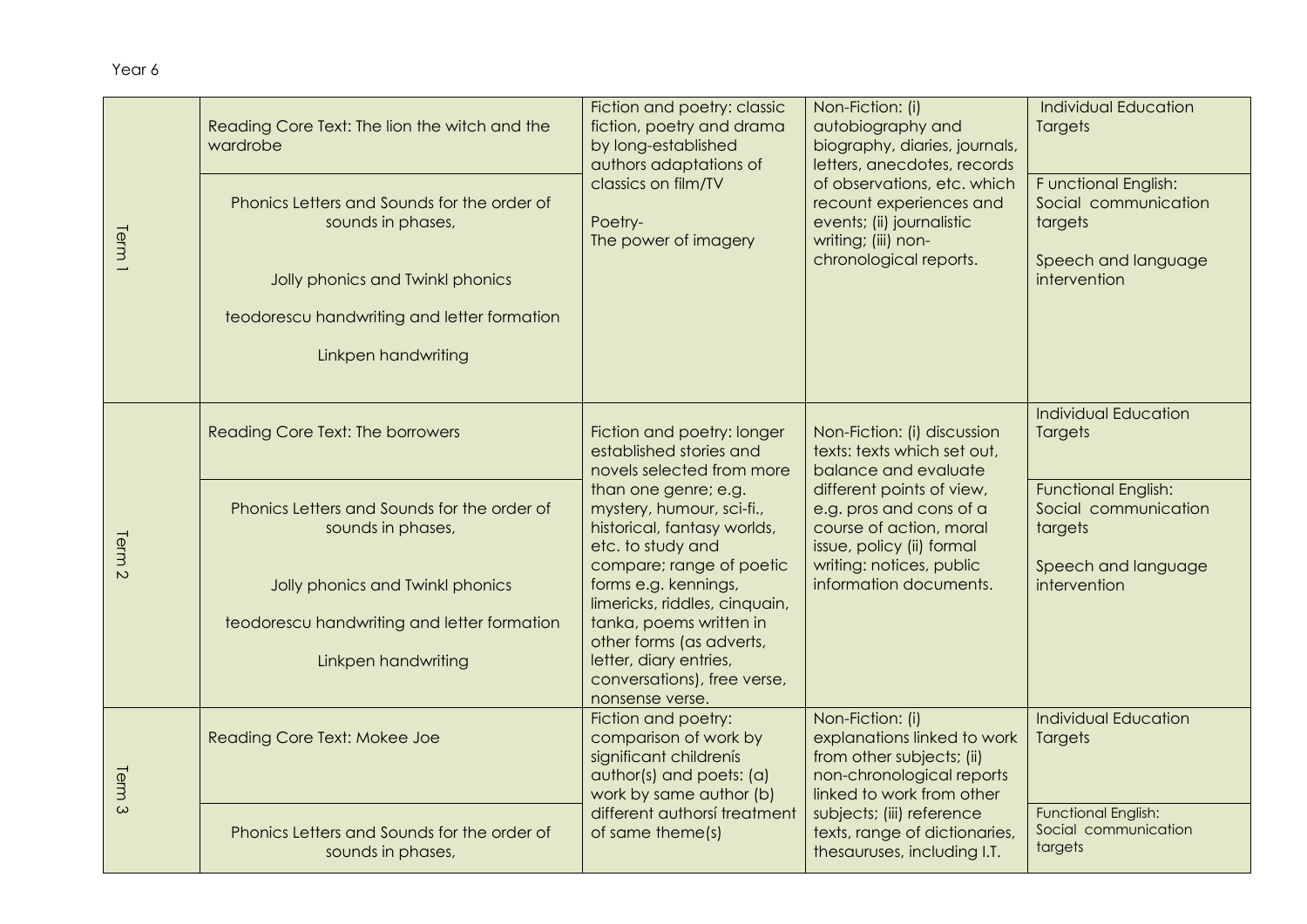|                                             | sources. | Speech and language<br>intervention |
|---------------------------------------------|----------|-------------------------------------|
| Jolly phonics and Twinkl phonics            |          | Library visit                       |
| teodorescu handwriting and letter formation |          |                                     |
| Linkpen handwriting                         |          |                                     |

KS3 Y 7, Y8, Y9

Speaking and Listening speak confidently and effectively, including through: using Standard English confidently in a range of formal and informal contexts, including classroom discussion giving short speeches and presentations, expressing their own ideas and keeping to the point participating in formal debates and structured discussions, summarising and/or building on what has been said improvising, rehearsing and performing play scripts and poetry in order to generate languages and discuss language use and meaning, using role, intonation, tone, volume, mood, silence, stillness and action to add impact Glossary of terms for KS3 https://assets.publishing.service.gov.uk/government/uploads/system/uploads/attachment\_data/file/244216/English\_Glossary.pdf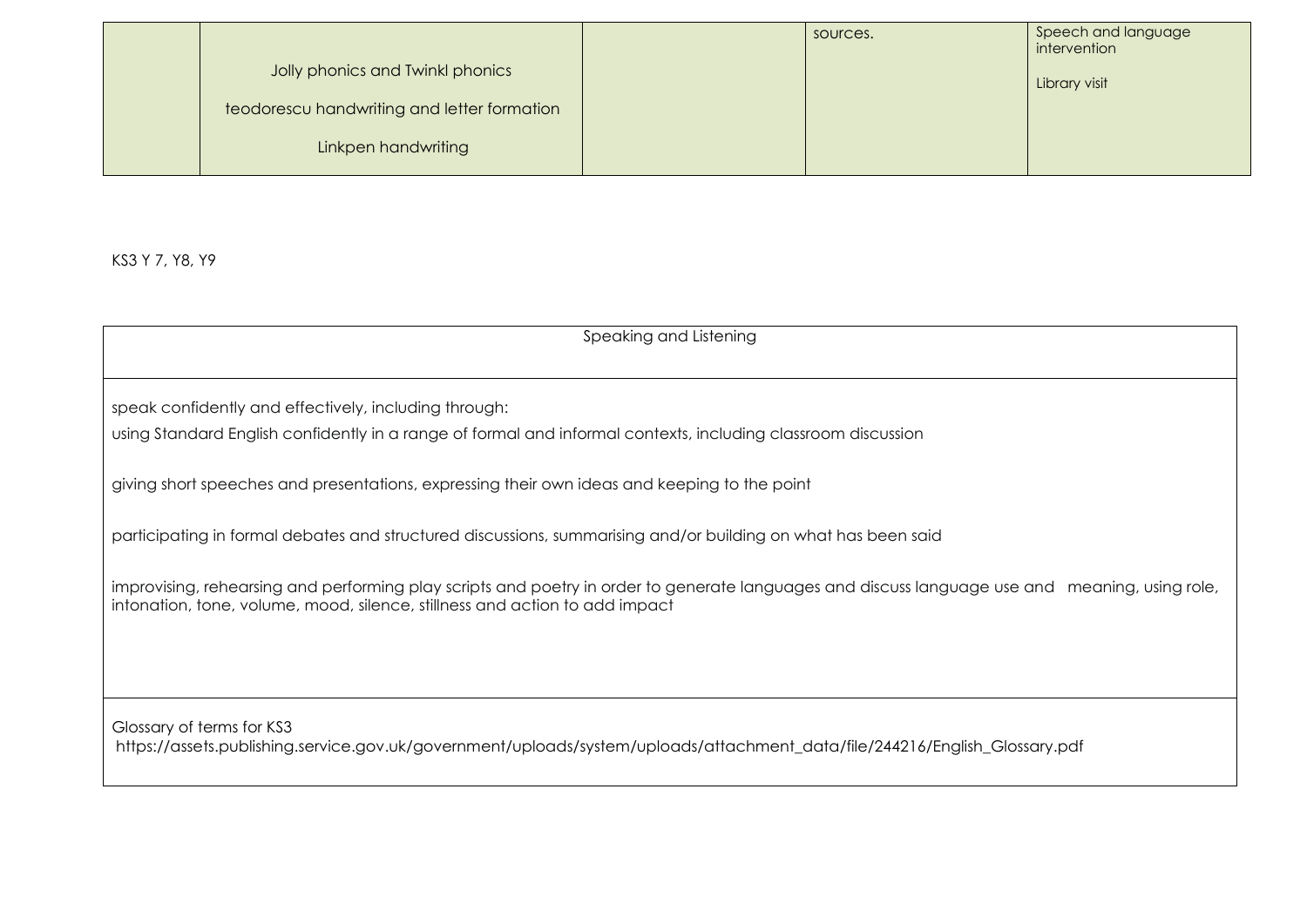reading the control of the control of the control of the control of the control of the control of the control o Develop an appreciation and love of reading, and read increasingly challenging material independently through: reading a wide range of fiction and non-fiction, including in particular whole books, short stories, poems and plays with a wide coverage of genres, historical periods, forms and authors, including high-quality works from English literature, both pre-1914 and contemporary, including prose, poetry and drama; Shakespeare (2 plays) and seminal world literature choosing and reading books independently for challenge, interest and enjoyment rereading books encountered earlier to increase familiarity with them and provide a basis for making comparisons understand increasingly challenging texts through: learning new vocabulary, relating it explicitly to known vocabulary and understanding it with the help of context and dictionaries making inferences and referring to evidence in the text knowing the purpose, audience for and context of the writing and drawing on this knowledge to support comprehension checking their understanding to make sure that what they have read makes sense read critically through: knowing how language, including figurative language, vocabulary choice, grammar, text structure and organisational features, presents meaning

recognising a range of poetic conventions and understanding how these have been used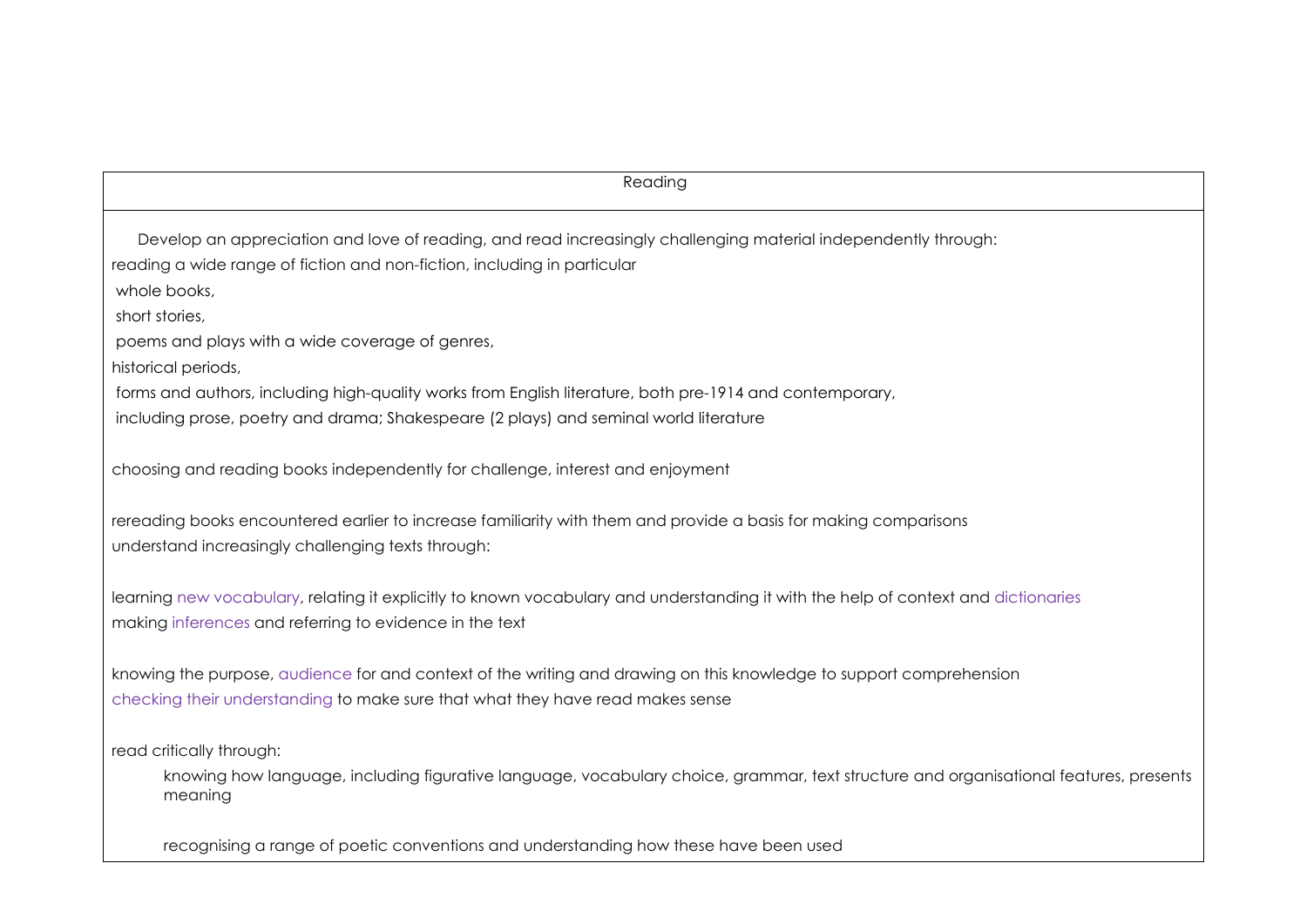studying setting, plot, and characterisation, and the effects of these

understanding how the work of dramatists is communicated effectively through performance and how alternative staging allows for different interpretations of a play

making critical comparisons across texts

studying a range of authors, including at least 2 authors in depth each year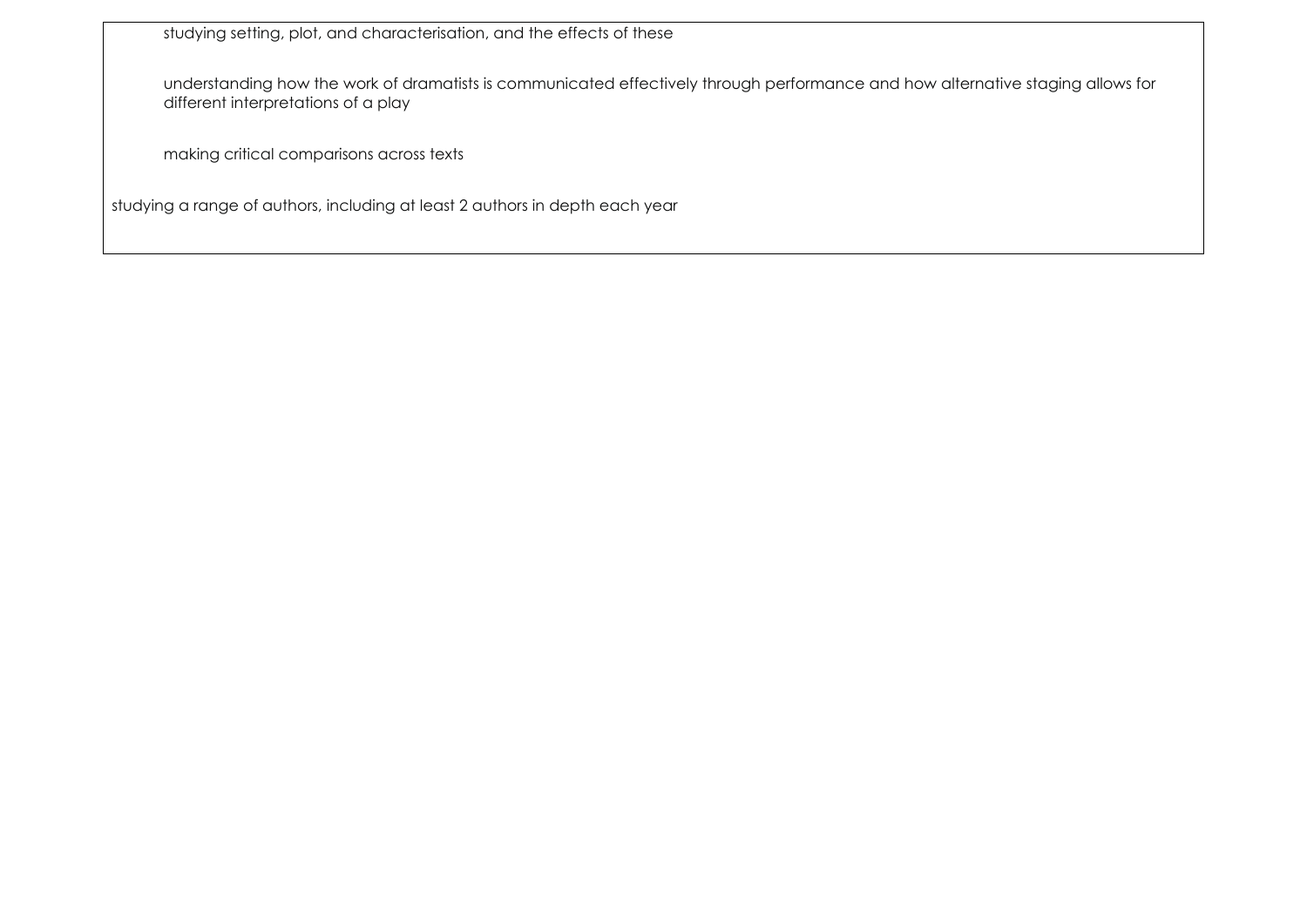| Writing                                                                                                                                                                                                                                                                                                                                                         | <b>Grammar and Vocabulary</b>                                                                                                                                                         |
|-----------------------------------------------------------------------------------------------------------------------------------------------------------------------------------------------------------------------------------------------------------------------------------------------------------------------------------------------------------------|---------------------------------------------------------------------------------------------------------------------------------------------------------------------------------------|
| write accurately, fluently, effectively and at length for pleasure and<br>information through:                                                                                                                                                                                                                                                                  | consolidate and build on their knowledge of grammar and<br>vocabulary through:                                                                                                        |
| writing for a wide range of purposes and audiences, including: well-<br>structured formal expository and narrative essays; stories, scripts, poetry<br>and other imaginative writing; notes and polished scripts for talks and<br>presentations and a range of other narrative and non-narrative texts,<br>including arguments, and personal and formal letters | extending and applying the grammatical knowledge set out<br>in English appendix 2 to the key stage 1 and 2 programmes of<br>study to analyse more challenging texts                   |
| summarising and organising material, and supporting ideas and<br>arguments with any necessary factual detail                                                                                                                                                                                                                                                    | studying the effectiveness and impact of the grammatical<br>features of the texts they read                                                                                           |
| applying their growing knowledge of vocabulary, grammar and text<br>structure to their writing and selecting the appropriate form                                                                                                                                                                                                                               | drawing on new vocabulary and grammatical constructions<br>from their reading and listening, and using these consciously in<br>their writing and speech to achieve particular effects |
| drawing on knowledge of literary and rhetorical devices from their<br>reading and listening to enhance the impact of their writing                                                                                                                                                                                                                              | knowing and understanding the differences between spoken<br>and written language, including differences associated with                                                               |
| plan, draft, edit and proofread through:                                                                                                                                                                                                                                                                                                                        | formal and informal registers, and between Standard English<br>and other varieties of English                                                                                         |
| considering how their writing reflects the audiences and purposes for<br>which it was intended                                                                                                                                                                                                                                                                  | using Standard English confidently in their own writing and<br>speech                                                                                                                 |
| amending the vocabulary, grammar and structure of their writing to<br>improve its coherence and overall effectiveness paying attention to<br>accurate grammar, punctuation and spelling; applying the spelling<br>patterns and rules set out in <b>English appendix 1</b> to the key stage 1 and<br>2 programmes of study for English                           | discussing reading, writing and spoken language with precise<br>and confident use of linguistic and literary terminology*                                                             |
| Refer to the glossary that accompanies the programmes of study for English for their own information on the range of terms used within the<br>programmes of study as a whole.                                                                                                                                                                                   |                                                                                                                                                                                       |

[https://assets.publishing.service.gov.uk/government/uploads/system/uploads/attachment\\_data/file/244216/English\\_Glossary.pdf](https://assets.publishing.service.gov.uk/government/uploads/system/uploads/attachment_data/file/244216/English_Glossary.pdf)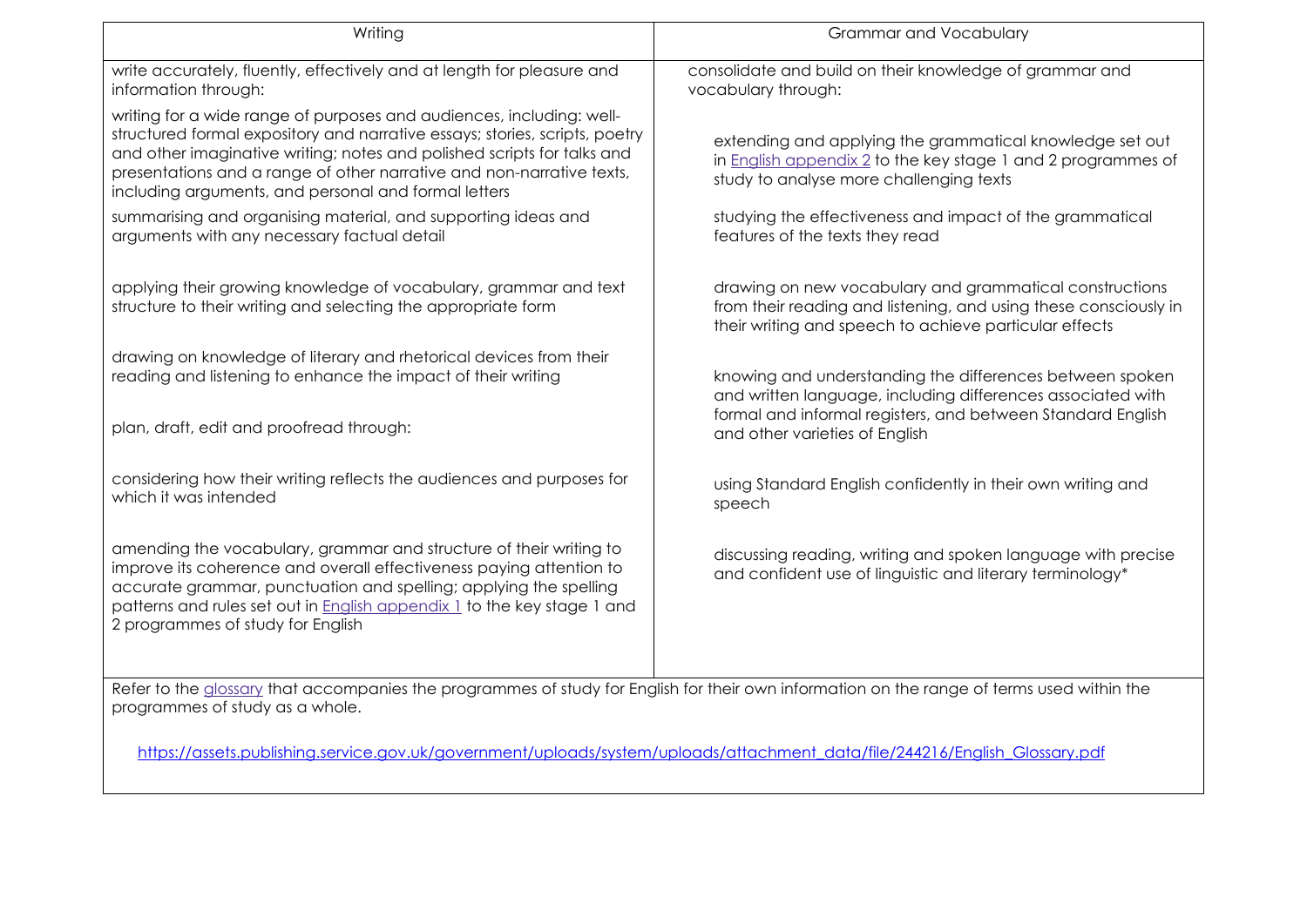| Term <sub>1</sub> | Reading core text: A kestrel for a Knave<br>Reading<br>choosing and reading books independently for<br>challenge, interest and enjoyment<br><b>Books raising issues</b>                                                              | Contemporary fiction - To<br>entertain, create empathy<br>with familiar characters.<br><b>Local Author-Barry Hines</b><br>film narratives                                              | Non-fiction<br>Personal writing<br>Free verse<br>WW1 poetry- Wilfred Owen<br><b>Dulce Et</b>                                                     | <b>Individual Education</b><br><b>Targets</b><br><b>Functional English:</b><br>Social and communication<br>targets<br>Library visit                           |
|-------------------|--------------------------------------------------------------------------------------------------------------------------------------------------------------------------------------------------------------------------------------|----------------------------------------------------------------------------------------------------------------------------------------------------------------------------------------|--------------------------------------------------------------------------------------------------------------------------------------------------|---------------------------------------------------------------------------------------------------------------------------------------------------------------|
| Term <sub>2</sub> | Reading core text Chitty Chitty bang bang<br>Reading<br>new words from reading and shared experiences, and<br>to<br>make collections of personal interest or significant<br>words and<br>words linked to particular topics           | Adventure narrative-to<br>entertain. recount or<br>retelling of a series of<br>exciting events leading to<br>a high impact resolution<br>Dialogue<br>Storytelling                      | Non-fiction - Discussion<br>texts<br>Comic strip with speech<br>bubbles, animations,<br>multimedia and other<br>dialogue:<br><b>Visual poems</b> | <b>Individual Education</b><br><b>Targets</b><br><b>Functional English:</b><br>Social and communication<br>targets<br>PFA-social interaction out of<br>school |
| Term<br>$\omega$  | Reading core text James and the giant peach<br>Word recognition, decoding/encoding, word structure<br>and spelling.<br>Comprehension; understanding and interpreting<br>texts; engaging and responding to texts.<br>Word of the week | Organise their ideas and to<br>explore new ideas and<br>experiences<br>Find some different ways of<br>telling what characters<br>think and feel eg.- describe<br>what they did or said | Non-Fiction<br><b>Book review opinion</b><br><b>Diary</b><br>Structured poems                                                                    | <b>Individual Education</b><br><b>Targets</b><br><b>Functional English:</b><br>Social and communication<br>targets                                            |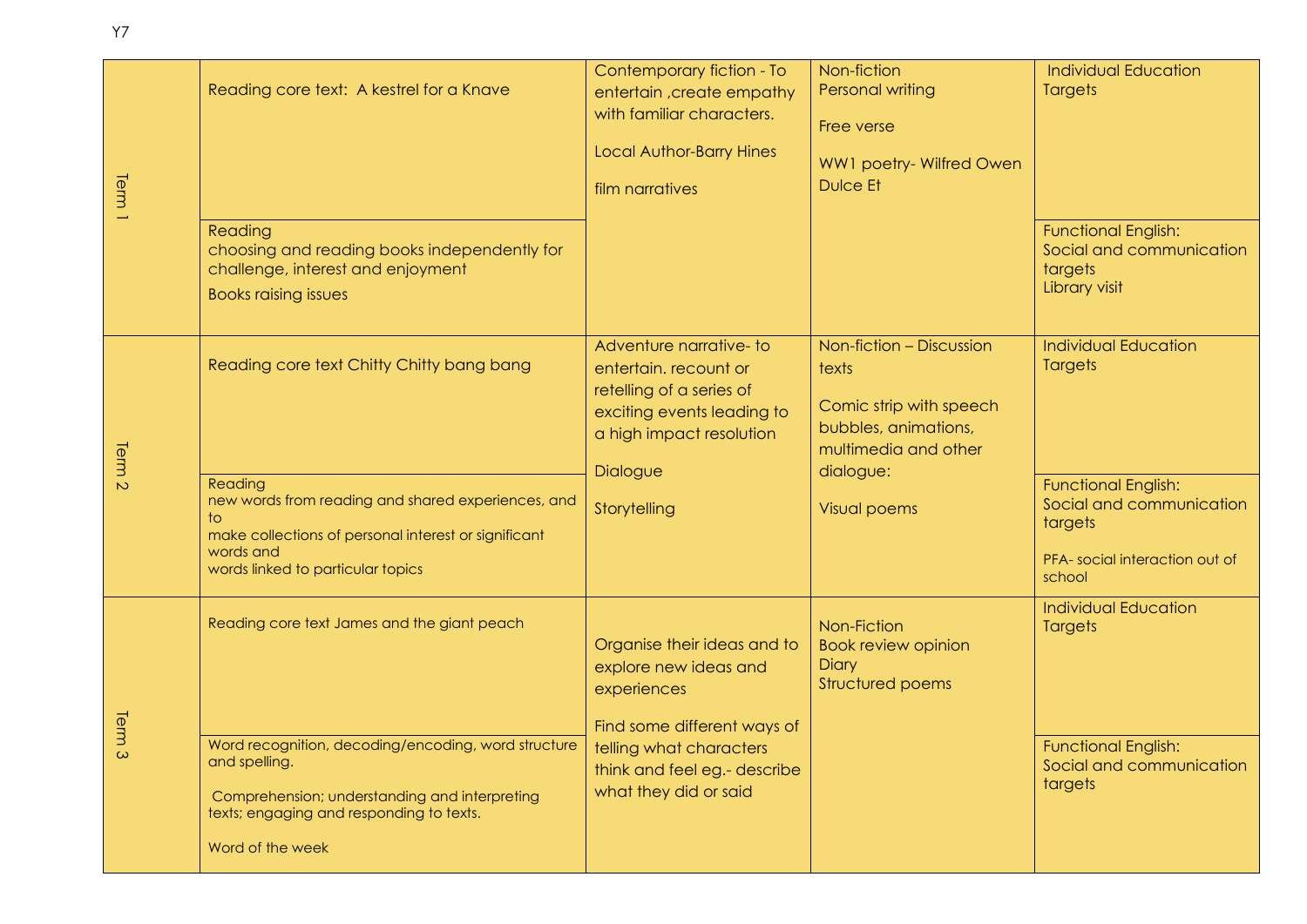| Term <sup>1</sup>      | Reading Core Text: Christmas Carol<br>choosing and reading books independently for<br>challenge, interest and enjoyment<br><b>Books raising issues</b>                                                                                                 | <b>Historical fiction</b><br>story can begin with a<br>main character looking<br>back<br>Appropriate archaic<br>language is used             | Non-Fiction<br>Instructional texts<br>Free verse                                                                   | <b>Individual Education</b><br>Targets<br><b>Functional English:</b><br>Social and<br>communication targets<br>PFA-social interaction out<br>of school |
|------------------------|--------------------------------------------------------------------------------------------------------------------------------------------------------------------------------------------------------------------------------------------------------|----------------------------------------------------------------------------------------------------------------------------------------------|--------------------------------------------------------------------------------------------------------------------|--------------------------------------------------------------------------------------------------------------------------------------------------------|
| Term<br>$\overline{C}$ | Reading Core Text: Good night Mr Tom<br>new words from reading and shared<br>experiences, and to<br>make collections of personal interest or<br>significant words and<br>words linked to particular topics                                             | Narrative - Stories which<br>raise dilemmas<br>Key characters also<br>develop and change over<br>time<br>Description, action and<br>dialogue | Non-Fiction<br><b>Recounts</b><br>Visual poems<br>WW2 poetry                                                       | <b>Individual Education</b><br>Targets<br>Functional English:<br>Social and<br>communication targets<br>Library visit                                  |
| lerm<br>$\infty$       | Reading Core Text: Tales from Shakespeare-<br><b>Marcia Williams</b><br>Reading<br>Word recognition, decoding/encoding, word<br>structure and spelling. • Comprehension;<br>understanding and interpreting texts; engaging<br>and responding to texts. | Fiction: works from<br>Shakespeare<br>Narrative-Dialogue, play,<br>script and film narrative                                                 | Non-Fiction play scripts<br><b>Discussion texts</b><br>Comparing language<br>Structured poems-<br>rhyming couplets | <b>Individual Education</b><br>Targets<br>Functional English:<br>Social and<br>communication targets                                                   |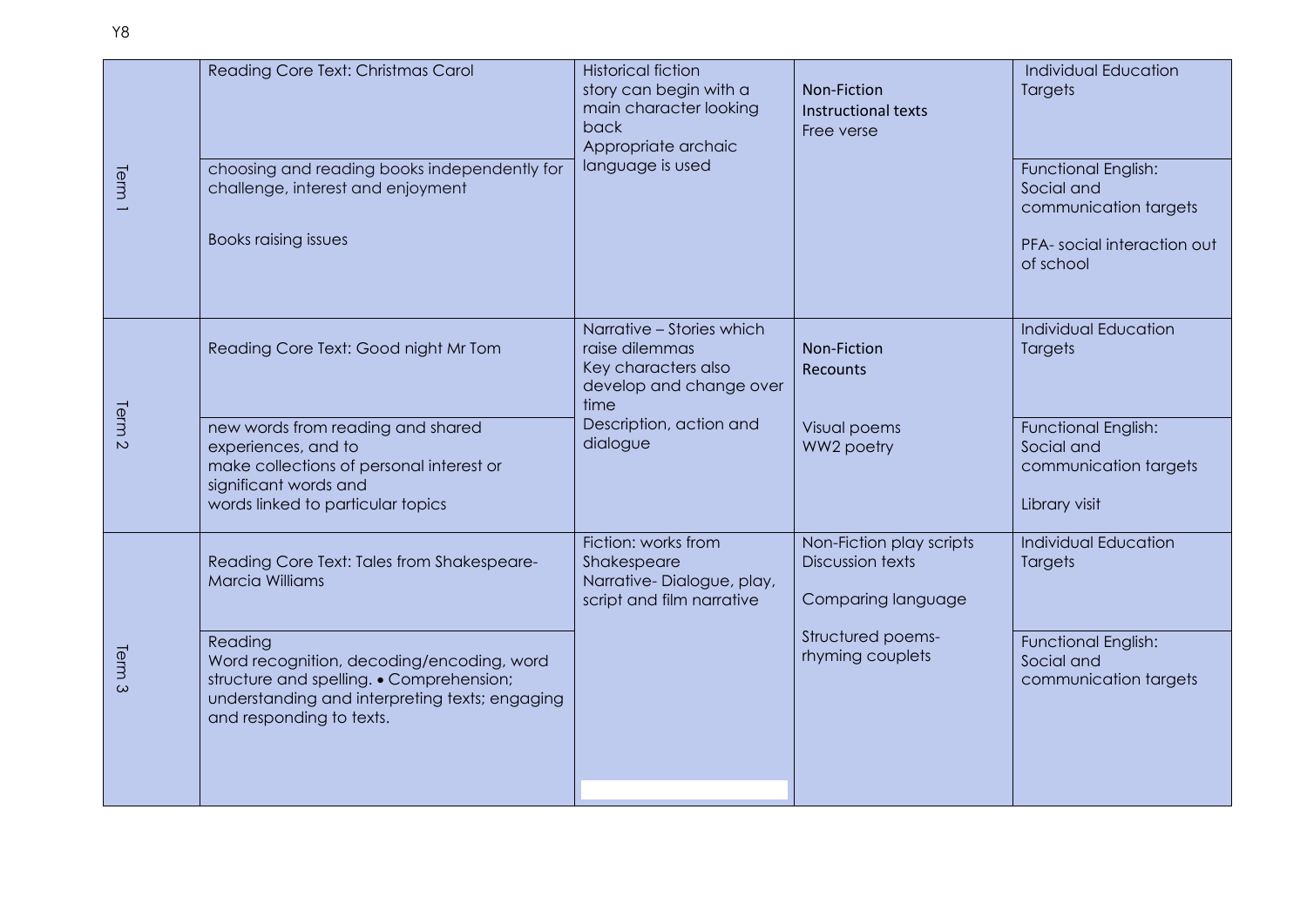| Term <sup>1</sup> | Reading Core Text Charlie and the Chocolate Factory<br>choosing and reading books independently for<br>challenge, interest and enjoyment<br>new words from reading and shared experiences, and to<br>make collections of personal interest or significant words<br>and<br>words linked to particular topics | Fiction: popular book from well<br>known author,<br><b>Describing characters</b><br>studying setting, plot, and<br>characterisation, and the<br>effects of these                                                          | Non Fiction-<br>Fact file, invite,<br>persuasive advert<br>Free verse -                                                 | <b>Individual Education</b><br><b>Targets</b><br><b>Functional English:</b><br>Social and communication<br>targets                                                                    |
|-------------------|-------------------------------------------------------------------------------------------------------------------------------------------------------------------------------------------------------------------------------------------------------------------------------------------------------------|---------------------------------------------------------------------------------------------------------------------------------------------------------------------------------------------------------------------------|-------------------------------------------------------------------------------------------------------------------------|---------------------------------------------------------------------------------------------------------------------------------------------------------------------------------------|
| Term <sub>2</sub> | Reading Core Text The Atlas of Monsters: Mythical<br>Creatures from Around the<br>Read critically through knowing language, including<br>figurative language, vocabulary choice, grammar, text<br>structure and organisational features, presents meaning.                                                  | <b>Traditional tales</b><br>Short myth stories from around<br>the world,<br>fables, myths and legends<br>stories.<br>Ancient mythical creatures.<br>Local legend Robin Hood                                               | <b>Visual poems</b><br>Structured poems<br>Narrative poems - ballads                                                    | <b>Individual Education</b><br><b>Targets</b><br><b>Functional English:</b><br>Social and communication<br>targets<br>PFA-social interaction out of                                   |
| Term <sub>3</sub> | <b>Reading Core Text Poetry Anthology</b><br>Reading range of poetry for enjoyment<br>Reading Word recognition, decoding/encoding, word<br>structure and spelling<br>Comprehension; understanding and interpreting texts;<br>engaging and responding to texts.                                              | recognising a range of poetic<br>conventions and<br>understanding how these<br>have been used<br>nonsense poems- riddles and<br>tongue twisters, alliteration<br>and onomatopoeia<br>freeverse<br>create poetry anthology | Contemporary poets-<br><b>AF Harrold</b><br>Monologue- a recount or an<br>explanation of a personal<br>viewpoint. Rosen | school<br><b>Individual Education</b><br><b>Targets</b><br><b>Functional English:</b><br>Social and communication<br>targets<br><b>Library Visit</b><br>College<br>oral storytelling: |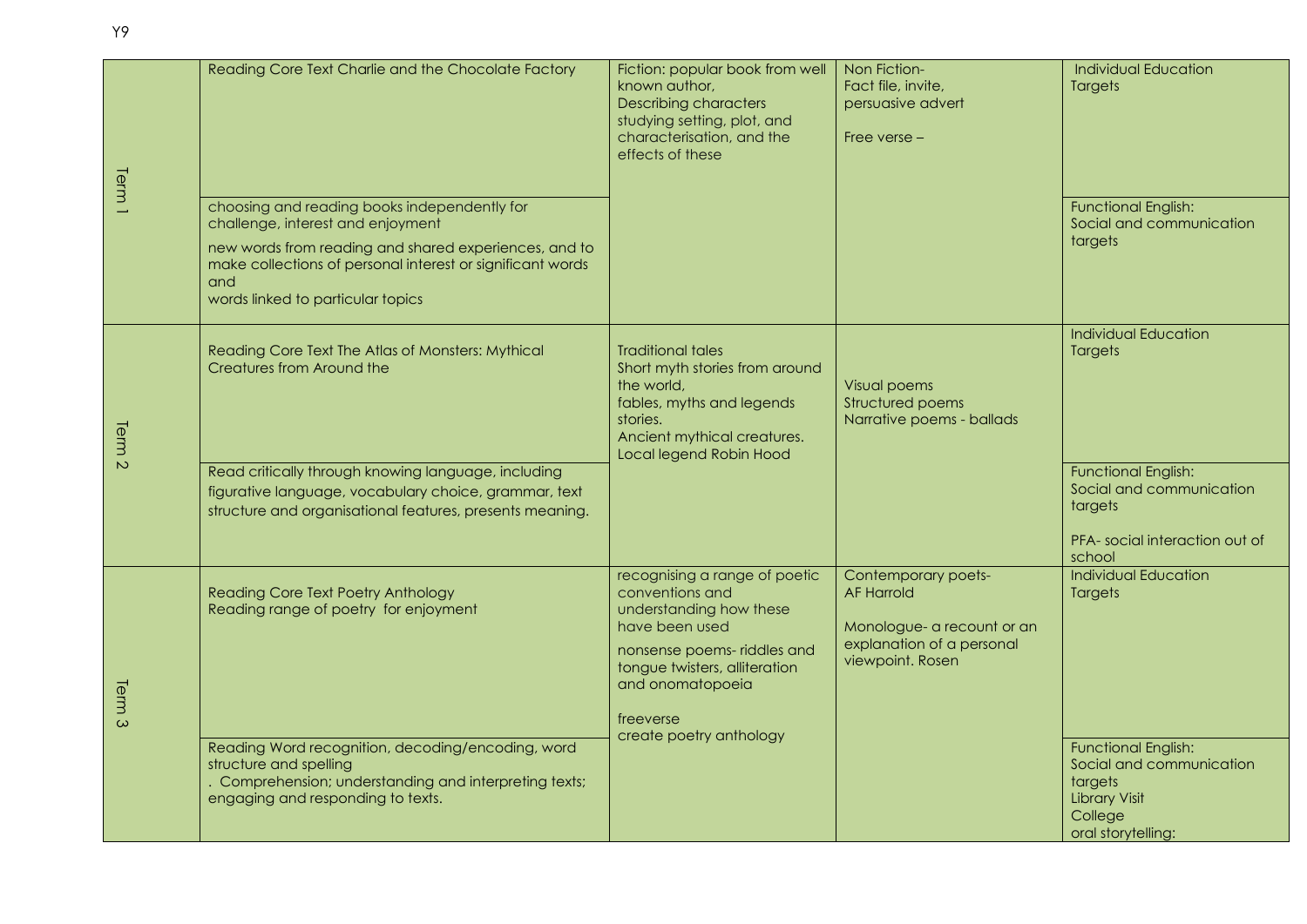KS4-

English has a pre-eminent place in education and in society. A high-quality education in English will teach pupils to speak and write fluently so that they can **communicate their ideas and emotions to others** and through their reading and listening, others can communicate with them. Through reading in particular, pupils have a chance to develop culturally, emotionally, intellectually, socially and spiritually. Literature, especially, plays a key role in such development. Reading also enables pupils both to acquire knowledge and to build on what they already know. All the skills of language are essential to participating fully as a member of society; pupils, therefore, who do not learn to speak, read and write fluently and confidently are effectively disenfranchised.

| Speaking and Listening                                                                                                                                                                                                              |  |  |
|-------------------------------------------------------------------------------------------------------------------------------------------------------------------------------------------------------------------------------------|--|--|
| speak confidently, audibly and effectively, including through:                                                                                                                                                                      |  |  |
| using Standard English when the context and audience require it                                                                                                                                                                     |  |  |
| working effectively in groups of different sizes and taking on required roles, including leading and managing discussions, involving others<br>productively, reviewing and summarising, and contributing to meeting goals/deadlines |  |  |
| listening to and building on the contributions of others, asking questions to clarify and inform, and challenging courteously when<br>necessary                                                                                     |  |  |
| planning for different purposes and audiences, including selecting and organising information and ideas effectively and persuasively for<br>formal spoken presentations and debates                                                 |  |  |
| listening and responding in a variety of different contexts, both formal and informal, and evaluating content, viewpoints, evidence and<br>aspects of presentation                                                                  |  |  |
| improvising, rehearsing and performing play scripts and poetry in order to generate language and discuss language use and meaning,<br>using role, intonation, tone, volume, mood, silence, stillness and action to add impact       |  |  |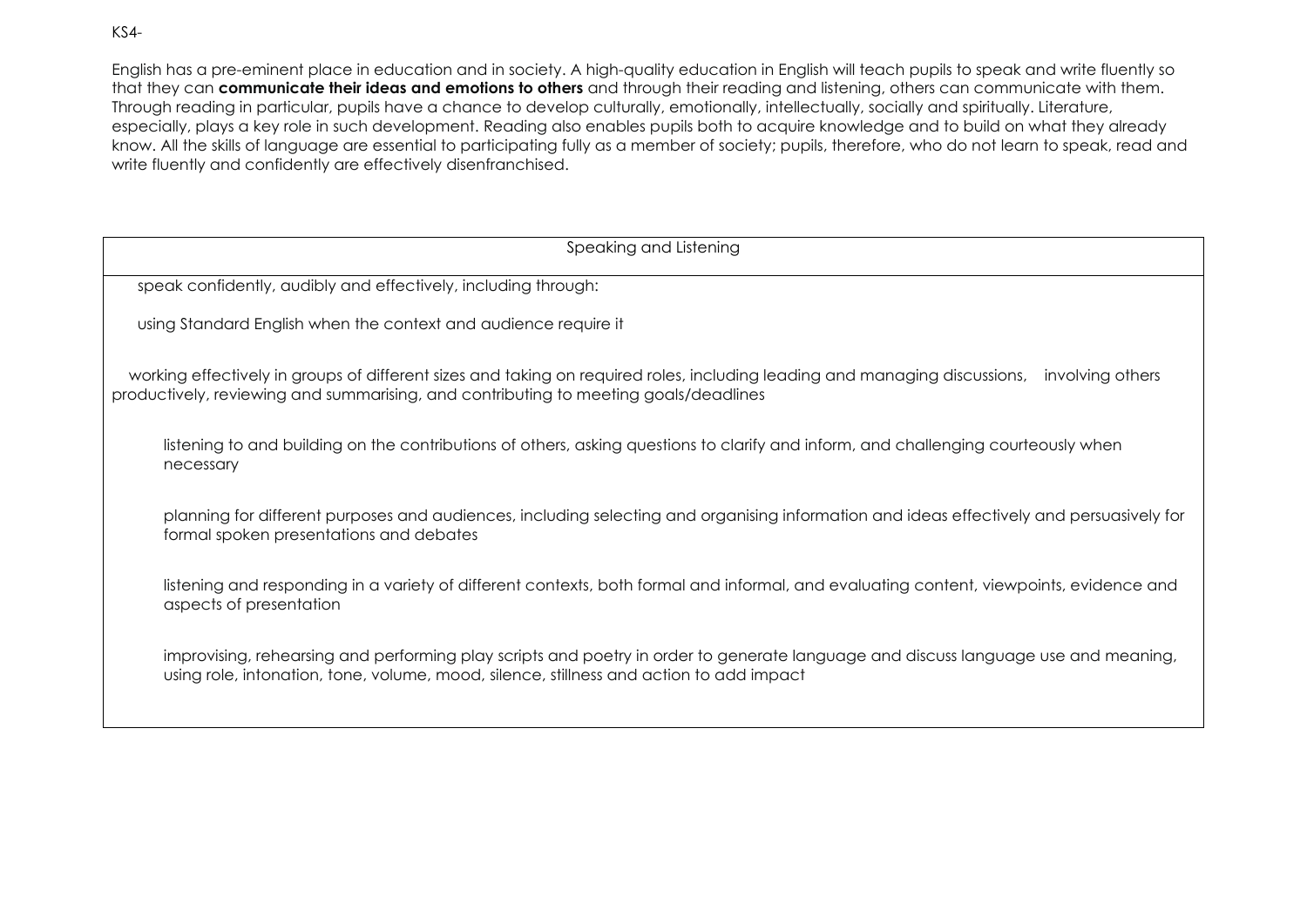Reading

Reading at key stage 4 should be wide, varied and challenging. Pupils should be expected to read whole books, to read in depth and to read for pleasure and information.

read and appreciate the depth and power of the English literary heritage through:

reading a wide range of high-quality, challenging, classic literature and extended literary non-fiction, such as essays, reviews and journalism. This writing should include whole texts. The range will include:

**at least one play by Shakespeare**

works from the 19th, 20th and 21st centuries

poetry since 1789, including representative Romantic poetry

re-reading literature and other writing as a basis for making comparisons

choosing and reading books independently for challenge, interest and enjoyment

understand and critically evaluate texts through:

reading in different ways for different purposes, summarising and synthesising ideas and information, and evaluating their usefulness for particular purposes

drawing on knowledge of the purpose, audience for and context of the writing, including its social, historical and cultural context and the literary tradition to which it belongs, to inform evaluation

identifying and interpreting themes, ideas and information

exploring aspects of plot, characterisation, events and settings, the relationships between them and their effects

seeking evidence in the text to support a point of view, including justifying inferences with evidence

distinguishing between statements that are supported by evidence and those that are not, and identifying bias and misuse of evidence

analysing a writer's choice of vocabulary, form, grammatical and structural features, and evaluating their effectiveness and impact

making critical comparisons, referring to the contexts, themes, characterisation, style and literary quality of texts, and drawing on knowledge and skills from wider reading

make an informed personal response, recognising that other responses to a text are possible and evaluating these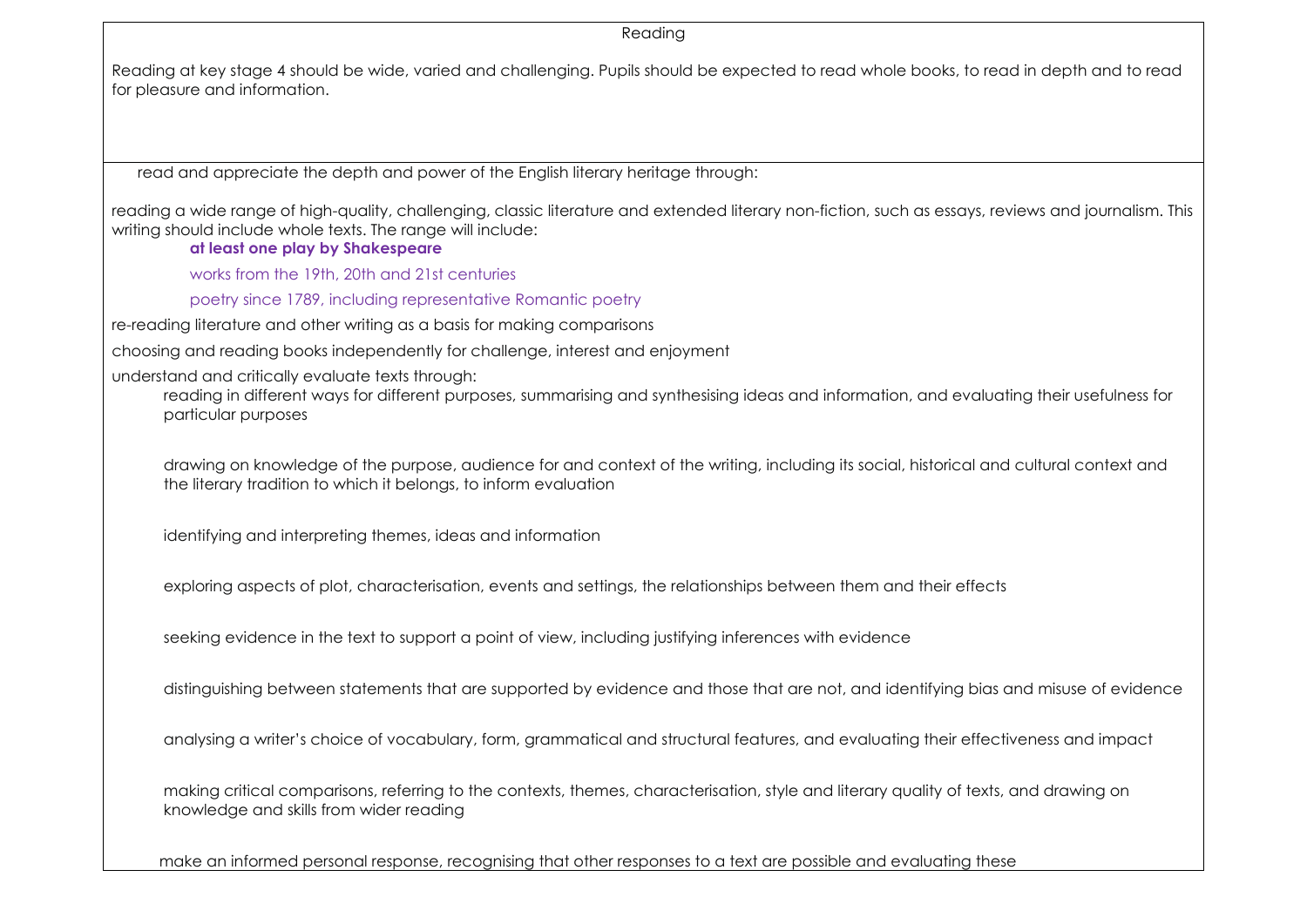#### **Glossary**

A non-statutory [glossary](https://www.gov.uk/government/uploads/system/uploads/attachment_data/file/238985/English_Glossary.pdf) is provided for teachers.

| Writing                                                                                                                                                                                                                                                                                                                                                                                                                                                                                                                                                                                                                                                                                                                                                                                                                                                                                                                                                                                                                                                                                                                      | <b>Grammar and Vocabulary</b>                                                                                                                                                                                                                                                                                                                                                                                                                                                                                                                                                                             |
|------------------------------------------------------------------------------------------------------------------------------------------------------------------------------------------------------------------------------------------------------------------------------------------------------------------------------------------------------------------------------------------------------------------------------------------------------------------------------------------------------------------------------------------------------------------------------------------------------------------------------------------------------------------------------------------------------------------------------------------------------------------------------------------------------------------------------------------------------------------------------------------------------------------------------------------------------------------------------------------------------------------------------------------------------------------------------------------------------------------------------|-----------------------------------------------------------------------------------------------------------------------------------------------------------------------------------------------------------------------------------------------------------------------------------------------------------------------------------------------------------------------------------------------------------------------------------------------------------------------------------------------------------------------------------------------------------------------------------------------------------|
| write accurately, fluently, effectively and at length for pleasure and<br>information through:                                                                                                                                                                                                                                                                                                                                                                                                                                                                                                                                                                                                                                                                                                                                                                                                                                                                                                                                                                                                                               | consolidate and build on their knowledge of grammar and<br>vocabulary through:                                                                                                                                                                                                                                                                                                                                                                                                                                                                                                                            |
| adapting their writing for a wide range of purposes and<br>audiences: to describe, narrate, explain, instruct, give and<br>respond to information, and argue<br>selecting and organising ideas, facts and key points, and citing<br>evidence, details and quotation effectively and pertinently for<br>support and emphasis<br>selecting, and using judiciously, vocabulary, grammar, form,<br>and structural and organisational features, including rhetorical<br>devices, to reflect audience, purpose and context, and using<br>Standard English where appropriate<br>make notes, draft and write, including using information provided<br>by others [e.g. writing a letter from key points provided; drawing on<br>and using information from a presentation]<br>revise, edit and proof-read through:<br>reflecting on whether their draft achieves the intended impact<br>restructuring their writing, and amending its grammar and<br>vocabulary to improve coherence, consistency, clarity and<br>overall effectiveness<br>paying attention to the accuracy and effectiveness of<br>grammar, punctuation and spelling | studying their effectiveness and impact in the texts they read<br>drawing on new vocabulary and grammatical constructions<br>from their reading and listening, and using these consciously in<br>their writing and speech to achieve particular effects<br>analysing some of the differences between spoken and written<br>language, including differences associated with formal and<br>informal registers, and between Standard English and other<br>varieties of English<br>using linguistic and literary terminology accurately and<br>confidently in discussing reading, writing and spoken language |
|                                                                                                                                                                                                                                                                                                                                                                                                                                                                                                                                                                                                                                                                                                                                                                                                                                                                                                                                                                                                                                                                                                                              |                                                                                                                                                                                                                                                                                                                                                                                                                                                                                                                                                                                                           |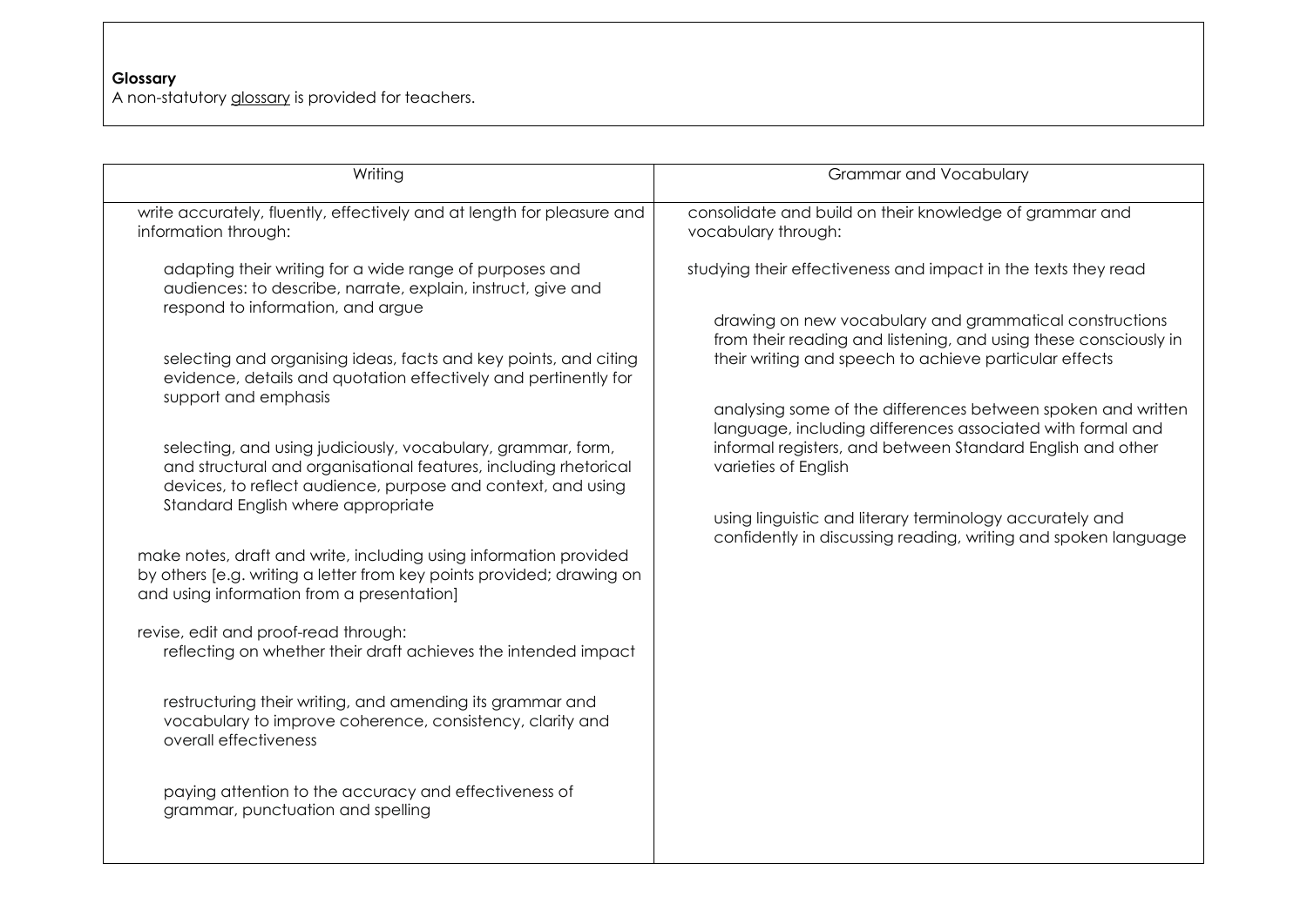| Term <sup>1</sup>               | Pearson English<br>Entry level to Level 2 English                                                                                                                                | <b>Individual Education</b><br><b>Targets</b>                                          |
|---------------------------------|----------------------------------------------------------------------------------------------------------------------------------------------------------------------------------|----------------------------------------------------------------------------------------|
|                                 | Reading core text: Wonder by R J Palacio Paperback<br>poetry since 1789, including representative Romantic poetry (pick a poem)<br>https://www.bbc.co.uk/bitesize/topics/z4nc87h | <b>Functional English:</b><br>Social and<br>communication targets                      |
|                                 |                                                                                                                                                                                  | Non-chronological reports                                                              |
|                                 |                                                                                                                                                                                  | PFA: College                                                                           |
|                                 |                                                                                                                                                                                  | Careers-cafe                                                                           |
| Term<br>$\overline{\mathsf{C}}$ | <b>Pearson English</b><br>Entry level to Level 2 English                                                                                                                         | <b>Individual Education</b><br><b>Targets</b>                                          |
|                                 | Reading core text Treasure Island<br>poetry since 1789, including representative Romantic poetry (pick a poem)<br>https://www.bbc.co.uk/bitesize/topics/z4nc87h                  | <b>Functional English: Social</b><br>and communication<br>targets<br>Personal writing  |
|                                 |                                                                                                                                                                                  | College<br>cafe                                                                        |
| Term<br>$\omega$                | Pearson English<br>Entry level to Level 2 English                                                                                                                                | <b>Individual Education</b><br><b>Targets</b>                                          |
|                                 | Reading core text Shakespeare Rome and Juliette                                                                                                                                  | <b>Functional English: Social</b><br>and communication<br>targets<br><b>Interviews</b> |

Y10